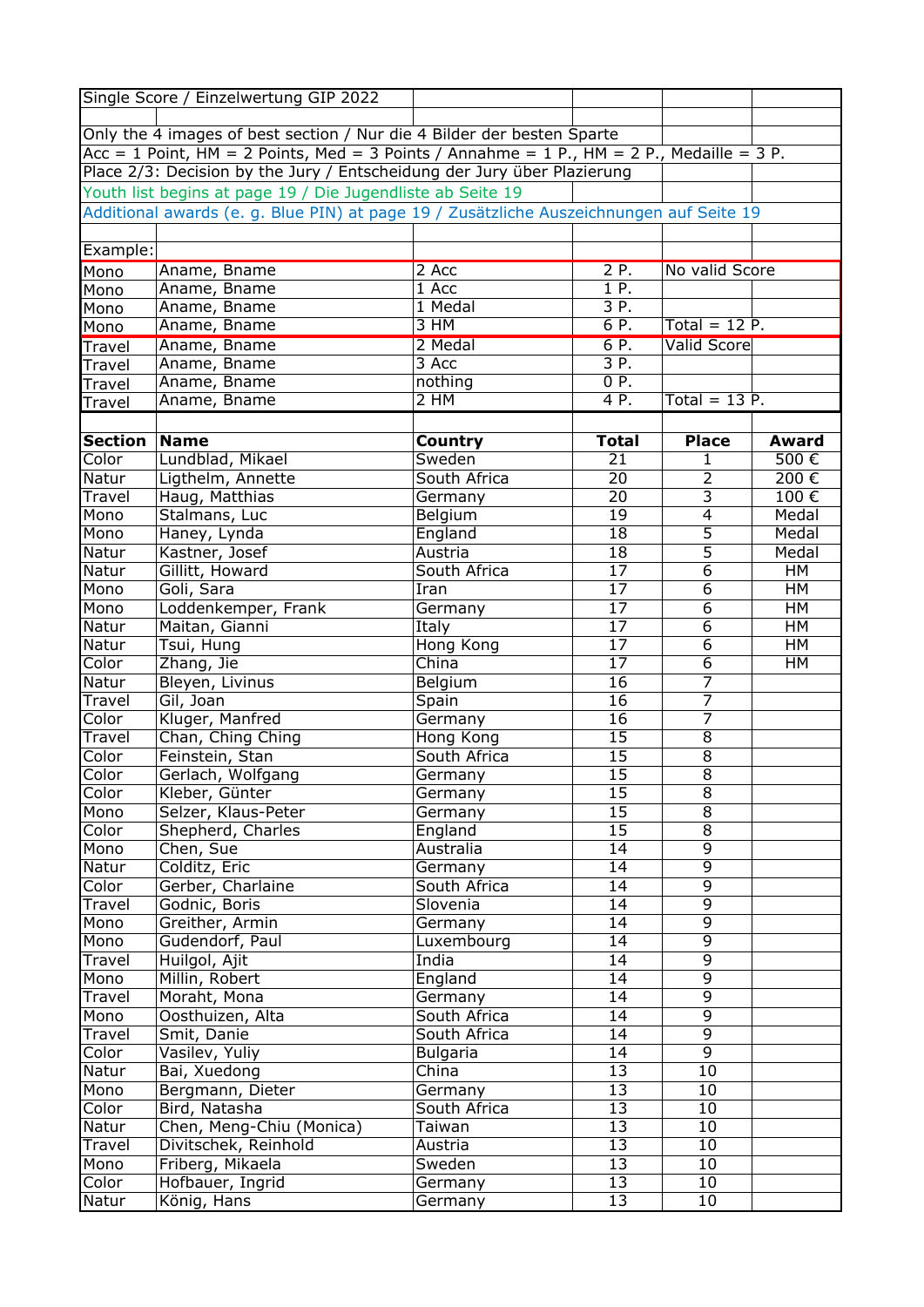| <b>Section</b> | <b>Name</b>                  | Country      | <b>Total</b>    | <b>Place</b>    | <b>Award</b> |
|----------------|------------------------------|--------------|-----------------|-----------------|--------------|
| Natur          | Labuschagne, Martie          | Australia    | 13              | 10              |              |
| Mono           | Lindh, Barbro                | Sweden       | 13              | 10              |              |
| Natur          | Magdo, Istvan                | Hungary      | 13              | 10              |              |
| Color          | Mugnai, Paolo                | Italy        | 13              | 10              |              |
| Mono           | Muskalski, Krzysztof         | Poland       | $\overline{13}$ | 10              |              |
| Mono           | Oosthuysen, Francois         | South Africa | $\overline{13}$ | 10              |              |
| Mono           | Schleicher-Schwarz, Roswitha | Germany      | $\overline{13}$ | $\overline{10}$ |              |
| Natur          | Schmitt, Joachim             | Germany      | $\overline{13}$ | $\overline{10}$ |              |
| Mono           | Tanudjaja, Ineke Sri Redjeki | Indonesia    | $\overline{13}$ | $\overline{10}$ |              |
| Mono           | Tilley, Paul                 | Australia    | $\overline{13}$ | 10              |              |
| Mono           | Ye, Wei                      | China        | $\overline{13}$ | 10              |              |
| Natur          | Zhang, Zhimin                | China        | $\overline{13}$ | 10              |              |
| Travel         | Alaa Mobarak, Yasser         | Egypt        | $\overline{12}$ | $\overline{11}$ |              |
| Natur          | Auga, Thomas                 | Germany      | $\overline{12}$ | $\overline{11}$ |              |
| Color          | Crispin, Irmgard             | Germany      | $\overline{12}$ | 11              |              |
| Travel         | De Bosscher, Mathieu         | Belgium      | $\overline{12}$ | 11              |              |
| Travel         | Debieve, Albert              | France       | $\overline{12}$ | $\overline{11}$ |              |
| Color          | Dutta, Amar Nath             | India        | $\overline{12}$ | 11              |              |
| Mono           | Gabler, Martin               | Germany      | $\overline{12}$ | 11              |              |
| Color          | Hassan, Ahmed Mohamed        | Qatar        | $\overline{12}$ | 11              |              |
| Mono           | Henn, Annelie                | Germany      | $\overline{12}$ | 11              |              |
| Color          | Kuo, Mei Hui                 | Taiwan       | $\overline{12}$ | 11              |              |
| Natur          | Lin, chin chen               | Taiwan       | 12              | 11              |              |
| Natur          | Liu, Chang Shun              | Taiwan       | $\overline{12}$ | 11              |              |
| Natur          | Nath, Subrata                | India        | $\overline{12}$ | $\overline{11}$ |              |
| Mono           | Pillik, Manfred              | Austria      | $\overline{12}$ | 11              |              |
| Mono           | Price, Robin                 | England      | $\overline{12}$ | 11              |              |
| Color          | Reichel, Peter               | Sweden       | $\overline{12}$ | 11              |              |
|                |                              |              | $\overline{12}$ | 11              |              |
| Mono           | Römisch, Heiko               | Germany      | $\overline{12}$ |                 |              |
| Natur          | Sbresy, Peter                | Germany      |                 | 11              |              |
| Color          | Schneider, Hannelore         | Germany      | $\overline{12}$ | 11              |              |
| Natur          | Serfontein, Andre            | South Africa | $\overline{12}$ | 11              |              |
| Color          | Sheridan, John               | Ireland      | $\overline{12}$ | 11              |              |
| Natur          | Suharini, Mieke              | Indonesia    | $\overline{12}$ | 11              |              |
| Mono           | Suherman, Martha             | Indonesia    | $\overline{12}$ | 11              |              |
| Travel         | Sun, PeiWen                  | China        | $\overline{12}$ | 11              |              |
| Travel         | Wong, Katherine              | Canada       | 12              | $\overline{11}$ |              |
| Travel         | Yu, ShiYong                  | China        | $\overline{12}$ | 11              |              |
| Travel         | Aung, Htoo Thu               | Myanmar      | 11              | 12              |              |
| Natur          | Balfe, Paul                  | Australia    | 11              | 12              |              |
| Mono           | Bellmann, Ernie              | Germany      | 11              | $\overline{12}$ |              |
| Mono           | Chen, Hsiao-Ti               | Taiwan       | 11              | $\overline{12}$ |              |
| Natur          | Cirkos, Veronika             | Hungary      | $\overline{11}$ | $\overline{12}$ |              |
| Natur          | Dao, Larry Tho               | <b>USA</b>   | 11              | 12              |              |
| Natur          | de Voogt, Willem             | South Africa | 11              | 12              |              |
| Color          | du Plessis, Annemarie        | South Africa | 11              | 12              |              |
| Color          | Egerer, Monika               | Germany      | 11              | 12              |              |
| Color          | Halbach, Willem              | Netherlands  | 11              | 12              |              |
| Color          | Ho, Yu Ling                  | Taiwan       | 11              | 12              |              |
| Mono           | Huang, Woodpecker            | Taiwan       | 11              | 12              |              |
| Travel         | Jeannin, Laurent             | Belgium      | 11              | 12              |              |
| Color          | Jiang, AiZhen                | China        | 11              | 12              |              |
| Natur          | Knapp, Andreas               | Germany      | 11              | 12              |              |
| Mono           | Kohl, Anna                   | Germany      | 11              | 12              |              |
| Color          | Kristensen, Jorgen           | Denmark      | 11              | 12              |              |
| Natur          | Liang, Jenq-Horng            | Taiwan       | 11              | 12              |              |
| Natur          | Lo, chin shih                | Taiwan       | 11              | 12              |              |
| Mono           | Nitzschmann, Burghard        | Germany      | 11              | 12              |              |
| Natur          | Patterson, Ian               | Australia    | 11              | 12              |              |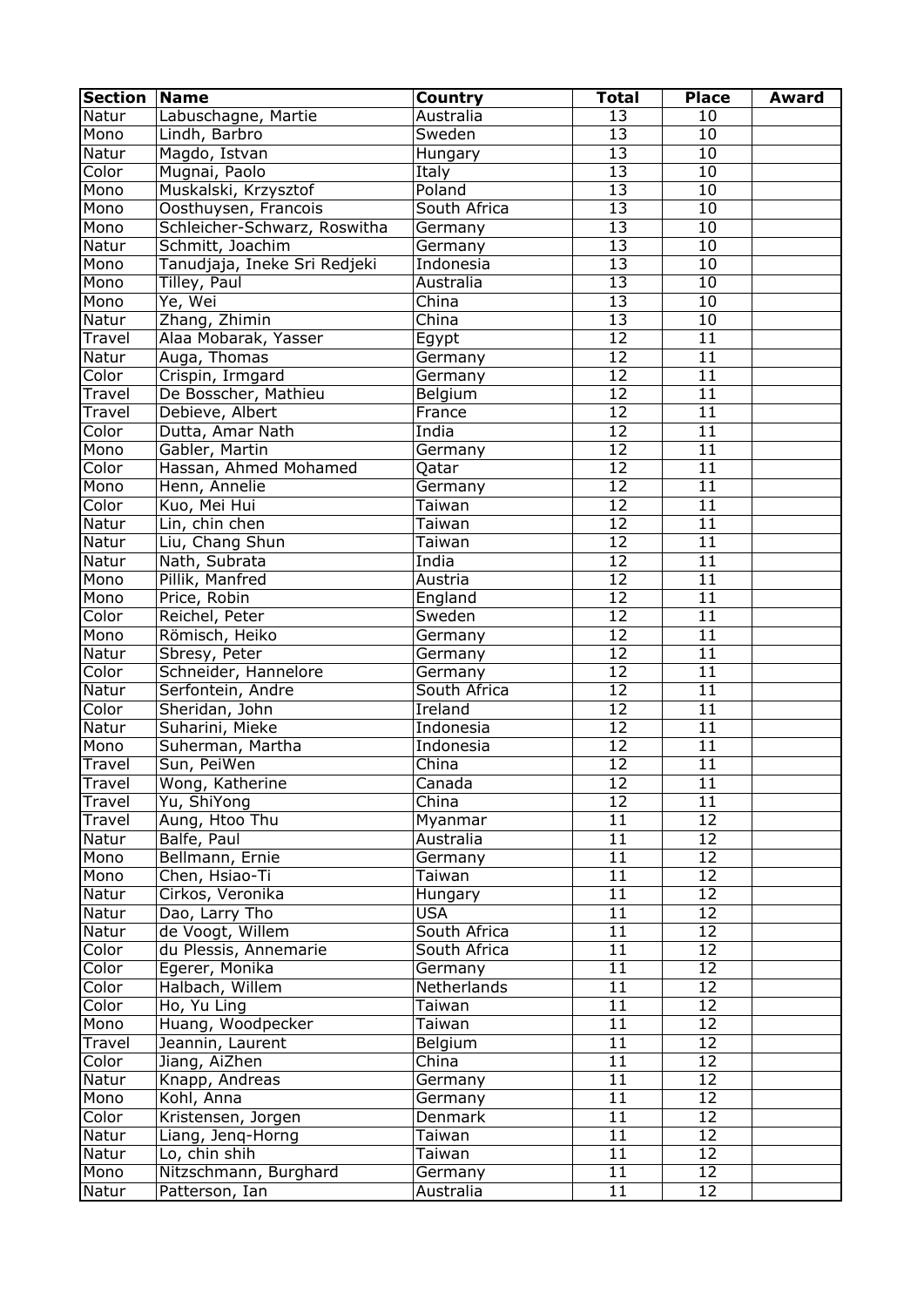| <b>Section</b> | <b>Name</b>             | <b>Country</b>  | <b>Total</b>    | <b>Place</b>    | <b>Award</b> |
|----------------|-------------------------|-----------------|-----------------|-----------------|--------------|
| Color          | Pichler, Thomas         | Austria         | 11              | 12              |              |
| Mono           | Pinkl, Albert J.        | Germany         | 11              | 12              |              |
| Travel         | Plorin, Peter           | Germany         | 11              | 12              |              |
| Natur          | Pustelnik, Birgit       | Germany         | $\overline{11}$ | 12              |              |
| Color          | Ravnak, Andreja         | Slovenia        | 11              | $\overline{12}$ |              |
| Color          | Rikin, Flora            | Indonesia       | $\overline{11}$ | $\overline{12}$ |              |
| Color          | Scheil, Frank           | Germany         | 11              | $\overline{12}$ |              |
| Travel         | Shu, Yao Zu             | Australia       | 11              | $\overline{12}$ |              |
| Color          | van Dyk, Elsa           | South Africa    | 11              | $\overline{12}$ |              |
| Color          | Wheeler, David          | England         | 11              | $\overline{12}$ |              |
| Natur          | Widjaja, Sally          | Indonesia       | $\overline{11}$ | $\overline{12}$ |              |
| Natur          | Zernig, Eva Maria       | Germany         | 11              | 12              |              |
| Mono           | Zhou, Yuanyuan          | China           | 11              | 12              |              |
| Color          | Adisuroso, Triono       | Indonesia       | $\overline{10}$ | 13              |              |
| Color          | Aditya, Rawisyah        | Indonesia       | $\overline{10}$ | 13              |              |
| Mono           | Alghatrifi, Sura        | Oman            | $\overline{10}$ | 13              |              |
| Mono           | Ali Sabih, Karar        | Iraq            | $\overline{10}$ | $\overline{13}$ |              |
| Travel         | Aune, Olaf              | Norway          | 10              | 13              |              |
| Mono           | Baldwin, Vivianne       | New Zealand     | $\overline{10}$ | 13              |              |
| Travel         | Bauer, Hanspeter        | Germany         | 10              | 13              |              |
| Natur          | Baxter, Andrew          | Wales           | 10              | 13              |              |
| Color          | Brechtel, Dr. Baerbel   | Germany         | 10              | 13              |              |
| Color          | Bushe, Catherine        | Ireland         | 10              | 13              |              |
| Color          | Cheang, Sherman         | Macau           | 10              | 13              |              |
| Natur          | Collins, Darragh        | Ireland         | 10              | 13              |              |
| Mono           | DE FRAINE, Jozef        | Belgium         | 10              | 13              |              |
| Natur          | Devine, Bob             | England         | 10              | 13              |              |
| Travel         | Dey, Mainak             | India           | 10              | 13              |              |
| Color          | Dharmayanthi, Venisiana | Indonesia       | 10              | 13              |              |
| Color          | Dietl, Claudia          | Germany         | $\overline{10}$ | $\overline{13}$ |              |
| Mono           | Dittus, Nicole          | Germany         | 10              | 13              |              |
| Color          | Doms, Luc               | Belgium         | 10              | 13              |              |
| Color          | Dr.Wolf, Alfons         | Germany         | $\overline{10}$ | 13              |              |
| Mono           | Ebert, Steffen          | Germany         | 10              | 13              |              |
| Mono           | Flieger, Heinrich       | Germany         | 10              | 13              |              |
| Travel         | Gokyigit, Mehmet        |                 | 10              | $\overline{13}$ |              |
| Color          | Guo, XiYi               | Cyprus<br>China | 10              | 13              |              |
|                |                         |                 | 10              | $\overline{13}$ |              |
| Mono           | Hammerstad, Jan         | Denmark         | 10              | 13              |              |
| Travel         | Harwalkar, Kishan       | India           |                 |                 |              |
| Natur          | Heymans, Tiffany        | Belgium         | 10              | 13              |              |
| Mono           | Kirk, Dawn              | New Zealand     | 10              | 13              |              |
| Color          | Lee, Hengki             | Indonesia       | 10              | $\overline{13}$ |              |
| Color          | Ludwig, Dirk            | Germany         | 10              | $\overline{13}$ |              |
| Travel         | Marxer, Peter           | Liechtenstein   | 10              | 13              |              |
| Natur          | Mitchell, Ian           | Scotland        | 10              | 13              |              |
| Mono           | Mulhall, Gerard         | Ireland         | 10              | 13              |              |
| Mono           | Nöth, Lothar            | Germany         | 10              | 13              |              |
| Natur          | Phillips, Carol         | South Africa    | 10              | 13              |              |
| Color          | Racki, Neda             | Croatia         | 10              | 13              |              |
| Travel         | Rob, Marc               | Luxembourg      | 10              | 13              |              |
| Color          | Schmidt, Barbara        | Germany         | 10              | 13              |              |
| Color          | Scholze, Fredi          | Germany         | 10              | 13              |              |
| Color          | Schönherr, Lilly        | Germany         | 10              | 13              |              |
| Color          | Schwalbach, Mike        | Germany         | 10              | 13              |              |
| Mono           | Setiadi, Ajar           | Indonesia       | 10              | 13              |              |
| Travel         | Stelling, Julian        | England         | 10              | 13              |              |
| Mono           | Stoffl, Bernd           | Australia       | 10              | 13              |              |
| Travel         | Sugiharto, Sofi Aida    | Indonesia       | 10              | 13              |              |
| Mono           | Sykes, John             | England         | 10              | 13              |              |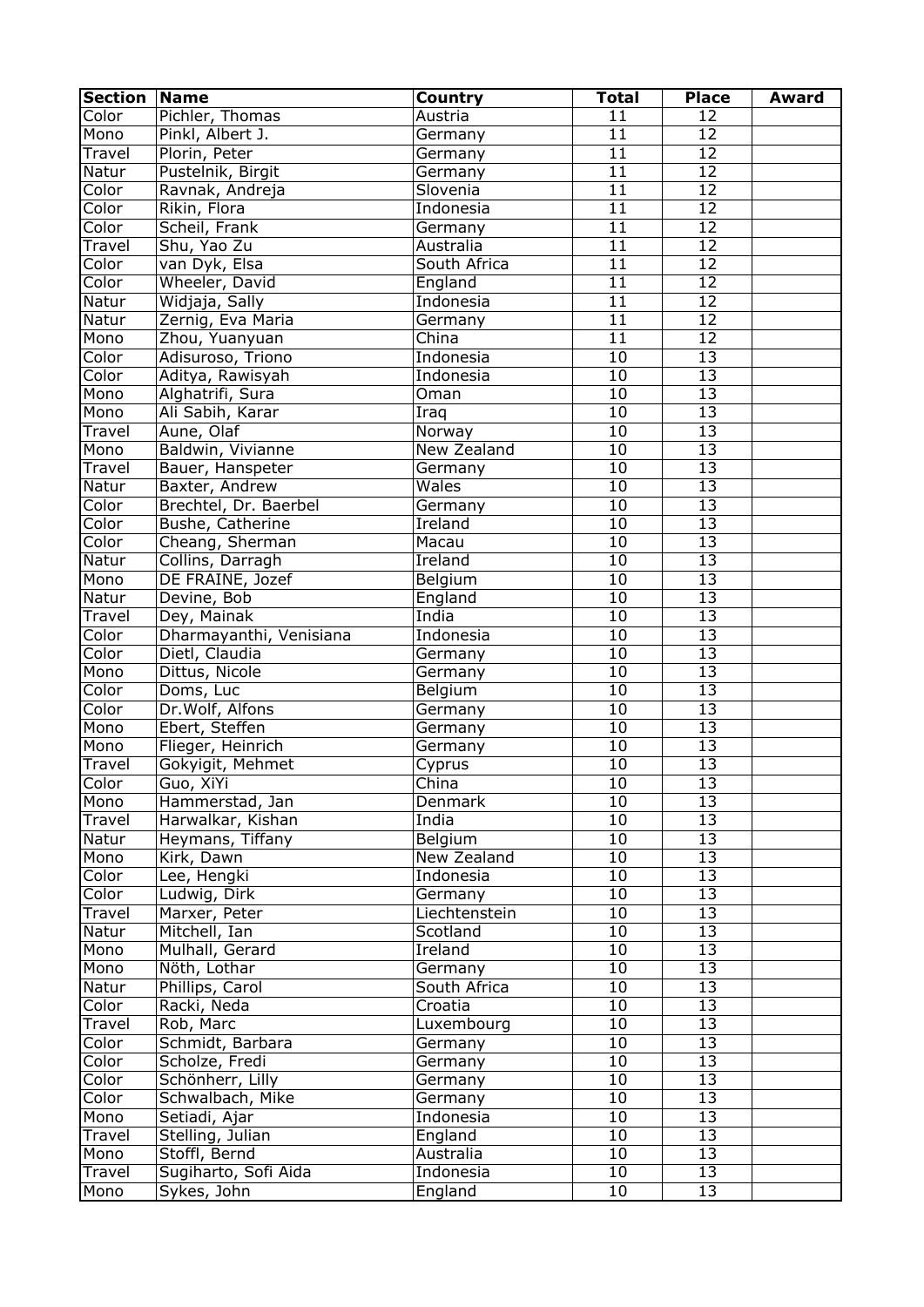| <b>Section</b> | <b>Name</b>                            | Country         | <b>Total</b>    | <b>Place</b>    | <b>Award</b> |
|----------------|----------------------------------------|-----------------|-----------------|-----------------|--------------|
| Travel         | Vogt, Doris                            | Germany         | 10              | 13              |              |
| Travel         | Wang, Qinghan                          | China           | 10              | 13              |              |
| Color          | Wu, Liang                              | China           | 10              | 13              |              |
| Mono           | Zhong, Tian                            | China           | $\overline{10}$ | 13              |              |
| Mono           | Aemmer, Elisabeth                      | Switzerland     | $\overline{9}$  | $\overline{14}$ |              |
| Travel         | Alameer, Amal                          | Saudi Arabia    | $\overline{9}$  | $\overline{14}$ |              |
| Natur          | Artnak, Marjan                         | Slovenia        | $\overline{9}$  | 14              |              |
| Mono           | Barbarien, Robert                      | Belgium         | $\overline{9}$  | 14              |              |
| Mono           | Bastion, Ann                           | New Zealand     | $\overline{9}$  | $\overline{14}$ |              |
| Natur          | Bordier, Claude                        | France          | $\overline{9}$  | $\overline{14}$ |              |
| Mono           | Bosch, Verinda                         | South Africa    | $\overline{9}$  | 14              |              |
| Color          | Buchholz, Martin                       | Germany         | $\overline{9}$  | 14              |              |
| Natur          | Chen, Su Chi                           | <b>Taiwan</b>   | $\overline{9}$  | 14              |              |
| Mono           | Chen, XiaoQin                          | China           | $\overline{9}$  | 14              |              |
| Natur          | Chiu, Kuei-Lan                         | Taiwan          | $\overline{9}$  | 14              |              |
| Mono           | Dalton, Nigel                          | England         | $\overline{9}$  | 14              |              |
| Travel         | Ekart, Johannes                        | Austria         | $\overline{9}$  | $\overline{14}$ |              |
| Color          | Eliades, Irene                         | Cyprus          | $\overline{9}$  | 14              |              |
| Mono           | Esteki, Mohammad                       | Iran            | $\overline{9}$  | 14              |              |
| Mono           | Goncalves, Diane                       | South Africa    | $\overline{9}$  | 14              |              |
| Natur          | Gorjan, Tanja                          | Slovenia        | $\overline{9}$  | 14              |              |
| Color          | Graf, Josef                            | Germany         | $\overline{9}$  | 14              |              |
| Natur          | Grimfoot, Mats                         | Sweden          | $\overline{9}$  | 14              |              |
| Color          |                                        | Germany         | $\overline{9}$  | 14              |              |
| Color          | Hannemann, Gerd<br>Hansson, Lars-Hakan | Sweden          | $\overline{9}$  | 14              |              |
|                |                                        |                 | $\overline{9}$  | 14              |              |
| Travel         | Hoffmann, Christian                    | Germany         | $\overline{9}$  |                 |              |
| Mono           | Jacobs, Leon                           | South Africa    |                 | 14              |              |
| Color          | James, Russell                         | South Africa    | $\overline{9}$  | 14              |              |
| Travel         | Keil, Felix                            | Germany         | $\overline{9}$  | 14              |              |
| Color          | King, John                             | England         | $\overline{9}$  | 14              |              |
| Mono           | Kiss, Imre                             | Hungary         | $\overline{9}$  | 14              |              |
| Color          | Kohar, Vincent                         | Indonesia       | $\overline{9}$  | 14              |              |
| Travel         | Kokeny, Levente                        | Hungary         | $\overline{9}$  | 14              |              |
| Mono           | Kuipers, Rene                          | Netherlands     | $\overline{9}$  | 14              |              |
| Mono           | Kuo, Wei Chang                         | Taiwan          | $\overline{9}$  | 14              |              |
| Mono           | Lyons, Salomie                         | South Africa    | $\overline{9}$  | 14              |              |
| Natur          | Malatschnig, DI Margit                 | Austria         | $\overline{9}$  | $\overline{14}$ |              |
| Mono           | Marechal, Jean-Marie                   | Belgium         | $\overline{9}$  | 14              |              |
| Mono           | Martini, Gianni                        | Italy           | $\overline{9}$  | 14              |              |
| Color          | Meyerhöfer, Gabriele                   | Germany         | $\overline{9}$  | 14              |              |
| Mono           | Mihaylov, Minko                        | <b>Bulgaria</b> | $\overline{9}$  | 14              |              |
| Color          | Molero Gutierrez, Florentino           | Spain           | $\overline{9}$  | 14              |              |
| Travel         | Molter, Sonja                          | Germany         | $\overline{9}$  | 14              |              |
| Mono           | Neuba, Adam                            | Germany         | $\overline{9}$  | 14              |              |
| Natur          | Nguyen, Trong Phu                      | Vietnam         | $\overline{9}$  | 14              |              |
| Mono           | O'Brien, Peter                         | Australia       | $\overline{9}$  | 14              |              |
| Mono           | Petersohn, Dagmar                      | Germany         | $\overline{9}$  | 14              |              |
| Color          | Petrasek, Birgit                       | Germany         | $\overline{9}$  | 14              |              |
| Color          | Ramge, Peter                           | Germany         | $\overline{9}$  | 14              |              |
| Color          | Reibl, Klaus                           | Germany         | $\overline{9}$  | 14              |              |
| Natur          | Roux, Francois                         | South Africa    | $\overline{9}$  | 14              |              |
| Travel         | Salinas D' Anglada, Joaquin            | Spain           | $\overline{9}$  | 14              |              |
| Mono           | Schmidtke, Holger                      | Germany         | $\overline{9}$  | 14              |              |
| Mono           | Schulz, Ruediger                       | Germany         | $\overline{9}$  | 14              |              |
| Mono           | Spiegel, Reiner                        | Germany         | $\overline{9}$  | 14              |              |
| Color          | Stanese, Radu                          | Romania         | $\overline{9}$  | 14              |              |
| Natur          | Tong, JiangChuan                       | China           | $\overline{9}$  | 14              |              |
| Travel         | Utzig-Fell, Dagmar                     | Germany         | 9               | 14              |              |
| Mono           | Viljoen, Jan                           | South Africa    | $\overline{9}$  | 14              |              |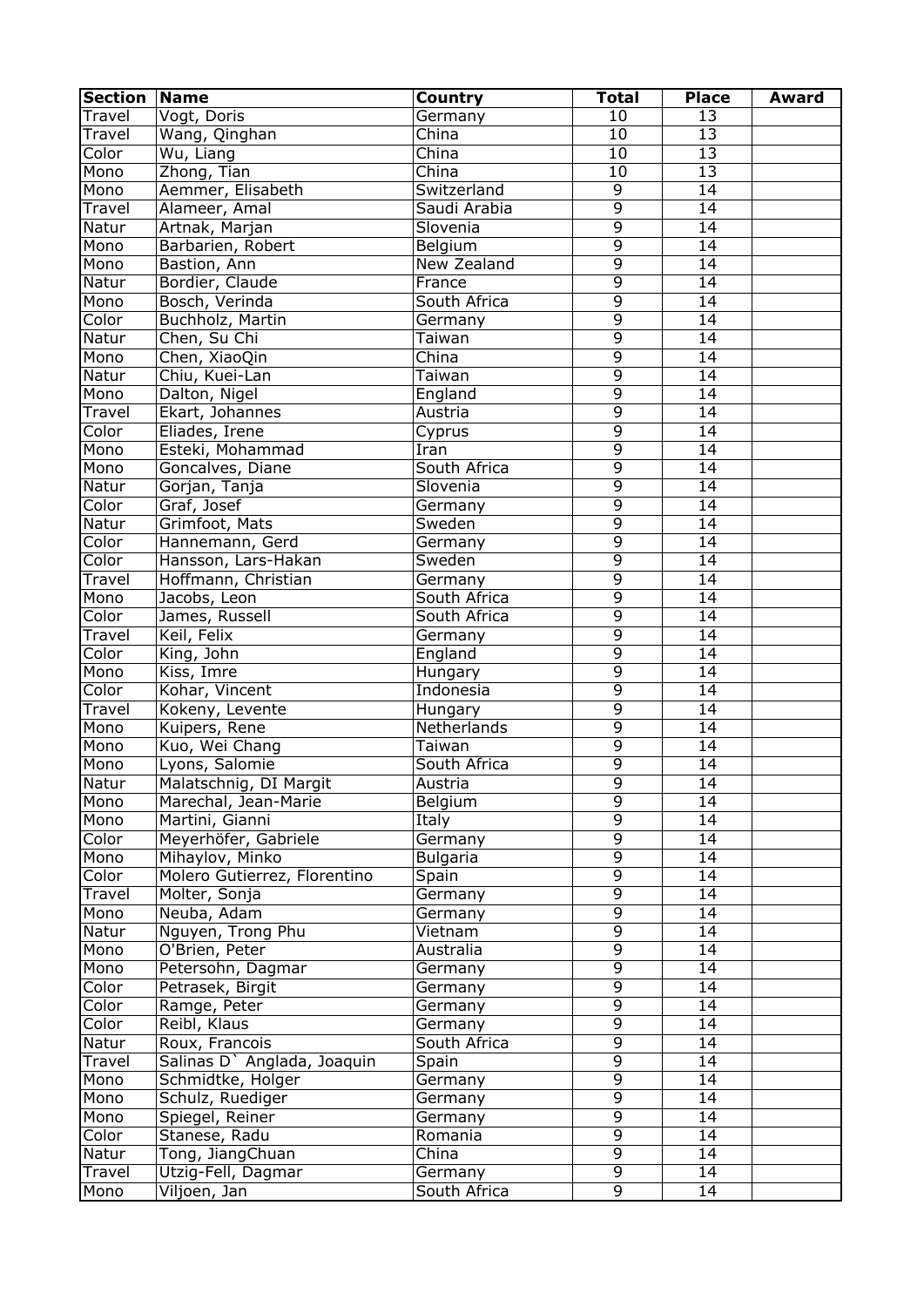| <b>Section</b> | <b>Name</b>                | Country              | <b>Total</b>        | <b>Place</b>    | <b>Award</b> |
|----------------|----------------------------|----------------------|---------------------|-----------------|--------------|
| Mono           | Weis, Antoine              | Switzerland          | 9                   | 14              |              |
| Color          | Wennblom, Monica           | Sweden               | $\overline{9}$      | 14              |              |
| Color          | Zachmann, Pauline          | Germany              | $\overline{9}$      | 14              |              |
| Mono           | Zhang, Yong                | China                | $\overline{9}$      | $\overline{14}$ |              |
| Natur          | Zhu, Xingchao              | China                | $\overline{9}$      | 14              |              |
| Travel         | Ziolkowski, Birgit         | Germany              | $\overline{9}$      | 14              |              |
| Travel         | Zurschmitten, Raymond-Paul | Switzerland          | $\overline{9}$      | 14              |              |
| Natur          | Ackermann, Ona             | South Africa         | $\overline{8}$      | 15              |              |
| Travel         | Amarapura, Botaw           | Myanmar              | $\overline{8}$      | $\overline{15}$ |              |
| Travel         | Anastasis, Despina         | Cyprus               | $\overline{8}$      | $\overline{15}$ |              |
| Travel         | Asif, Mohammed Arfan       | United Arab Emirate: | $\overline{8}$      | $\overline{15}$ |              |
| Color          | Balachouti, Rania          | Greece               | $\overline{8}$      | $\overline{15}$ |              |
| Natur          | Bellmann, Horst            | Germany              | $\overline{8}$      | $\overline{15}$ |              |
| Color          | Bian, Shaoqing             | China                | $\overline{8}$      | $\overline{15}$ |              |
| Natur          | Bruder, Ursula             | Germany              | $\overline{8}$      | $\overline{15}$ |              |
| Mono           | Byrne, Seamus              | <b>Ireland</b>       | $\overline{8}$      | 15              |              |
| Travel         | Catania, Gottfried         | Malta                | $\overline{8}$      | 15              |              |
|                |                            |                      | $\overline{8}$      | 15              |              |
| Color          | Ceylani, Abdullah Yalcin   | Turkey               | $\overline{8}$      |                 |              |
| Natur          | Chen, Lien-chih            | Taiwan               |                     | 15              |              |
| Natur          | Chen, Qingwei              | China                | $\overline{8}$      | 15              |              |
| Natur          | Cirkos, Sebestyen          | Hungary              | $\overline{8}$      | 15              |              |
| Mono           | D' Alia, Valentina         | Italy                | $\overline{8}$      | 15              |              |
| Mono           | De Beer, Suzy              | South Africa         | $\overline{8}$      | 15              |              |
| Mono           | Delecluse, Marc            | France               | $\overline{8}$      | 15              |              |
| Mono           | Downie, Phil               | Scotland             | $\overline{8}$      | 15              |              |
| Natur          | Duncan, Alison             | South Africa         | $\overline{8}$      | $\overline{15}$ |              |
| Color          | Eskelinen, Jouko           | Finland              | $\overline{8}$      | 15              |              |
| Travel         | Everding, Wolfgang         | Germany              | $\overline{8}$      | 15              |              |
| Mono           | Felgenträger, Thomas       | Germany              | $\overline{8}$      | 15              |              |
| Travel         | Fletcher, Simon            | South Africa         | $\overline{8}$      | 15              |              |
| Natur          | Gerber, Amanda             | South Africa         | $\overline{8}$      | $\overline{15}$ |              |
| Color          | Gillen, Rainer             | Germany              | $\overline{8}$      | $\overline{15}$ |              |
| Mono           | Gillitt, Shirley           | South Africa         | $\overline{8}$      | $\overline{15}$ |              |
| Color          | Grimm, Karl-Heinz          | Germany              | $\overline{8}$      | $\overline{15}$ |              |
| Natur          | Grové, Gerhardus           | South Africa         | $\overline{8}$      | $\overline{15}$ |              |
| Natur          | Hems, Ray                  | England              | $\overline{8}$      | $\overline{15}$ |              |
| Travel         | Hrabar, Anne               | South Africa         | $\overline{8}$      | 15              |              |
| Travel         | Hsieh, Mei-Lin             | Taiwan               | $\overline{8}$      | 15              |              |
| Travel         | Humar, Marjan              | Slovenia             | $\overline{8}$      | 15              |              |
| Mono           | Jiao, Shengfu              | China                | $\overline{8}$      | 15              |              |
| Color          | Jonsson, Nina              | Norway               | $\overline{8}$      | 15              |              |
| Natur          | Ju, Jyh-Ching              | Taiwan               | $\overline{8}$      | 15              |              |
| Color          | Kara, Vinesh               | South Africa         | $\overline{8}$      | 15              |              |
| Natur          | King, Francis              | Canada               | $\overline{8}$      | 15              |              |
| Natur          | Köck, Anton                | Austria              | $\overline{8}$      | 15              |              |
| Color          | Konchenko, Oleksii         | <b>Ukraine</b>       | $\overline{8}$      | 15              |              |
| Travel         | Kovacic, Simon             | Slovenia             | $\overline{8}$      | 15              |              |
| Color          | Kusuma, Kamelia            | Indonesia            | $\overline{8}$      | 15              |              |
| Mono           | Kuzman, Noelene            | Australia            | $\overline{8}$      | 15              |              |
| Natur          | Labuschagne, Willie        | South Africa         | $\overline{8}$      | $\overline{15}$ |              |
| Natur          | Li, Min                    | China                | $\overline{8}$      | 15              |              |
| Mono           | Liu, Qingshun              | China                | $\overline{8}$      | 15              |              |
|                | Loughran, Gary             |                      | $\overline{8}$      | 15              |              |
| Mono           |                            | Ireland              | $\overline{8}$      |                 |              |
| Natur          | Luo, JianJun               | China                |                     | 15              |              |
| Mono           | Marathaki, Anna            | Greece               | $\overline{8}$      | 15              |              |
| Mono           | Mathews, Vinaya            | India                | $\overline{8}$      | 15              |              |
| Color          | Meyer, Human               | South Africa         | $\overline{8}$      | $\overline{15}$ |              |
| Mono           | Minks, Elisardo            | Chile                | $\overline{\infty}$ | 15              |              |
| Mono           | Möllgaard, Hendrik         | Germany              | $\overline{8}$      | 15              |              |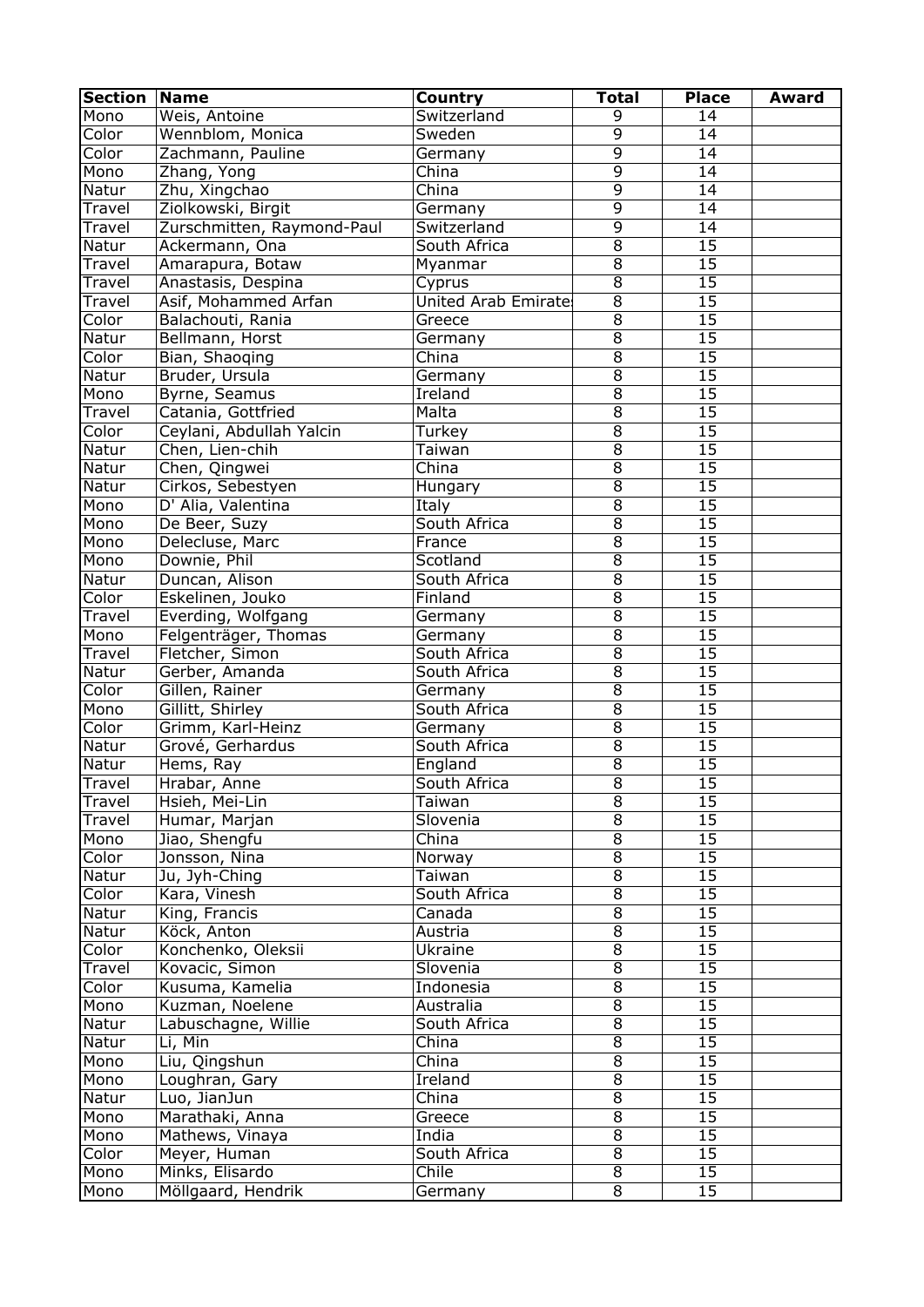| <b>Section</b> | Name                  | Country                   | <b>Total</b>   | <b>Place</b>    | <b>Award</b> |
|----------------|-----------------------|---------------------------|----------------|-----------------|--------------|
| Travel         | Moritz, Vicki         | Australia                 | 8              | 15              |              |
| Mono           | Mowatt, Chris         | England                   | $\overline{8}$ | 15              |              |
| Color          | Myburgh, Johan        | South Africa              | $\overline{8}$ | 15              |              |
| Travel         | Nussmüller, Eckhard   | Austria                   | $\overline{8}$ | $\overline{15}$ |              |
| Mono           | Oliveri, Bruno        | <b>Italy</b>              | $\overline{8}$ | $\overline{15}$ |              |
| Color          | Paul, Helmut          | Germany                   | $\overline{8}$ | $\overline{15}$ |              |
| Natur          | Phukan, Jiten         | India                     | $\overline{8}$ | $\overline{15}$ |              |
| Mono           | Poggi, Elisa          | Italy                     | $\overline{8}$ | $\overline{15}$ |              |
| Mono           | Raintung, Yohan       | Germany                   | $\overline{8}$ | 15              |              |
| Natur          | Raunio, Risto         | Finland                   | $\overline{8}$ | $\overline{15}$ |              |
| Natur          | Reinhardt, Thomas     | Germany                   | $\overline{8}$ | $\overline{15}$ |              |
| Color          | Röger, Heide          | Germany                   | $\overline{8}$ | $\overline{15}$ |              |
| Natur          | Rohimi, Syarif        | Indonesia                 | $\overline{8}$ | 15              |              |
| Travel         | Schleder, Karl-Heinz  | Germany                   | $\overline{8}$ | $\overline{15}$ |              |
| Natur          | Schmitz, Willi        | Germany                   | $\overline{8}$ | 15              |              |
| Mono           | Schoenemann, Peter    | Germany                   | $\overline{8}$ | 15              |              |
| Mono           | Semiglia, Antonio     | Italy                     | $\overline{8}$ | 15              |              |
| Natur          | Sidharta, Ang Michael | Indonesia                 | $\overline{8}$ | 15              |              |
| Color          | Smit, Hanli           | South Africa              | $\overline{8}$ | $\overline{15}$ |              |
| Color          | Suhardjo, Lisdiyanto  | Indonesia                 | $\overline{8}$ | $\overline{15}$ |              |
| Travel         | Sun, Qingsheng        | $\overline{\text{China}}$ | $\overline{8}$ | 15              |              |
| Travel         | Tasko, Barbara        | Hungary                   | $\overline{8}$ | $\overline{15}$ |              |
| Travel         | Vermaat, Anne-Marie   | Netherlands               | $\overline{8}$ | $\overline{15}$ |              |
| Mono           | Wang, Chihming        | Taiwan                    | $\overline{8}$ | 15              |              |
| Mono           | Wang, Yichi           | China                     | $\overline{8}$ | 15              |              |
| Color          | Weng, Chin Tzu        | Taiwan                    | $\overline{8}$ | 15              |              |
| Travel         | Werber, Ingeborg      | Austria                   | $\overline{8}$ | 15              |              |
| Color          | Wildner, Wolfram      | Germany                   | $\overline{8}$ | 15              |              |
| Travel         | Wolstencroft, David   | South Africa              | $\overline{8}$ | 15              |              |
| Color          | Wu, Maohsun           | Taiwan                    | $\overline{8}$ | 15              |              |
| Color          | Xiong, Tianyi         | China                     | $\overline{8}$ | 15              |              |
| Color          | Yao, Shanjun          | China                     | $\overline{8}$ | $\overline{15}$ |              |
| Travel         | Yu, Lei               | China                     | $\overline{8}$ | $\overline{15}$ |              |
| Travel         | Zhao, Li              | China                     | $\overline{8}$ | $\overline{15}$ |              |
| Mono           | Adhisuria, Rubby      | Indonesia                 | $\overline{7}$ | 16              |              |
| Mono           | Berger, Anke          | Germany                   | $\overline{7}$ | 16              |              |
| Color          | Binglie, Mery         | Indonesia                 | 7              | 16              |              |
| Color          | Bova, Roberta         | Italy                     | $\overline{7}$ | 16              |              |
| Travel         | Brachtenbach, Marco   | Luxembourg                | $\overline{7}$ | 16              |              |
| Color          | Brausch, Heidi        | Germany                   | $\overline{7}$ | 16              |              |
| Mono           | Bürger, Franz         | Germany                   | $\overline{7}$ | 16              |              |
| Travel         | Chang, Hsiu-Li        | Taiwan                    | $\overline{7}$ | 16              |              |
| Travel         | Chattopadhyay, Kalyan | India                     | $\overline{7}$ | 16              |              |
| Mono           | Chng, Kim Yiang       | Singapore                 | 7              | 16              |              |
| Natur          | Choliz, Santiago      | Spain                     | $\overline{7}$ | 16              |              |
| Color          | Clarke, Robert        | Australia                 | $\overline{7}$ | 16              |              |
| Color          | Clementz, Tony        | Sweden                    | $\overline{7}$ | 16              |              |
| Natur          | Cotar, Suzana         | Slovenia                  | $\overline{7}$ | 16              |              |
| Travel         | D'Aubioul, Jan        | Belgium                   | 7              | 16              |              |
| Travel         | de la Hoz, Gracia     | Spain                     | $\overline{7}$ | 16              |              |
| Mono           | Djana, Teguh Aria     | Indonesia                 | 7              | 16              |              |
| Color          | Dorioz, Annie         | France                    | $\overline{7}$ | 16              |              |
| Natur          | dos Santos Niz, Wayne | South Africa              | $\overline{7}$ | 16              |              |
| Travel         | Ernszt, Peter         | Germany                   | $\overline{7}$ | $\overline{16}$ |              |
| Natur          | Feistel, Michael      | South Africa              | 7              | 16              |              |
| Mono           | Ferreira, Danie       | South Africa              | 7              | 16              |              |
| Mono           | Fuchs, Andreas        | Germany                   | $\overline{7}$ | 16              |              |
| Natur          | Gangloff, Marcus      | Germany                   | $\overline{7}$ | 16              |              |
| Color          | Ghorai, Avijit        | India                     | $\overline{7}$ | 16              |              |
|                |                       |                           |                |                 |              |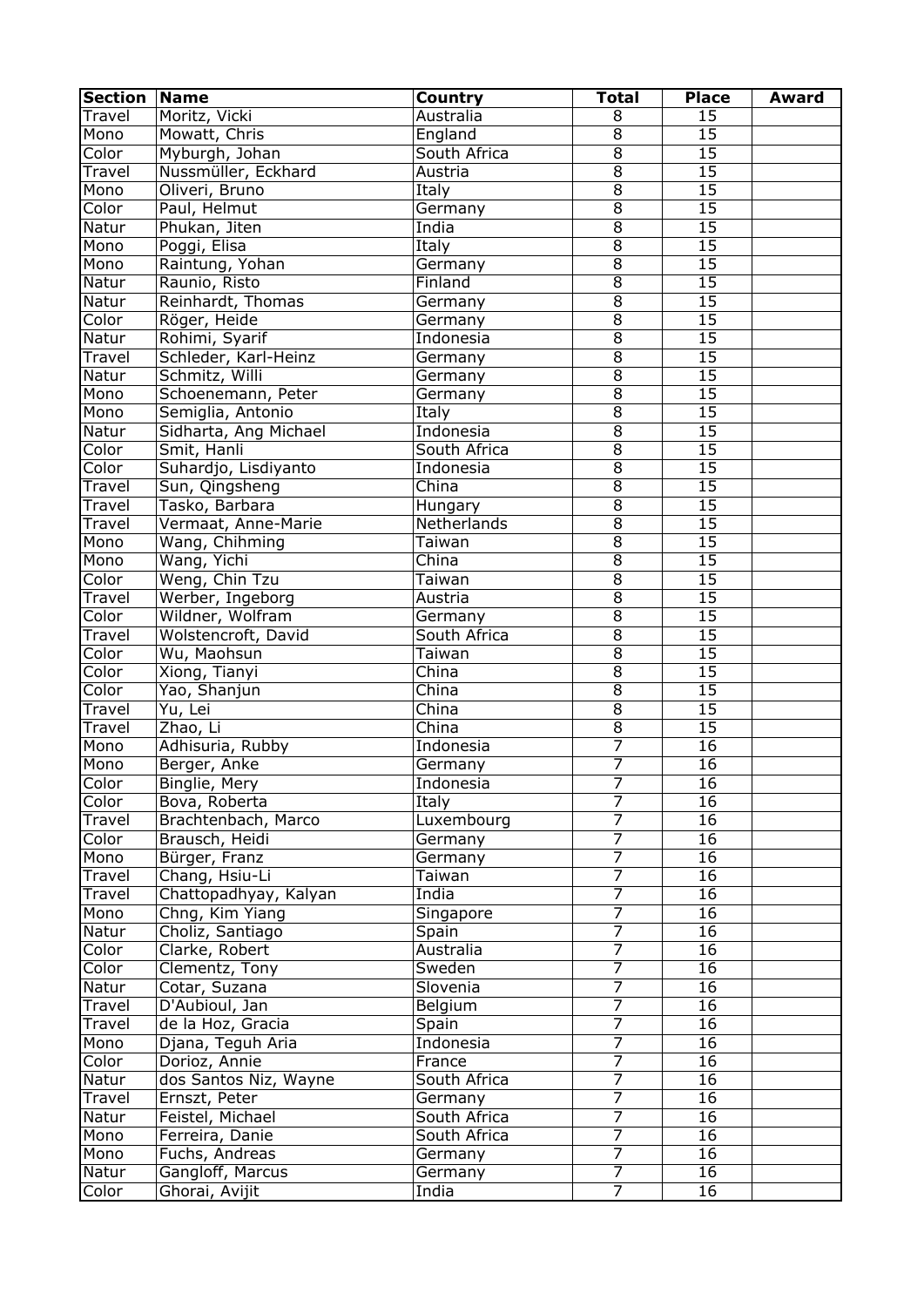| <b>Section</b> | <b>Name</b>             | <b>Country</b>   | <b>Total</b>   | <b>Place</b>    | Award |
|----------------|-------------------------|------------------|----------------|-----------------|-------|
| Mono           | Goeman, Karel           | Belgium          | 7              | 16              |       |
| Mono           | Görne, Andreas          | Germany          | 7              | 16              |       |
| Travel         | Gottwald, Reiner        | Germany          | $\overline{7}$ | 16              |       |
| Natur          | Gray, Leah              | Canada           | 7              | 16              |       |
| Travel         | Gruner, Eberhard        | Germany          | $\overline{7}$ | $\overline{16}$ |       |
| Natur          | Hadfield, Christine     | England          | 7              | 16              |       |
| Travel         | Hardley, Liz            | New Zealand      | $\overline{7}$ | 16              |       |
| Travel         | Hirning, Horst          | Germany          | $\overline{7}$ | 16              |       |
| <b>Travel</b>  | Hornbostel, Hans-Peter  | Germany          | $\overline{7}$ | 16              |       |
| Color          | Jagau, Erika            | Germany          | $\overline{7}$ | $\overline{16}$ |       |
| Travel         | Jakobsson, Jens         | Denmark          | 7              | 16              |       |
| Color          | Jassmann, Sylvia        | Germany          | $\overline{7}$ | 16              |       |
| Natur          | Javadi, Seyed Reza      | Iran             | $\overline{7}$ | 16              |       |
| Color          | Jenkin, Barbara         | England          | $\overline{7}$ | 16              |       |
| Color          | Jerlemar, Nils-Erik     | Sweden           | $\overline{7}$ | 16              |       |
| Natur          | Jung, Steffen           | Germany          | 7              | 16              |       |
| Natur          | Kenny, Laetitia         | South Africa     | 7              | $\overline{16}$ |       |
| Travel         | Kienesberger, Christian | Austria          | 7              | 16              |       |
| Mono           | Kiwitt, Anna            | Germany          | 7              | 16              |       |
| Travel         | Klapp, Lutz             | Germany          | 7              | 16              |       |
| Travel         | Kleindienst, Valerie    | Australia        | 7              | 16              |       |
| Natur          | Krapez, Miran           | Slovenia         | 7              | 16              |       |
| Travel         | Kuang, Haichun          | China            | 7              | 16              |       |
| Mono           | Lahodny, Hans           | Austria          | 7              | 16              |       |
| Natur          | Lustig, Stephen         | Canada           | 7              | 16              |       |
| Color          | Mangeot, Christian      | France           | 7              | 16              |       |
| Mono           | Mao, Xiaoping           | China            | 7              | 16              |       |
| Color          | McLean, Kenny           | Scotland         | $\overline{7}$ | 16              |       |
| Color          | Messerschmidt, Jakob    | Germany          | 7              | 16              |       |
| Color          | Miska, Dusan Gorast     | Slovenia         | 7              | 16              |       |
| Travel         | Müller, Rainer          | Germany          | $\overline{7}$ | 16              |       |
| Color          | Müller, Theresia        | Germany          | $\overline{7}$ | 16              |       |
| Travel         | Mullin, Joy             | Northern Ireland | 7              | 16              |       |
| Natur          | Mysore, Anitha          | India            | 7              | 16              |       |
| Natur          | Naude, Wayne            | South Africa     | 7              | 16              |       |
| Color          | Nehls, Sabine           | Germany          | $\overline{7}$ | 16              |       |
| Color          | Origer, Jeff            | Luxembourg       | 7              | 16              |       |
| Natur          | Pai, Hsueh Li           | Taiwan           | $\overline{7}$ | 16              |       |
|                |                         |                  | $\overline{7}$ | 16              |       |
| Travel         | Paramonti, Michael      | Germany          | $\overline{7}$ |                 |       |
| Natur          | Parandak, Mirali        | Iran             | $\overline{7}$ | 16              |       |
| Mono           | Parisi, Dante           | South Africa     |                | 16              |       |
| Color          | Parsaeian, Mehdi        | Iran             | $\overline{7}$ | 16              |       |
| Natur          | Pike, Andrew            | South Africa     | $\overline{7}$ | 16              |       |
| Natur          | Pike, Kazalette         | South Africa     | $\overline{7}$ | 16              |       |
| Natur          | Rahardjo, Arief         | Indonesia        | $\overline{7}$ | 16              |       |
| Color          | Riehle, Gunther         | Germany          | $\overline{7}$ | 16              |       |
| Mono           | Romanowski, Jan         | Germany          | $\overline{7}$ | 16              |       |
| Color          | Rother, Anja            | Germany          | $\overline{7}$ | 16              |       |
| Mono           | Sambuco, Massimo        | Italy            | $\overline{7}$ | 16              |       |
| Mono           | Saxena, Sudhir          | India            | $\overline{7}$ | 16              |       |
| Mono           | Schatz, Peter           | Austria          | $\overline{7}$ | 16              |       |
| Natur          | Schmid, Thomas          | Germany          | 7              | $\overline{1}6$ |       |
| Color          | Scholz, Christian       | Germany          | $\overline{7}$ | 16              |       |
| Color          | Setiabudi, Edwin        | Indonesia        | $\overline{7}$ | 16              |       |
| Mono           | Setiawan, Teddy         | Indonesia        | $\overline{7}$ | 16              |       |
| Mono           | Shen, JuanJuan          | China            | $\overline{7}$ | 16              |       |
| Travel         | Speth, Helga            | Germany          | 7              | 16              |       |
| Mono           | Stake, Jan-Thomas       | Sweden           | $\overline{7}$ | 16              |       |
| Travel         | Tanasal, Rohani         | Indonesia        | $\overline{7}$ | 16              |       |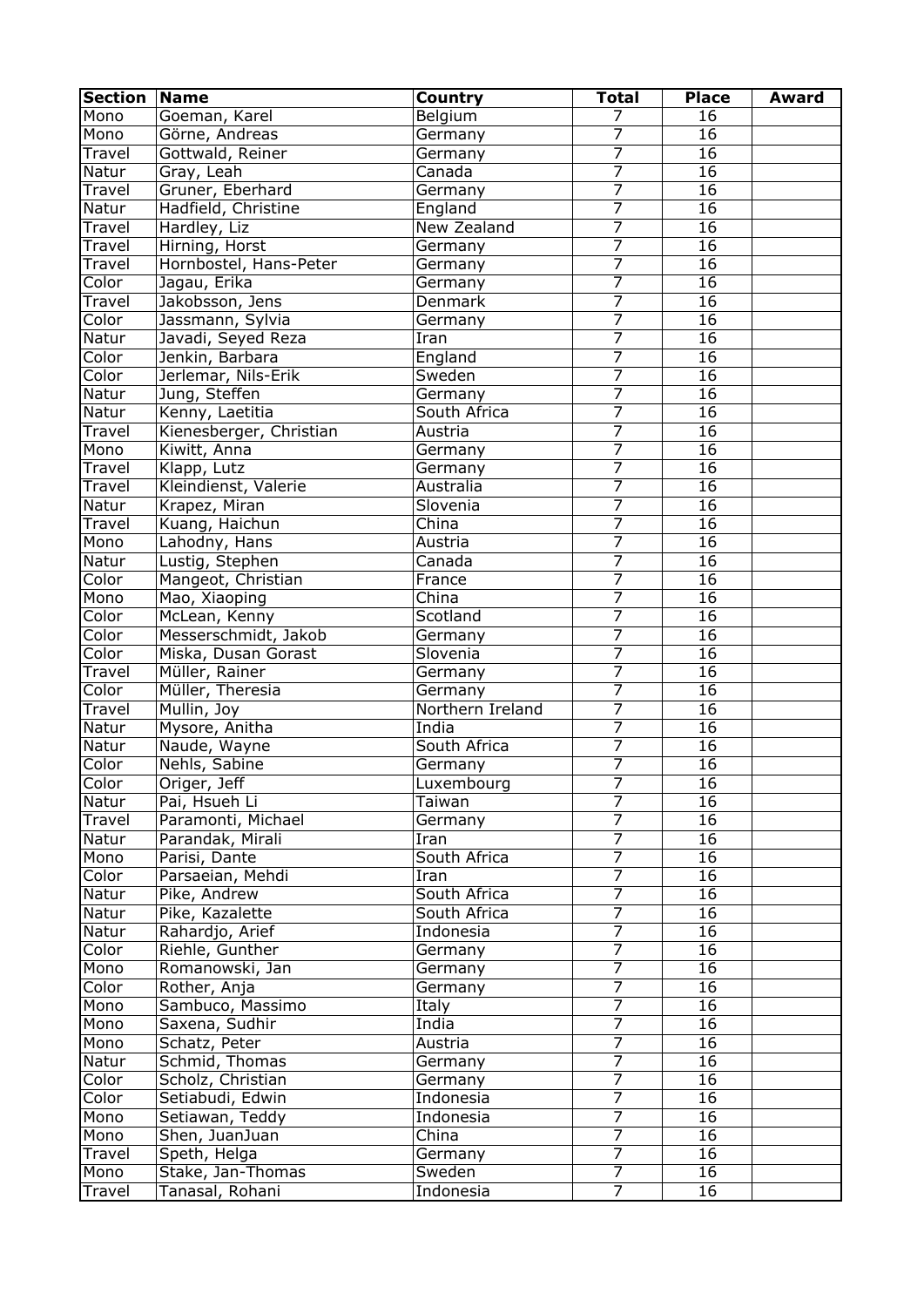| <b>Section</b> | Name                         | <b>Country</b>          | <b>Total</b>   | <b>Place</b>    | <b>Award</b> |
|----------------|------------------------------|-------------------------|----------------|-----------------|--------------|
| Travel         | Teuschel, Peter              | Germany                 | 7              | 16              |              |
| Natur          | Tsai, Mei-Chen               | Taiwan                  | 7              | 16              |              |
| Natur          | V K, Vinod Kumar             | India                   | $\overline{7}$ | 16              |              |
| Color          | van Son, Max                 | Netherlands             | 7              | 16              |              |
| Mono           | Vogt, Michael                | Germany                 | $\overline{7}$ | $\overline{16}$ |              |
| Mono           | Wang, Huimin                 | China                   | 7              | $\overline{16}$ |              |
| Color          | Wang, Lung-Tsai              | Taiwan                  | 7              | 16              |              |
| Natur          | Wang, SuChen                 | Taiwan                  | $\overline{7}$ | 16              |              |
| Travel         | Wessela, Klaus               | Germany                 | $\overline{7}$ | 16              |              |
| Mono           | Widjaya, Tirta               | Indonesia               | $\overline{7}$ | $\overline{16}$ |              |
| Natur          | Wiguno, Irine                | Indonesia               | 7              | 16              |              |
| Mono           | Winkens, Georg               | Germany                 | $\overline{7}$ | 16              |              |
| Color          | Wirth, Ralf                  | Germany                 | $\overline{7}$ | 16              |              |
| Color          | Witthake, Helmut             | Germany                 | $\overline{7}$ | 16              |              |
| Mono           | Wong, Hsiang Hui Sylvester   | Malaysia                | $\overline{7}$ | $\overline{16}$ |              |
| Color          | Ye, Danlei                   | Canada                  | 7              | 16              |              |
| Mono           | Yu, Changren                 | China                   | 7              | $\overline{16}$ |              |
| Travel         | Yudiarta, Lili               | Indonesia               | $\overline{7}$ | 16              |              |
| Travel         | Zhao, Jun                    | $\overline{China}$      | 7              | 16              |              |
| Travel         | Zurmühle, Martin             | Switzerland             | 7              | 16              |              |
| Mono           | Al Busaidi, Samir            | Oman                    | 6              | 17              |              |
| Travel         | Andre, Jens - Uwe            | Germany                 | $\overline{6}$ | 17              |              |
| Color          | Aucamp, Jacobus              | South Africa            | $\overline{6}$ | 17              |              |
| Natur          | Banerjee, Nilendu            | India                   | $\overline{6}$ | 17              |              |
| Mono           | Becker, Werner               | Germany                 | $\overline{6}$ | $\overline{17}$ |              |
| Travel         | Becker, Werner W.            | Germany                 | $\overline{6}$ | 17              |              |
| Color          | Bennoit, Jürgen              |                         | $\overline{6}$ | 17              |              |
|                | Birkett, Cathy               | Germany<br>South Africa | $\overline{6}$ | 17              |              |
| Natur          |                              |                         | $\overline{6}$ | 17              |              |
| Mono           | Bolz, Gerhard                | Germany                 |                |                 |              |
| Mono           | Brombach, Günter             | Germany                 | $\overline{6}$ | 17              |              |
| Travel         | Budiono, Cindy Agustiningsih | Indonesia               | $\overline{6}$ | 17              |              |
| <b>Travel</b>  | Butow, Dieter                | South Africa            | $\overline{6}$ | 17              |              |
| Travel         | Cai, Chaoyang                | China                   | $\overline{6}$ | $\overline{17}$ |              |
| Travel         | Carder, Nan                  | <b>USA</b>              | $\overline{6}$ | 17              |              |
| Travel         | Chan, Wing Ho                | Hong Kong               | $\overline{6}$ | 17              |              |
| Travel         | Chen, Ji                     | China                   | $\overline{6}$ | 17              |              |
| Natur          | Chen, Kejun                  | China                   | $\overline{6}$ | 17              |              |
| Natur          | Chen, Ming                   | China                   | $\overline{6}$ | 17              |              |
| Color          | Cory, Rodney                 | South Africa            | $\overline{6}$ | 17              |              |
| Travel         | De Leonardis, Roberto        | Italy                   | $\overline{6}$ | 17              |              |
| Travel         | Divitschek, Heide            | Austria                 | $\overline{6}$ | 17              |              |
| Mono           | Djatnika, Ellijani           | Indonesia               | $\overline{6}$ | $\overline{17}$ |              |
| Natur          | Dooley, Cathy                | South Africa            | $\overline{6}$ | $\overline{17}$ |              |
| Travel         | du Plessis, Hennie           | South Africa            | $\overline{6}$ | 17              |              |
| Color          | Ehlert, Ulrike               | Germany                 | $\overline{6}$ | 17              |              |
| Travel         | Flöck, Uwe                   | Germany                 | $\overline{6}$ | 17              |              |
| Natur          | Genehr, Rainer               | Germany                 | $\overline{6}$ | 17              |              |
| Color          | George, William              | Scotland                | $\overline{6}$ | 17              |              |
| Mono           | Goldin, Leonid               | Israel                  | $\overline{6}$ | 17              |              |
| Mono           | Gudem, Roy                   | Norway                  | $\overline{6}$ | 17              |              |
| Natur          | H R, Shashank                | India                   | 6              | 17              |              |
| Travel         | Hersom, Andrew               | England                 | 6              | 17              |              |
| Mono           | Horsnell, Jenni              | Australia               | 6              | 17              |              |
| Travel         | Hou, Xianquan                | China                   | 6              | 17              |              |
| Travel         | Hu, Chu Tsai                 | Taiwan                  | 6              | 17              |              |
| Color          | Huang, Yanyu                 | China                   | 6              | 17              |              |
| Mono           | Ierides, Andreas             | Cyprus                  | $\overline{6}$ | $\overline{17}$ |              |
| Travel         | Justin, Hans                 | Indonesia               | 6              | 17              |              |
| Natur          | K.M, Narayanaswamy           | India                   | 6              | 17              |              |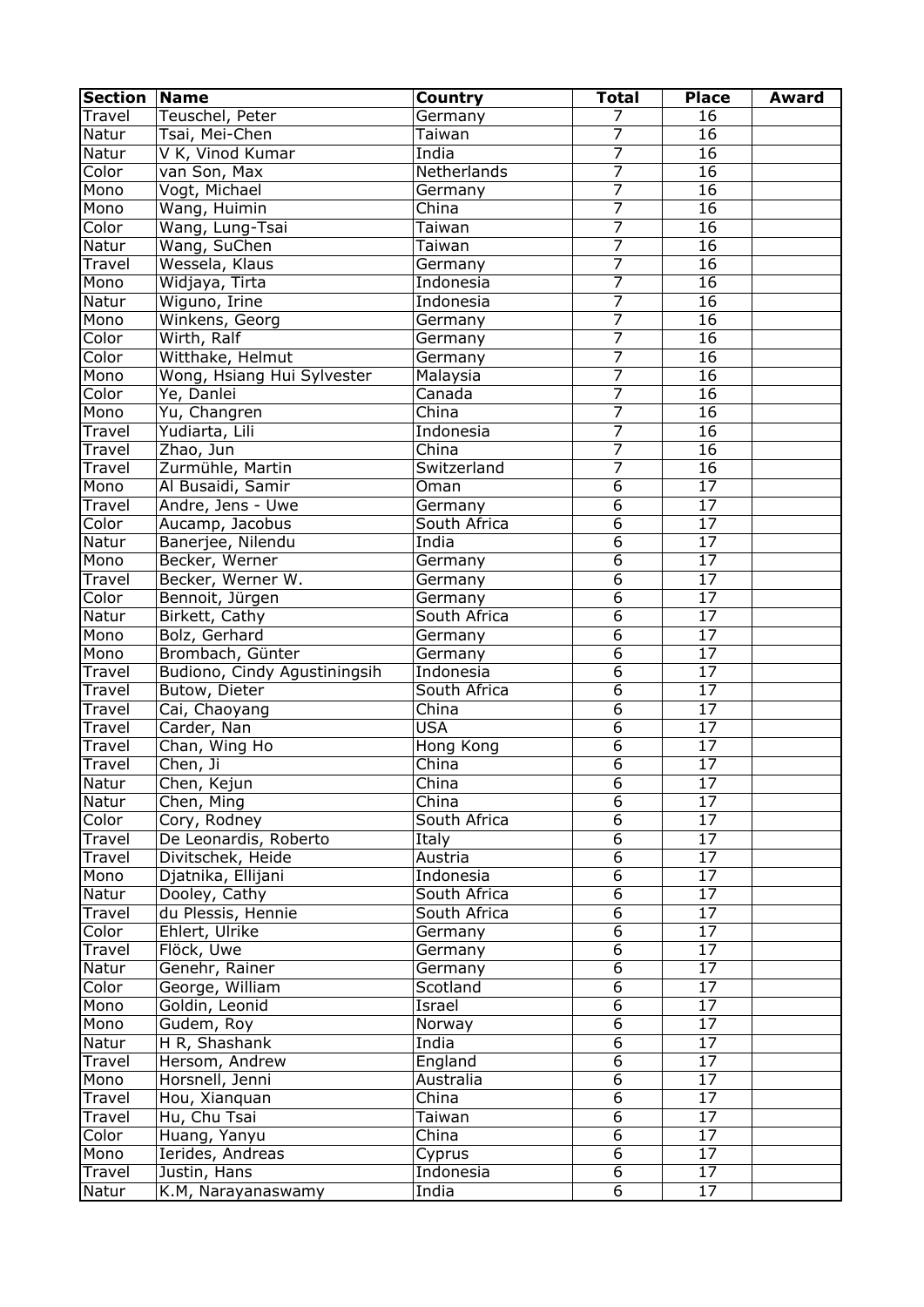| <b>Section</b> | <b>Name</b>                              | Country            | <b>Total</b>   | <b>Place</b>    | <b>Award</b> |
|----------------|------------------------------------------|--------------------|----------------|-----------------|--------------|
| Mono           | Kamat, Ananth                            | India              | 6              | 17              |              |
| Travel         | Kang, Jian                               | China              | 6              | 17              |              |
| Color          | Kangisser, Stephen                       | South Africa       | 6              | 17              |              |
| Color          | Keshishian, Arlen                        | Iran               | $\overline{6}$ | $\overline{17}$ |              |
| Color          | Knöppel, Alexander                       | Germany            | 6              | $\overline{17}$ |              |
| Travel         | Konstantinou - Acheriotis, Christ Cyprus |                    | 6              | $\overline{17}$ |              |
| Travel         | Kracun, Rene                             | Slovenia           | 6              | 17              |              |
| Mono           | Kraft, Roland                            | Germany            | 6              | $\overline{17}$ |              |
| Mono           | Kremp, Jürgen                            | Germany            | 6              | $\overline{17}$ |              |
| Travel         | Kuebler, Barbara                         | <b>USA</b>         | 6              | $\overline{17}$ |              |
| Color          | Labuschagné, Hannelie                    | South Africa       | $\overline{6}$ | $\overline{17}$ |              |
| Color          | Lauria Filho, Marcio Jose                | <b>Brazil</b>      | $\overline{6}$ | 17              |              |
| Color          | Leimann, Dirk-Olaf                       | Germany            | $\overline{6}$ | 17              |              |
| Color          | Lemmens, Jef                             | Belgium            | $\overline{6}$ | 17              |              |
| Travel         | Lie, Robert                              | Indonesia          | $\overline{6}$ | $\overline{17}$ |              |
| Travel         | Liedholm, Marcus                         | Sweden             | $\overline{6}$ | $\overline{17}$ |              |
| Color          | Lin, Teng-Yun                            | Taiwan             | $6\overline{}$ | $\overline{17}$ |              |
| Color          | Ma, Yaping                               | China              | $\overline{6}$ | 17              |              |
| Natur          | Magor, Diana                             | England            | $\overline{6}$ | $\overline{17}$ |              |
| Travel         | Mukherjee, Debarshi                      | India              | $\overline{6}$ | 17              |              |
| Travel         | Naghshi, Hiwa                            | Austria            | $\overline{6}$ | 17              |              |
| Color          | Naidenova, Ksenia                        | Russian Federation | $\overline{6}$ | 17              |              |
| Mono           | Nguyen, Huong Hoa                        | <b>USA</b>         | $\overline{6}$ | 17              |              |
| Color          | Pal, Udayan Sankar                       | India              | $\overline{6}$ | 17              |              |
| Color          |                                          | Italy              | $\overline{6}$ | $\overline{17}$ |              |
|                | Paparella, Giorgio                       |                    | $\overline{6}$ | 17              |              |
| Mono           | Passuello, Elizabeth                     | New Zealand        | $\overline{6}$ |                 |              |
| Travel         | Paul, Joerg                              | Germany            |                | 17              |              |
| Travel         | Pedersen, Per                            | Denmark            | $\overline{6}$ | 17              |              |
| Travel         | Pettazzi, Claudio                        | Italy              | $\overline{6}$ | $\overline{17}$ |              |
| Color          | Potgieter, Theo                          | South Africa       | 6              | $\overline{17}$ |              |
| Natur          | Pusponegoro, Hardiono                    | Indonesia          | $\overline{6}$ | 17              |              |
| Color          | Retelsdorf, Ekkehard                     | Germany            | $\overline{6}$ | 17              |              |
| Travel         | Roberts, Lillian                         | <b>USA</b>         | $\overline{6}$ | $\overline{17}$ |              |
| Color          | Saha, Nilanjan                           | India              | $\overline{6}$ | 17              |              |
| Mono           | Salerno, Biagio                          | <b>Italy</b>       | 6              | 17              |              |
| Color          | Samoyault, Guy B                         | France             | $\overline{6}$ | 17              |              |
| Travel         | Sancandi, Ivana                          | Italy              | $\overline{6}$ | 17              |              |
| Natur          | Sanjaya, Aris                            | Indonesia          | $\overline{6}$ | 17              |              |
| <b>Travel</b>  | Sbresy, Sonja                            | Germany            | $\overline{6}$ | 17              |              |
| Mono           | Schoenemann, Gabriele                    | Germany            | $\overline{6}$ | 17              |              |
| Travel         | Scholz, Lisa                             | Germany            | $\overline{6}$ | 17              |              |
| Travel         | Schröder, Carsten                        | Germany            | $\overline{6}$ | $\overline{17}$ |              |
| Travel         | Seesink, Daniel                          | Hungary            | $\overline{6}$ | 17              |              |
| Travel         | Seidel, Keith                            | Australia          | $\overline{6}$ | 17              |              |
| Mono           | Senser, Norbert                          | Germany            | $\overline{6}$ | 17              |              |
| Travel         | Shao, Shihai                             | China              | $\overline{6}$ | 17              |              |
| Natur          | Sidik, Ira                               | Indonesia          | $\overline{6}$ | 17              |              |
| Color          | Simon, Claude                            | Belgium            | $\overline{6}$ | 17              |              |
| Natur          | Smith, Steve                             | Canada             | $\overline{6}$ | 17              |              |
| Color          | Souter, Derek                            | Scotland           | $\overline{6}$ | 17              |              |
| Travel         | Strohmeier, Kurt                         | Austria            | 6              | 17              |              |
| Color          | Stuppnig, Stefan                         | Austria            | 6              | 17              |              |
| Color          | Szabó, Irma                              | Hungary            | 6              | 17              |              |
| Natur          | Teh, Tommy                               | Malaysia           | 6              | 17              |              |
| Natur          | Turnbull, Peter                          | South Africa       | 6              | 17              |              |
| Natur          | van Heerden, Marinda                     | South Africa       | 6              | 17              |              |
| Natur          | Vautrin, Inge                            | <b>USA</b>         | $\overline{6}$ | 17              |              |
| Mono           | Venter, Leon                             | South Africa       | 6              | 17              |              |
| Mono           | Vollmer, Dieter                          | Germany            | 6              | 17              |              |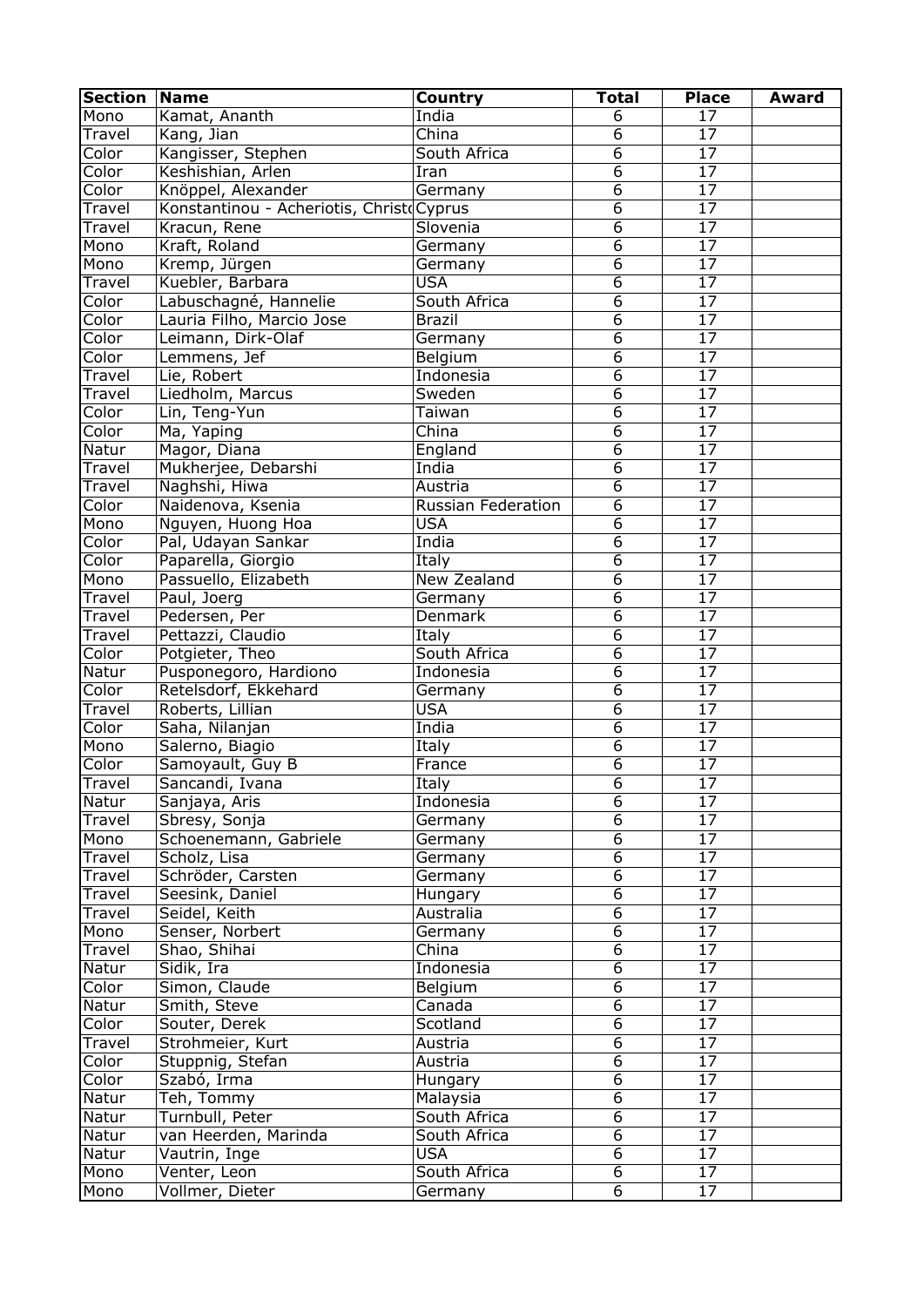| <b>Section</b>  | <b>Name</b>                      | Country                   | <b>Total</b>        | <b>Place</b>    | <b>Award</b> |
|-----------------|----------------------------------|---------------------------|---------------------|-----------------|--------------|
| Color           | Wales, Graeme                    | England                   | 6                   | 17              |              |
| Natur           | Watson, Graeme                   | Australia                 | 6                   | 17              |              |
| Natur           | Wu, Youlun                       | Taiwan                    | 6                   | $\overline{17}$ |              |
| Mono            | Xu, Zhi                          | China                     | $\overline{6}$      | 17              |              |
| Color           | Yang, Hsien Sen                  | Taiwan                    | $\overline{6}$      | $\overline{17}$ |              |
| Travel          | Yu, LianSan                      | China                     | $\overline{6}$      | $\overline{17}$ |              |
| Travel          | Zaykov, Konstantin               | <b>Bulgaria</b>           | $\overline{6}$      | 17              |              |
| Travel          | Zebuhr, Goran                    | Sweden                    | $\overline{6}$      | 17              |              |
| Travel          | Zhang, Jing                      | China                     | $\overline{6}$      | 17              |              |
| Mono            | Zheng, Haijun                    | $\overline{\text{China}}$ | $\overline{6}$      | 17              |              |
| Color           | Zhou, Biao                       | $\overline{\text{China}}$ | $\overline{6}$      | 17              |              |
| Color           | Aemmer, Peter                    | Switzerland               | $\overline{5}$      | 18              |              |
| Color           | Albecht, Urs                     | Switzerland               | $\overline{5}$      | 18              |              |
| Travel          | Allen, Simon                     | England                   | 5                   | 18              |              |
| Travel          | Aslanoglou, Maria-Evangelia      | Greece                    | 5                   | 18              |              |
| Natur           | Avsenik, Lojzi                   | Slovenia                  | 5                   | 18              |              |
| Travel          | Barakonyi, Karoly                | Hungary                   | 5                   | $\overline{18}$ |              |
| Travel          | Bauer, Monika                    | Germany                   | 5                   | 18              |              |
| Natur           | Bedo, Gergely                    | Hungary                   | 5                   | 18              |              |
| Natur           | Beyers, Neels                    | South Africa              | 5                   | 18              |              |
| Color           | Bezuidenhoudt, Frik              | South Africa              | 5                   | 18              |              |
| Color           | Birkelund, Hans                  | Norway                    | 5                   | 18              |              |
| Natur           | Black, Robert                    | South Africa              | $\overline{5}$      | 18              |              |
| Color           | Boers, Cor                       | Netherlands               | 5                   | 18              |              |
| Color           | Boytell, Kerry                   | Australia                 | $\overline{5}$      | 18              |              |
| Travel          | Brown, Carole                    | England                   | $\overline{5}$      | 18              |              |
| Natur           | C R, Sathyanarayana              | India                     | $\overline{5}$      | 18              |              |
| Natur           | Cailang, Gabuzang                | China                     | $\overline{5}$      | 18              |              |
| Travel          | Chen, Zhiqiang                   | China                     | 5                   | 18              |              |
| <b>Travel</b>   | Covarr, Eileen                   | South Africa              | $\overline{5}$      | 18              |              |
| Travel          | Di Panfilo, Vincenzo             | Italy                     | $\overline{5}$      | 18              |              |
| Travel          | Dorn, Helge                      | Germany                   | $\overline{5}$      | 18              |              |
| Mono            | Du Toit, Trudi                   | South Africa              | $\overline{5}$      | 18              |              |
| Color           | Eichmann, Fritz                  | Germany                   | $\overline{5}$      | 18              |              |
| Travel          | Espeland, Kari E                 | Norway                    | $\overline{5}$      | 18              |              |
| <b>Travel</b>   | Gemmill, Lucy                    | South Africa              | $\overline{5}$      | 18              |              |
| Mono            | Glass, Stefan                    | Germany                   | 5                   | 18              |              |
| Travel          | Gledhill, Christopher            | England                   | $\overline{5}$      | 18              |              |
| Mono            | Grzeganek, Dawid                 | Poland                    | $\overline{5}$      | 18              |              |
| Travel          | Gurbi, Levente                   | Hungary                   | $\overline{5}$      | 18              |              |
| Mono            | Hadjipavlou, Thanasis            | Cyprus                    | 5                   | 18              |              |
| Color           | Hank, Roland                     | Germany                   | $\overline{5}$      | 18              |              |
| Travel          | Hartmann, Franjo                 | Germany                   | $\overline{5}$      | 18              |              |
| Mono            | Heidner, André                   | Germany                   | 5                   | 18              |              |
| Travel          | Heinrigs, Wolfgang               | Germany                   | $\overline{5}$      | 18              |              |
| Color           | Hennings, Günther                | Germany                   | $\overline{5}$      | 18              |              |
| Natur           | Hiob, Wolfgang                   | Germany                   | $\overline{5}$      | 18              |              |
| Color           | Jacobs, Bekka                    | South Africa              | $\overline{5}$      | 18              |              |
| Travel          | Jóźwiak, Maciej                  | Poland                    | 5                   | 18              |              |
| Mono            | Juillerat, Catherine             | France                    | $\overline{5}$      | 18              |              |
| Color           | Karg, Peter                      | Germany                   | 5<br>5              | 18              |              |
| Color           | Kaufmann, Susanne                | Germany                   |                     | 18              |              |
| Color           | Keller, Uwe                      | Germany                   | 5<br>$\overline{5}$ | 18              |              |
| Color           | Kiang, Chen-Hao                  | Taiwan                    | $\overline{5}$      | 18              |              |
| Color           | Klauth, Robert                   | France                    | $\overline{5}$      | 18              |              |
| Travel          | Kolbeinsen, Terje                | Norway                    | $\overline{5}$      | 18              |              |
| Natur<br>Travel | Kulpa, Beate<br>Kuo, Chen-I Judy | Germany                   | $\overline{5}$      | 18<br>18        |              |
| Mono            | Kyprianou, Klea                  | Taiwan                    | $\overline{5}$      | 18              |              |
|                 |                                  | Cyprus                    |                     |                 |              |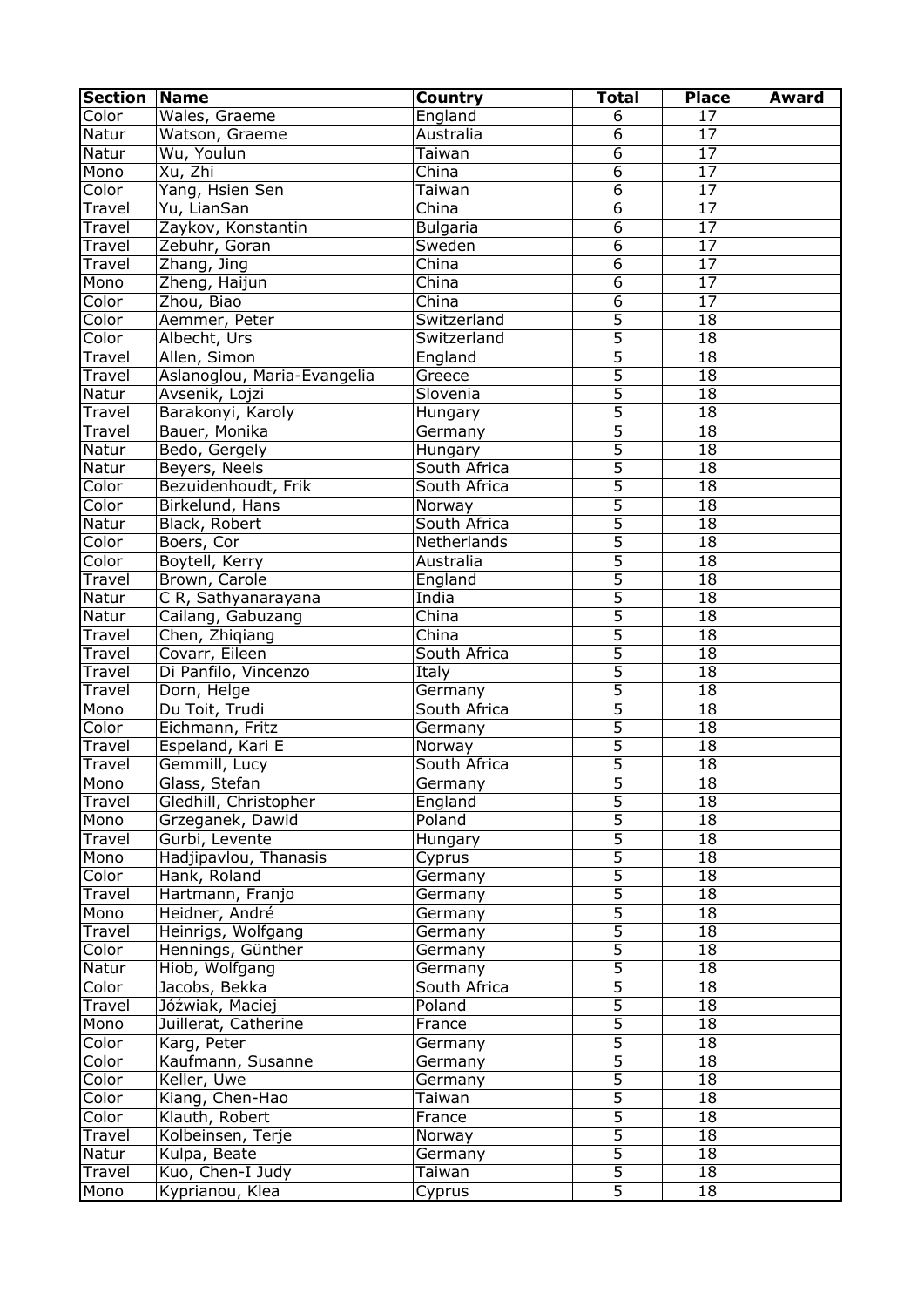| <b>Section</b> | <b>Name</b>           | Country            | <b>Total</b>   | <b>Place</b>    | <b>Award</b> |
|----------------|-----------------------|--------------------|----------------|-----------------|--------------|
| Natur          | Labuschagne, Stephan  | Australia          | 5              | 18              |              |
| Natur          | Lai, Mei Chin         | Taiwan             | $\overline{5}$ | 18              |              |
| Mono           | Ledgard, Ian          | Wales              | $\overline{5}$ | 18              |              |
| Mono           | Lei, ZunHui           | $\overline{China}$ | $\overline{5}$ | $\overline{18}$ |              |
| Color          | Lesjak, Zala          | Slovenia           | $\overline{5}$ | 18              |              |
| Mono           | Loch, Ludwig          | Germany            | $\overline{5}$ | 18              |              |
| Color          | Lu, Qihui             | China              | $\overline{5}$ | 18              |              |
| Travel         | Lu, Shengfu           | China              | $\overline{5}$ | 18              |              |
| Natur          | Ma, Weihua            | China              | $\overline{5}$ | 18              |              |
| Travel         | Mag, Uta              | Germany            | $\overline{5}$ | $\overline{18}$ |              |
| Color          | McOrist, Alexandra    | Scotland           | $\overline{5}$ | 18              |              |
| Mono           | Mladovan, Marko       | Slovenia           | $\overline{5}$ | 18              |              |
| Travel         | Mock, Klaus           | Germany            | 5              | 18              |              |
| Mono           | Modesty, Kyra         | Indonesia          | 5              | 18              |              |
| Natur          | Moore, Michael        | Australia          | $\overline{5}$ | 18              |              |
| Color          | Müller, Erhard        | Germany            | $\overline{5}$ | 18              |              |
| Color          | Mullin, David         | Northern Ireland   | 5              | $\overline{18}$ |              |
| Color          | Namar, Anita          | England            | $\overline{5}$ | 18              |              |
| Natur          | Nie, Dongsheng        | China              | $\overline{5}$ | 18              |              |
| Natur          | Nilles, Laurent       | Luxembourg         | $\overline{5}$ | 18              |              |
| Travel         | Otto, Hans-Peter      | Germany            | 5              | 18              |              |
| Mono           | Piazza, Yvan          | Luxembourg         | 5              | 18              |              |
| Color          | Poggioni, Angela      | <b>USA</b>         | 5              | 18              |              |
| Mono           | Pohjonen, Ilpo        | Finland            | 5              | 18              |              |
| Natur          | Ramesh, Goutham       | India              | 5              | 18              |              |
|                |                       |                    | $\overline{5}$ | 18              |              |
| Mono           | Rauch, Michael        | Germany            |                |                 |              |
| Natur          | Renate, Peck          | Austria            | 5              | 18              |              |
| Travel         | Rice, Andy            | South Africa       | 5              | 18              |              |
| Color          | Safiani, Saskia       | Indonesia          | 5              | 18              |              |
| Color          | Samei, Ali            | Iran               | $\overline{5}$ | 18              |              |
| Color          | Schewe, Jutta         | Germany            | $\overline{5}$ | 18              |              |
| Color          | Schmidt, Johannes     | Germany            | $\overline{5}$ | 18              |              |
| Travel         | Schönfuß, Dirk        | Germany            | $\overline{5}$ | 18              |              |
| Mono           | Schulze, Günther      | Germany            | $\overline{5}$ | 18              |              |
| Color          | Seraphin, Martin      | Germany            | $\overline{5}$ | 18              |              |
| Color          | Slamenik, Brigitte    | Austria            | $\overline{5}$ | 18              |              |
| Color          | Sokolskaya, Valentina | <b>USA</b>         | $\overline{5}$ | 18              |              |
| Color          | Soury, Marc           | France             | 5              | 18              |              |
| Travel         | Stanford, Peter       | Scotland           | $\overline{5}$ | 18              |              |
| Natur          | Struck, Armin         | Germany            | 5              | 18              |              |
| Travel         | Tan, Que              | China              | 5              | 18              |              |
| Mono           | Titova, Antonina      | Russian Federation | $\overline{5}$ | 18              |              |
| Natur          | Urs, Udaya Thejaswi   | India              | $\overline{5}$ | 18              |              |
| Mono           | van der Mescht, Karin | South Africa       | $\overline{5}$ | 18              |              |
| Mono           | Verbecelte, Gérard    | Belgium            | 5              | 18              |              |
| Color          | Vidmar, Matic         | Slovenia           | 5              | 18              |              |
| Travel         | Vogg, Peter           | Germany            | $\overline{5}$ | 18              |              |
| Color          | Willmann, Stefan      | Germany            | $\overline{5}$ | 18              |              |
| Color          | Wintjen, Hauke        | Germany            | $\overline{5}$ | 18              |              |
| Natur          | Wirth, Hanna          | Germany            | $\overline{5}$ | 18              |              |
| Color          | Wolf, Thomas          | Germany            | 5              | 18              |              |
| Natur          | Wu, Feng-Chu          | Taiwan             | 5              | 18              |              |
| Travel         | Wurst, Gabriele       | Germany            | $\overline{5}$ | 18              |              |
| Travel         | Yang, ShengHua        | China              | $\overline{5}$ | 18              |              |
| Travel         | Yang, Zhenjiang       | China              | 5              | 18              |              |
| Mono           | Ylinen, Pertti        | Finland            | $\overline{5}$ | 18              |              |
| Travel         | Yuan, Peide           | China              | $\overline{5}$ | 18              |              |
| Natur          | Zeng, Jiahong         | <b>USA</b>         | $\overline{5}$ | 18              |              |
| Travel         | Zhong, Huan           | China              | $\overline{5}$ | 18              |              |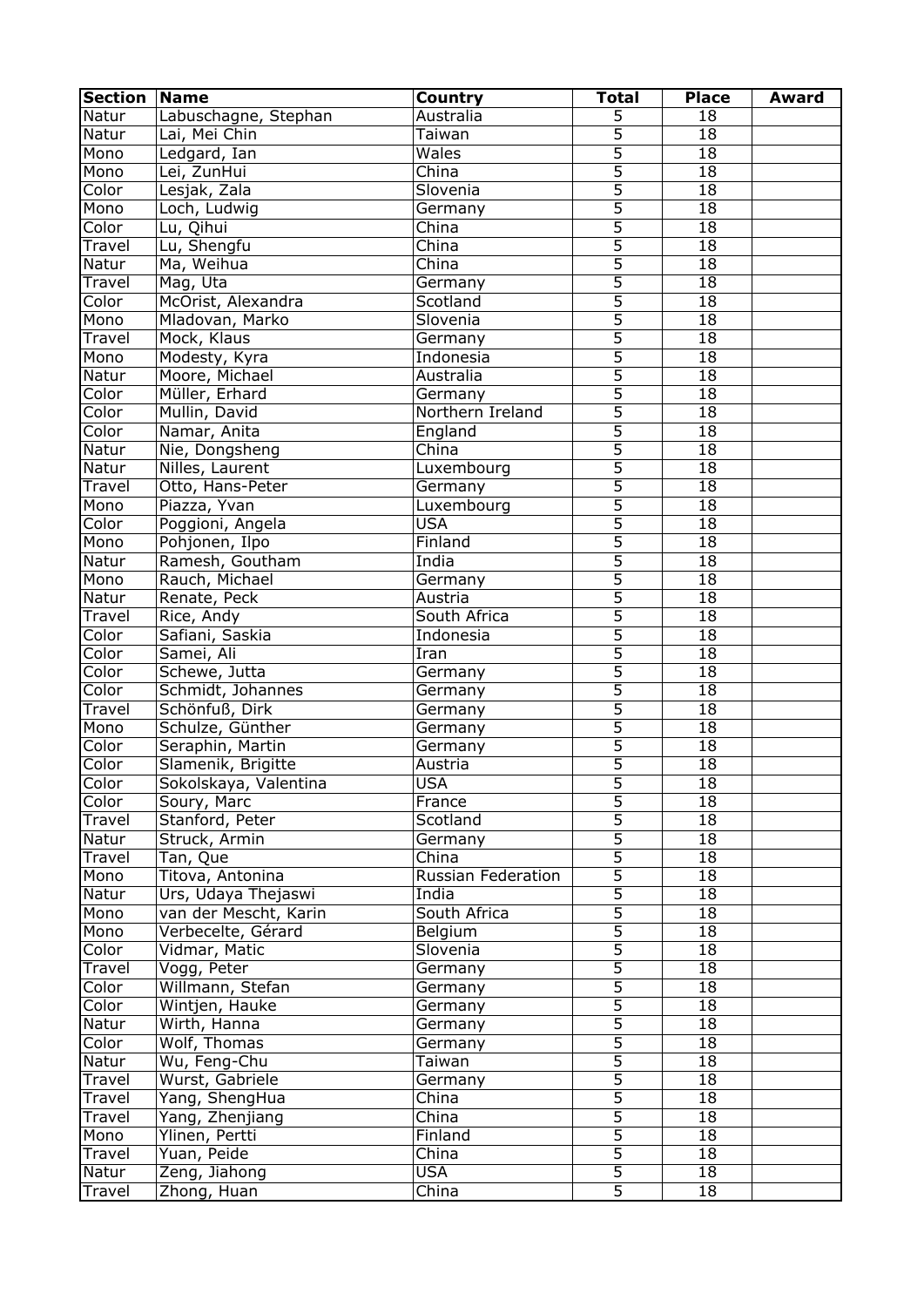| <b>Section</b> | <b>Name</b>                 | <b>Country</b>              | <b>Total</b>   | <b>Place</b>    | Award |
|----------------|-----------------------------|-----------------------------|----------------|-----------------|-------|
| Color          | Zurla, Marco                | Italy                       | 5              | 18              |       |
| Natur          | Aerts, Jozef                | Belgium                     | $\overline{4}$ | 19              |       |
| Mono           | Albertowski, Malte          | Germany                     | $\overline{4}$ | 19              |       |
| Mono           | Aleotti, Fabrizio           | Italy                       | $\overline{4}$ | $\overline{19}$ |       |
| Travel         | Alizadeh Khorsand, Mohammad | Iran                        | $\overline{4}$ | 19              |       |
| Color          | Allard, Wendy               | England                     | $\overline{4}$ | 19              |       |
| Mono           | Alriyami, Ruqaiya           | Oman                        | $\overline{4}$ | 19              |       |
| Color          | Bailey, Richard             | <b>USA</b>                  | $\overline{4}$ | 19              |       |
| Color          | Baio, Rita                  | Italy                       | $\overline{4}$ | 19              |       |
| Color          | Barker, Tony                | England                     | $\overline{4}$ | 19              |       |
| <b>Travel</b>  | Berger, Fabian              | Germany                     | $\overline{4}$ | 19              |       |
| Natur          | Bhat, Krishna               | India                       | $\overline{4}$ | 19              |       |
| Mono           | Bhatia, Mitali              | <b>United Arab Emirates</b> | $\overline{4}$ | 19              |       |
| Mono           | Blenk, Jürgen               | Germany                     | $\overline{4}$ | 19              |       |
| Natur          | Bn, Umashankar              | India                       | $\overline{4}$ | 19              |       |
| Color          | Bothe, Thomas               | South Africa                | $\overline{4}$ | 19              |       |
| Mono           | Cao, AiHua                  | China                       | $\overline{4}$ | $\overline{19}$ |       |
|                |                             | China                       | $\overline{4}$ | 19              |       |
| Travel         | Chang, Jiangbin             |                             |                |                 |       |
| Travel         | Chen, Weiping               | China                       | $\overline{4}$ | 19              |       |
| Travel         | Coune, Claude               | Belgium                     | 4              | 19              |       |
| Color          | Dai, Yongxin                | China                       | $\overline{4}$ | 19              |       |
| Natur          | Dalgleish, William          | South Africa                | $\overline{4}$ | 19              |       |
| Color          | Danait, Sanjay              | India                       | $\overline{4}$ | 19              |       |
| Natur          | Dasappa, Bhagya             | India                       | $\overline{4}$ | 19              |       |
| Mono           | Datta, Dwiparna Kumar       | India                       | $\overline{4}$ | 19              |       |
| Color          | De Rosa, Luigi              | Italy                       | $\overline{4}$ | 19              |       |
| Natur          | Deglin, Robert              | Belgium                     | $\overline{4}$ | 19              |       |
| Natur          | Deri, Judit                 | Hungary                     | $\overline{4}$ | 19              |       |
| Mono           | Doyle, Dick                 | Ireland                     | $\overline{4}$ | 19              |       |
| Mono           | Duvillier, Michel           | France                      | $\overline{4}$ | 19              |       |
| Natur          | Emanuel, Douglas            | South Africa                | $\overline{4}$ | 19              |       |
| Travel         | Fieni, Eugenio              | Italy                       | $\overline{4}$ | 19              |       |
| Color          | Gaberthuel, Walter          | Italy                       | $\overline{4}$ | 19              |       |
| Mono           | Gashi, Nuredin              | Ireland                     | $\overline{4}$ | 19              |       |
| Mono           | Ghosh Dastidar, Indranil    | India                       | $\overline{4}$ | 19              |       |
| Color          | Goncalves, Albertino        | South Africa                | $\overline{4}$ | 19              |       |
| Color          | Gooley, Terry               | Australia                   | $\overline{4}$ | 19              |       |
| Travel         | Gottwald, Astrid            | Germany                     | $\overline{4}$ | 19              |       |
| Natur          | Grant, Fabiola              | South Africa                | $\overline{4}$ | 19              |       |
| Mono           | Gross, Wolfgang             | Germany                     | $\overline{4}$ | 19              |       |
| Travel         | Guo, Guizhong               | China                       | $\overline{4}$ | 19              |       |
| Mono           | Hanafin, Helen              | Ireland                     | $\overline{4}$ | 19              |       |
| Natur          | Hao, Jinfang                | China                       | $\overline{4}$ | 19              |       |
| Travel         | Hardcastle, Peter           | South Africa                | $\overline{4}$ | 19              |       |
| Travel         | Hargono, Nia                | Indonesia                   | $\overline{4}$ | 19              |       |
|                |                             |                             | $\overline{4}$ | 19              |       |
| Travel         | Hilbert, Paul               | Luxembourg                  | $\overline{4}$ |                 |       |
| Mono           | Hk, Rajashekar              | India                       |                | 19              |       |
| Mono           | Ho, Hung                    | <b>USA</b>                  | $\overline{4}$ | 19              |       |
| Color          | Houben, Martina             | Germany                     | $\overline{4}$ | 19              |       |
| Travel         | Hu, Lin                     | China                       | $\overline{4}$ | 19              |       |
| Mono           | Hubmann, Hellmut            | Germany                     | $\overline{4}$ | 19              |       |
| Travel         | Huotari, Tapani             | Finland                     | $\overline{4}$ | 19              |       |
| Natur          | Hust, Martin                | Germany                     | $\overline{4}$ | 19              |       |
| Color          | Isberner, Juergen           | Germany                     | $\overline{4}$ | 19              |       |
| Natur          | Jacobs, Buks                | South Africa                | $\overline{4}$ | 19              |       |
| Natur          | Jerszi, Gabriella           | Hungary                     | $\overline{4}$ | 19              |       |
| Mono           | Jiang, ZhiZhou              | China                       | $\overline{4}$ | 19              |       |
| Natur          | Kalfayan, Paul Yealand      | England                     | 4              | 19              |       |
| Color          | Kammler, Klaus              | Germany                     | $\overline{4}$ | 19              |       |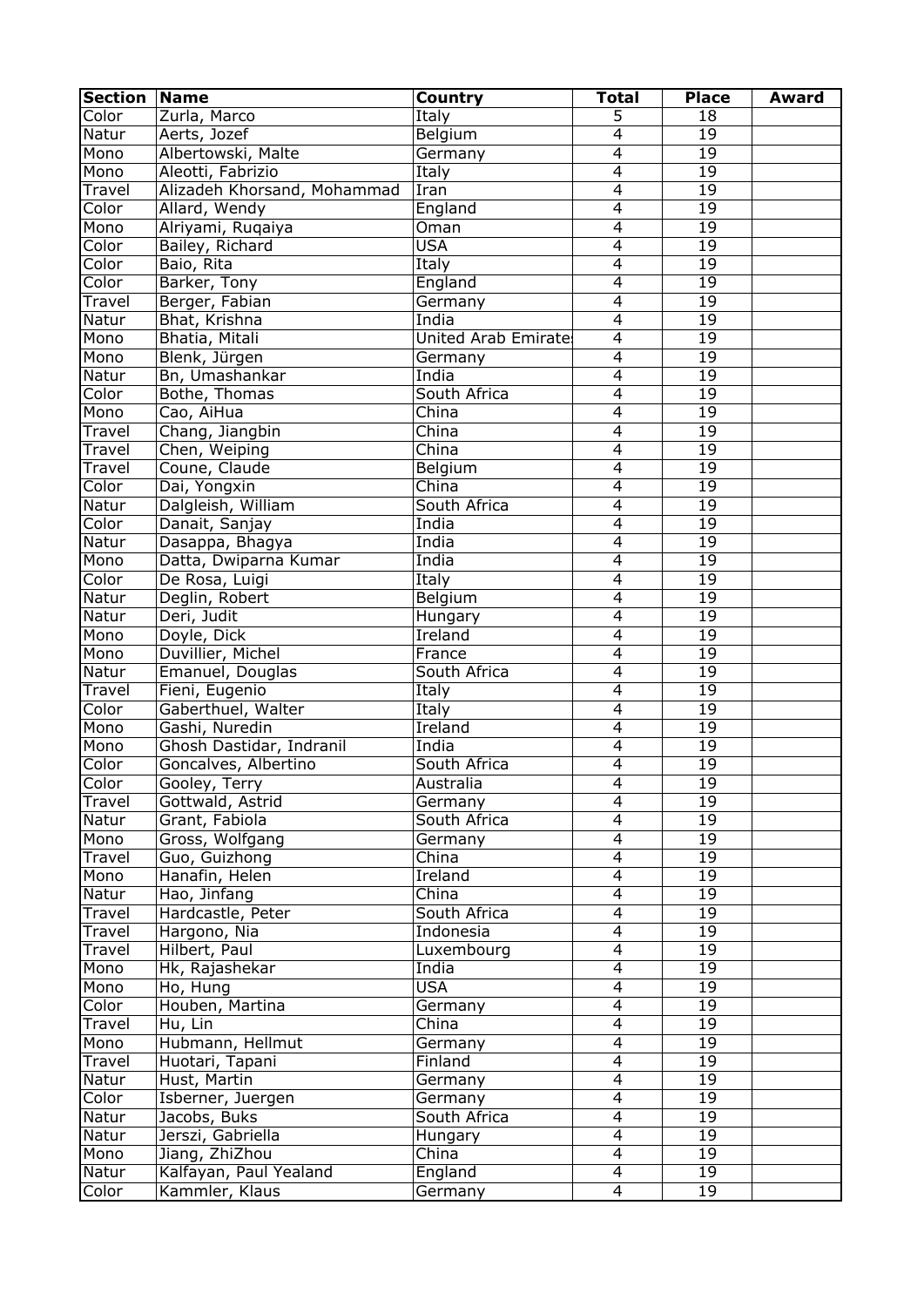| <b>Section</b> | Name                       | Country      | <b>Total</b>   | <b>Place</b>    | <b>Award</b> |
|----------------|----------------------------|--------------|----------------|-----------------|--------------|
| Travel         | Karaibis, Birol            | Turkey       | 4              | 19              |              |
| Color          | Karaoglan, Ayca            | Turkey       | $\overline{4}$ | 19              |              |
| Travel         | Kazazis, Georgios          | Greece       | $\overline{4}$ | 19              |              |
| Natur          | Kc, Lokesh                 | India        | $\overline{4}$ | $\overline{19}$ |              |
| Travel         | Kittel, Peter              | Germany      | $\overline{4}$ | 19              |              |
| Color          | Kurre, Karl-Heinz          | Germany      | $\overline{4}$ | 19              |              |
| Mono           | Lange, Rainer              | Germany      | $\overline{4}$ | 19              |              |
| Mono           | Lau, Peter                 | Germany      | $\overline{4}$ | 19              |              |
| Natur          | Lehmann, Hannah            | Germany      | $\overline{4}$ | 19              |              |
| Mono           | Li, Jianping               | China        | $\overline{4}$ | 19              |              |
| Color          | Li, Ka Wai                 | Hong Kong    | $\overline{4}$ | 19              |              |
| Color          | Linnoila, Ilona            | <b>USA</b>   | $\overline{4}$ | 19              |              |
| Color          | Liu, Gaochao               | China        | $\overline{4}$ | 19              |              |
| Mono           | Lucianetti, Fernando Luigi | Italy        | $\overline{4}$ | 19              |              |
| Travel         | Mages, Jürgen              | Germany      | $\overline{4}$ | 19              |              |
| Natur          | Mantykangas, Jarmo         | Finland      | $\overline{4}$ | 19              |              |
| Natur          | Meintjes, Heather          | South Africa | $\overline{4}$ | $\overline{19}$ |              |
| Mono           | Munro, David               | Australia    | 4              | 19              |              |
| Color          | Naser, Yousef              | Egypt        | $\overline{4}$ | 19              |              |
| Travel         | Negrea, Eugen              | Romania      | $\overline{4}$ | 19              |              |
| Natur          | Nemeth, Francisc           | Romania      | $\overline{4}$ | 19              |              |
| Color          | Ng, Chi Fun Fanny          | Hong Kong    | $\overline{4}$ | 19              |              |
| Color          | Ni Dheaghaidh, Christina   | Ireland      | $\overline{4}$ | 19              |              |
| Travel         | Niu, Jiajun                | China        | $\overline{4}$ | 19              |              |
| Travel         | Okoniewski, Tomasz         | Poland       | $\overline{4}$ | 19              |              |
| Color          | Pan, Yinzhi                | China        | $\overline{4}$ | 19              |              |
| Travel         | Parulian, Parulian         | Indonesia    | $\overline{4}$ | 19              |              |
| Travel         | Petritsch, Erwin Erich     | Austria      | $\overline{4}$ | 19              |              |
| Travel         | Pitkänen, Mika             | Finland      | $\overline{4}$ | 19              |              |
| Mono           | Poell, Juergen             | Germany      | $\overline{4}$ | 19              |              |
| Mono           | Prediger, Rosemarie        | Germany      | $\overline{4}$ | 19              |              |
| Travel         | Preston, Burr              | <b>USA</b>   | $\overline{4}$ | 19              |              |
| <b>Travel</b>  | Puntambekar, Ravindra      | India        | $\overline{4}$ | 19              |              |
| Mono           | Quig, Robert               | Scotland     | $\overline{4}$ | 19              |              |
| Color          | R K, Barath Karthi         | India        | $\overline{4}$ | 19              |              |
| Color          | Robin, Olle                | Sweden       | $\overline{4}$ | 19              |              |
| Color          | Sabatino, Henry            | South Africa | $\overline{4}$ | 19              |              |
| Travel         | Salim, Christopher Anthony | Indonesia    | $\overline{4}$ | 19              |              |
| Mono           | Sarira, Diyanto            | Indonesia    | $\overline{4}$ | 19              |              |
| Natur          | Sarira, Gabriel Gilbert    | Indonesia    | $\overline{4}$ | 19              |              |
| Natur          | Savage, Tom                | <b>USA</b>   | $\overline{4}$ | 19              |              |
| Color          | Schmidt, Manfred           | Germany      | $\overline{4}$ | 19              |              |
| Natur          | Schöneberger, Edwin        | Germany      | $\overline{4}$ | 19              |              |
| Travel         | Schulte - Holtey, Reinhold | Germany      | $\overline{4}$ | 19              |              |
| Color          | Schweden, Wolfgang         | Germany      | $\overline{4}$ | 19              |              |
| Natur          | Scott, Llewellynn          | South Africa | $\overline{4}$ | 19              |              |
| Natur          | Sheng, Liquan              | China        | $\overline{4}$ | 19              |              |
| Mono           | Sheng, Yaojian             | China        | $\overline{4}$ | 19              |              |
| Mono           | Sinai, Menachem            | Israel       | $\overline{4}$ | 19              |              |
| Mono           | Snell, Keith               | England      | $\overline{4}$ | 19              |              |
| Natur          | Stamm, Udo                 | Germany      | $\overline{4}$ | 19              |              |
| Travel         | Su, Mingzai                | China        | $\overline{4}$ | 19              |              |
| Natur          | Szurman, Gesine            | Germany      | $\overline{4}$ | 19              |              |
| Travel         | Toews, Rebecca             | Germany      | $\overline{4}$ | 19              |              |
| Natur          |                            | South Africa | $\overline{4}$ | 19              |              |
|                | van den Berg, Hannes       |              | $\overline{4}$ | 19              |              |
| Mono           | Van Deun, Marc             | Belgium      | $\overline{4}$ |                 |              |
| Mono           | van Niekerk, Janita        | South Africa |                | 19              |              |
| Natur          | Vandebroeck, Jhony         | Belgium      | 4              | 19              |              |
| Color          | Wächter, Gertrud           | Germany      | $\overline{4}$ | 19              |              |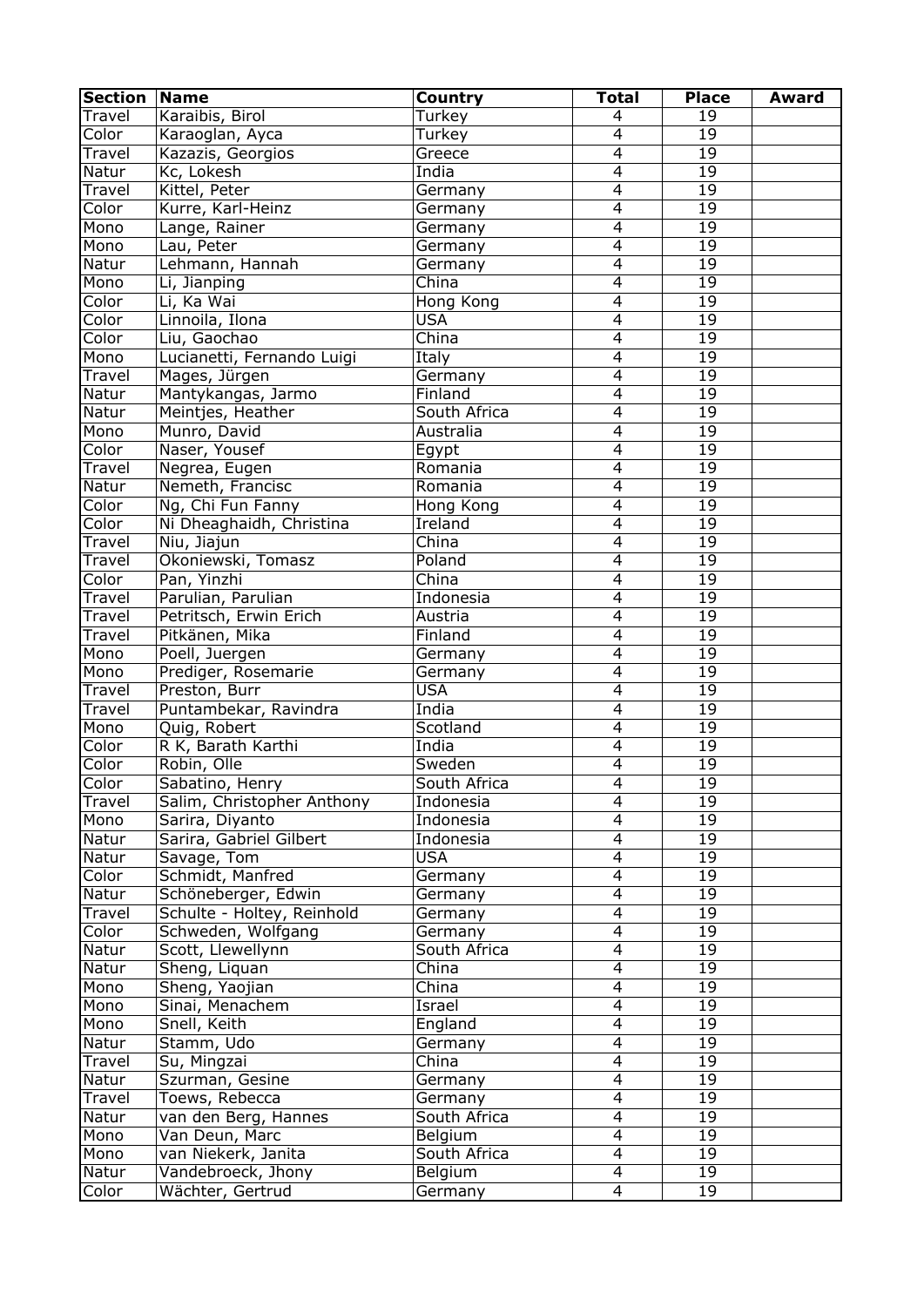| <b>Section</b> | <b>Name</b>              | Country                   | <b>Total</b>              | <b>Place</b>    | <b>Award</b> |
|----------------|--------------------------|---------------------------|---------------------------|-----------------|--------------|
| Travel         | Waffenschmid, Irmgard    | Germany                   | 4                         | 19              |              |
| Mono           | Wang, Xiaoke             | $\overline{\text{China}}$ | $\overline{4}$            | 19              |              |
| Color          | Wickham, Dave            | South Africa              | $\overline{4}$            | 19              |              |
| Travel         | Widjaja, J. Teguh        | Indonesia                 | $\overline{4}$            | 19              |              |
| Travel         | Wijaya, Oscar            | Indonesia                 | $\overline{4}$            | 19              |              |
| Travel         | Willy, Chen              | China                     | $\overline{4}$            | 19              |              |
| Color          | Wolf, Hannah             | Germany                   | $\overline{4}$            | 19              |              |
| Color          | Wood, Philippa           | New Zealand               | $\overline{4}$            | 19              |              |
| Mono           | Wright, Robyn            | Australia                 | $\overline{4}$            | 19              |              |
| Color          | Xiao, Weiling            | China                     | $\overline{4}$            | 19              |              |
| Mono           | Xu, Dingya               | China                     | $\overline{4}$            | 19              |              |
| Travel         | Xu, Wei                  | <b>USA</b>                | $\overline{4}$            | 19              |              |
| Mono           | Yang, Bo                 | China                     | $\overline{4}$            | 19              |              |
| Color          | Yang, Chuan              | China                     | $\overline{4}$            | 19              |              |
| Color          | Yssel, Kobus             | South Africa              | $\overline{4}$            | 19              |              |
| Travel         | Zhang, Kejia             | China                     | $\overline{4}$            | 19              |              |
| Travel         | Zheng, Chenglin          | China                     | $\overline{4}$            | $\overline{19}$ |              |
| Color          | Zou, Fuqiang             | China                     | $\overline{4}$            | 19              |              |
| Travel         | Zuffo, Emanuele          | Italy                     | $\overline{4}$            | 19              |              |
| Color          | Adam, Dirk               | Germany                   | $\overline{3}$            | 20              |              |
| Travel         | Al Mufarji, Thekra       | Oman                      | $\overline{3}$            | 20              |              |
| Mono           | Alghatrifi, Maather      | Oman                      | $\overline{3}$            | 20              |              |
| Natur          | Al-Shaaili, Mohammed     | Oman                      | $\overline{3}$            | 20              |              |
| Natur          | Andrä, Gerhard           | Austria                   | $\overline{3}$            | 20              |              |
| Travel         | Attariani, Zahra         | Iran                      | $\overline{3}$            | 20              |              |
| Color          | Bajko, Csaba             | Hungary                   | $\overline{3}$            | 20              |              |
| Travel         | Barnes, Robin            | <b>Ireland</b>            | $\overline{3}$            | 20              |              |
| Travel         | Bender, Erika            | Germany                   | $\overline{3}$            | 20              |              |
| Color          | Boddi, Simone            | Italy                     | $\overline{3}$            | 20              |              |
| Mono           | Bruno, Ruggero           | Italy                     | $\overline{3}$            | 20              |              |
| Mono           | Bublyk, Vitaly           | Ukraine                   | $\overline{3}$            | $\overline{20}$ |              |
| Color          | Buesching, Gunter        | Germany                   | $\overline{3}$            | $\overline{20}$ |              |
| Mono           | Bugli, Pietro            | Italy                     | $\overline{3}$            | 20              |              |
| Color          | Burke, David             | Ireland                   | $\overline{3}$            | $\overline{20}$ |              |
| Travel         | Calin, Rucsandra         | Romania                   | $\overline{3}$            | $\overline{20}$ |              |
| Color          | Calvert, Carrie          | England                   | $\overline{3}$            | $\overline{20}$ |              |
| Color          | Canzutti, Leon           | Slovenia                  | $\overline{3}$            | 20              |              |
| Mono           | Chatterjee, Dibyendu     | India                     | $\overline{3}$            | 20              |              |
| Color          | Chen, Xiaoyi             | South Africa              | $\overline{3}$            | 20              |              |
| Natur          | Choy, Ivan               | Australia                 | $\overline{3}$            | 20              |              |
| Color          | Copner, Pat              | Scotland                  | $\overline{3}$            | 20              |              |
| Natur          | de Voogt, Veronica       | South Africa              | $\overline{3}$            | $\overline{20}$ |              |
| Travel         | de Wet, Chris            | South Africa              | $\overline{3}$            | 20              |              |
| Natur          | Delany, Nick             | Canada                    | $\overline{3}$            | 20              |              |
| Travel         | Dong, Gennian            | China                     | $\overline{3}$            | 20              |              |
| Travel         | Dr. Böttcher, Michael E. | Germany                   | $\overline{3}$            | 20              |              |
| Color          | Eggers, Reimer           | Germany                   | $\overline{\overline{3}}$ | 20              |              |
| Color          | Ernszt, Carola           | Germany                   | $\overline{3}$            | 20              |              |
| Travel         | Fabbri, Giovanni         | Italy                     | $\overline{3}$            | 20              |              |
| Natur          | Fandler, Martin          | Germany                   | $\overline{3}$            | 20              |              |
| Travel         | Fischer, Jie             | <b>USA</b>                | $\overline{3}$            | 20              |              |
| Mono           | Freund, Hans-Helmut      | Germany                   | $\overline{3}$            | 20              |              |
| Color          | Fuleki, Laszlo           | Hungary                   | $\overline{3}$            | 20              |              |
| Travel         | Gao, Songshan            | China                     | $\overline{3}$            | 20              |              |
| Travel         | Gitliz, Galia            | Israel                    | $\overline{3}$            | 20              |              |
| Travel         | Gucci, Erwin             | Indonesia                 | $\overline{3}$            | 20              |              |
| Color          | Gyorgy, Soma             | Hungary                   | $\overline{3}$            | 20              |              |
| Natur          | Hadnagy, Sandor          | Romania                   | $\overline{\mathbf{3}}$   | 20              |              |
| Travel         | Hammer, Franz            | Austria                   | $\overline{3}$            | 20              |              |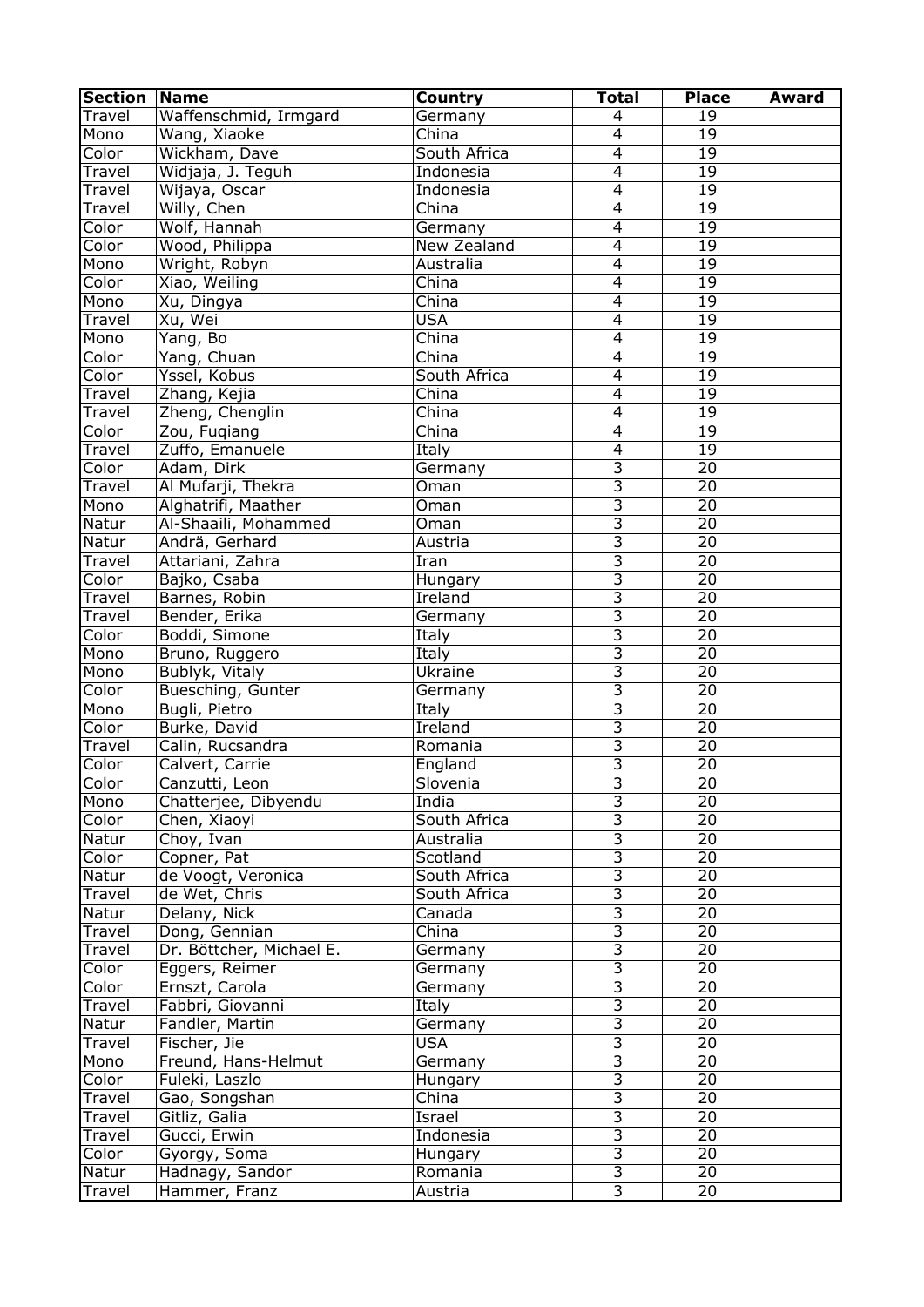| <b>Section</b> | Name                      | Country        | <b>Total</b>            | <b>Place</b>    | <b>Award</b> |
|----------------|---------------------------|----------------|-------------------------|-----------------|--------------|
| Mono           | He, Xianyong              | China          | 3                       | 20              |              |
| Mono           | Hinze, Klaus              | Germany        | 3                       | 20              |              |
| Travel         | Hongnan, Zhao             | China          | $\overline{3}$          | 20              |              |
| Mono           | Jackisch, Ute             | Germany        | $\overline{\mathbf{3}}$ | 20              |              |
| Travel         | Jain, Param               | India          | $\overline{3}$          | $\overline{20}$ |              |
| Color          | Kaiser, Theodor           | Germany        | $\overline{3}$          | $\overline{20}$ |              |
| Color          | Kartowisastro, Hermandari | Indonesia      | $\overline{3}$          | 20              |              |
| Color          | Keßler, Nora              | Germany        | $\overline{3}$          | $\overline{20}$ |              |
| Mono           | Koci, Jiri                | Czech Republic | $\overline{3}$          | $\overline{20}$ |              |
| Color          | Koehler, Beate C.         | Germany        | $\overline{3}$          | $\overline{20}$ |              |
| Travel         | Koeneke, Kerstin          | Germany        | $\overline{3}$          | 20              |              |
| Mono           | Kokol, Dejan              | Slovenia       | $\overline{3}$          | 20              |              |
| Color          | Kosasih, Andreas          | Indonesia      | $\overline{3}$          | 20              |              |
| Travel         | Lamesch-Junio, Michele    | Luxembourg     | $\overline{3}$          | $\overline{20}$ |              |
| Color          | Leyendecker, Peter        | Germany        | $\overline{3}$          | $\overline{20}$ |              |
| Travel         | Lief, Thomas              | Germany        | $\overline{3}$          | 20              |              |
| Travel         | Lim, Mahendra Putra       | Indonesia      | $\overline{3}$          | $\overline{20}$ |              |
| Natur          | Lin, Mei-lan              | Taiwan         | $\overline{3}$          | 20              |              |
| Travel         | Liu, Ming                 | China          | $\overline{3}$          | $\overline{20}$ |              |
| Natur          | Luetzen, Joern            | Germany        | $\overline{3}$          | 20              |              |
| Mono           |                           |                | $\overline{3}$          | 20              |              |
|                | Mendel, Joseph            | Germany        | $\overline{3}$          | 20              |              |
| Color          | Milkiewicz, Piotr         | Poland         | $\overline{3}$          |                 |              |
| Travel         | Moussu, Véronique         | France         | $\overline{3}$          | 20              |              |
| Travel         | Nath, Mrinal              | India          | $\overline{3}$          | 20              |              |
| Mono           | Oberrosler, Kurt          | Austria        |                         | 20              |              |
| Mono           | Ott, Heiner               | Germany        | $\overline{3}$          | 20              |              |
| Color          | Parentin, Peter           | Germany        | $\overline{3}$          | 20              |              |
| Travel         | Perner, Waltraud          | Austria        | $\overline{3}$          | 20              |              |
| Color          | Peterson, Michele         | <b>USA</b>     | $\overline{3}$          | 20              |              |
| Color          | Prasad, Jinesh            | India          | $\overline{3}$          | 20              |              |
| Color          | Prautzsch, Uta            | Germany        | $\overline{3}$          | 20              |              |
| Color          | Preto, Anneke             | South Africa   | $\overline{3}$          | 20              |              |
| Color          | Prislipsky, Sharon        | <b>USA</b>     | $\overline{3}$          | 20              |              |
| Travel         | Radu, Sara-Delia          | Germany        | $\overline{3}$          | 20              |              |
| Color          | Rampnoux, Regis           | France         | $\overline{3}$          | 20              |              |
| Mono           | Remec, Simon              | Slovenia       | $\overline{3}$          | 20              |              |
| Color          | Resch, Helmut             | Austria        | $\overline{3}$          | 20              |              |
| Travel         | Rich, Leo                 | England        | $\overline{3}$          | $\overline{20}$ |              |
| Travel         | Romann, Karl-Heinz        | Germany        | $\overline{3}$          | $\overline{20}$ |              |
| Travel         | Rönsch, Hannes            | Germany        | $\overline{3}$          | 20              |              |
| Natur          | Rothes, Erik              | Germany        | $\overline{3}$          | $\overline{20}$ |              |
| Color          | Sawyer, Keith             | England        | $\overline{3}$          | $\overline{20}$ |              |
| Color          | Schmidt, Elisabeth        | Germany        | $\overline{3}$          | $\overline{20}$ |              |
| Color          | Scholz, Nora              | Germany        | $\overline{3}$          | 20              |              |
| Mono           | Schrader, Uwe             | Germany        | $\overline{3}$          | 20              |              |
| Natur          | Schutte, Elizna           | South Africa   | $\overline{3}$          | $\overline{20}$ |              |
| Natur          | Setyahadi, Siswa          | Indonesia      | $\overline{3}$          | $\overline{20}$ |              |
| Travel         | Seyfert, Ulf              | Germany        | $\overline{3}$          | $\overline{20}$ |              |
| Mono           | Shepelev, Yuri            | Israel         | $\overline{3}$          | 20              |              |
| Color          | Shpringer, Efraim         | Israel         | $\overline{3}$          | $\overline{20}$ |              |
| Travel         | Simons, Linda             | Netherlands    | $\overline{3}$          | 20              |              |
| Travel         | Skotiniotis, Iannis       | Greece         | $\overline{3}$          | 20              |              |
| Natur          | Soebari, Herini           | Indonesia      | $\overline{3}$          | 20              |              |
| Color          | Suszkiewicz, Ole          | Denmark        | $\overline{3}$          | 20              |              |
| Mono           | Tkocz, Henryk             | Poland         | $\overline{3}$          | 20              |              |
| Travel         | van der Walt, Johann      | South Africa   | $\overline{3}$          | 20              |              |
| Mono           | van der Werf, Karine      | Netherlands    | $\overline{3}$          | $\overline{20}$ |              |
| Travel         | Wang, Wenwei              | China          | $\overline{3}$          | 20              |              |
|                |                           | South Africa   | $\overline{3}$          | 20              |              |
| Mono           | Wickham, Bridgid          |                |                         |                 |              |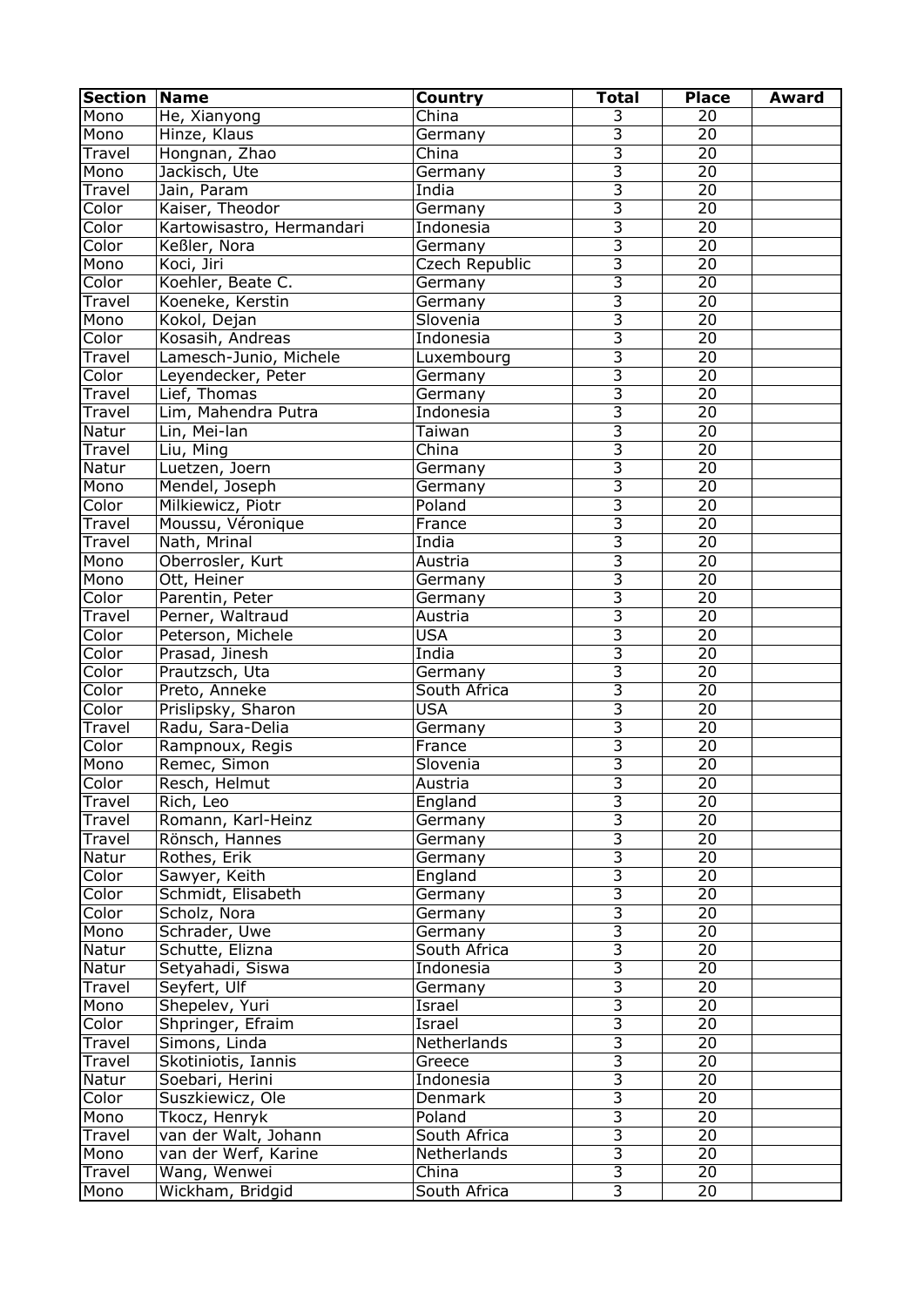| <b>Section</b> | <b>Name</b>            | <b>Country</b> | <b>Total</b>              | <b>Place</b>    | <b>Award</b> |
|----------------|------------------------|----------------|---------------------------|-----------------|--------------|
| Color          | Wolfgang, Röser        | Germany        | 3                         | 20              |              |
| Travel         | Wongso, Herman         | Indonesia      | $\overline{3}$            | 20              |              |
| Natur          | Woodcock, David        | Australia      | $\overline{3}$            | 20              |              |
| Travel         | Woodcock, Jane         | Australia      | $\overline{3}$            | 20              |              |
| Mono           | Xu, Xiancheng          | China          | $\overline{3}$            | $\overline{20}$ |              |
| Natur          | Zhai, Zeyu             | China          | $\overline{3}$            | $\overline{20}$ |              |
| Travel         | Zhang, Shuzhou         | China          | $\overline{3}$            | $\overline{20}$ |              |
| Natur          | Zhang, Yulin           | China          | $\overline{3}$            | $\overline{20}$ |              |
| Travel         | Zhao, Jinli            | China          | $\overline{3}$            | $\overline{20}$ |              |
| Color          | Zhou, Wenhao           | China          | $\overline{\overline{3}}$ | $\overline{20}$ |              |
| Mono           | Zhu, Qing              | China          | $\overline{3}$            | 20              |              |
| Travel         | Ziolkowski, Karl-Heinz | Germany        | $\overline{3}$            | 20              |              |
| Mono           | Al kindi, Maryam       | Oman           | $\overline{2}$            | $\overline{21}$ |              |
| Mono           | Aldarmaki, Ghufran     | Oman           | $\overline{2}$            | $\overline{21}$ |              |
| Mono           | Andy, Rae              | New Zealand    | $\overline{2}$            | $\overline{21}$ |              |
| Color          | Attariani, Alireza     | Iran           | $\overline{2}$            | $\overline{21}$ |              |
| Travel         | Bartsch, Petra         | Germany        | $\overline{2}$            | $\overline{21}$ |              |
| Color          | Bothe, Alexa           | South Africa   | $\overline{2}$            | $\overline{21}$ |              |
| Travel         | Brennich, Norbert      | Germany        | $\overline{2}$            | $\overline{21}$ |              |
| Mono           | Bröker, Gerhard        | Germany        | $\overline{2}$            | $\overline{21}$ |              |
| Color          | Bs, Venkatesh          | India          | $\overline{2}$            | $\overline{21}$ |              |
| Travel         | Büchner, Thomas        | Germany        | $\overline{2}$            | $\overline{21}$ |              |
| Natur          | Carlucci, Rosetta      | Belgium        | $\overline{2}$            | $\overline{21}$ |              |
| Color          | Čeh, Nika              | Slovenia       | $\overline{2}$            | $\overline{21}$ |              |
| Mono           | Choi, Chi Kun          | Hong Kong      | $\overline{2}$            | $\overline{21}$ |              |
| Natur          | Conaway, Ward          | <b>USA</b>     | $\overline{2}$            | 21              |              |
| Natur          | Conradie, Daniél       | South Africa   | $\overline{2}$            | $\overline{21}$ |              |
| Travel         | du Toit, Nicol         | South Africa   | $\overline{2}$            | $\overline{21}$ |              |
| Travel         | Gandolfo, Pietro       | Italy          | $\overline{2}$            | $\overline{21}$ |              |
| Color          | Ghaffari, Oveis        | Iran           | $\overline{2}$            | $\overline{21}$ |              |
| Natur          | Goosen, Christine      | South Africa   | $\overline{2}$            | 21              |              |
| Travel         | Grimm, Gerhard         | Germany        | $\overline{2}$            | $\overline{21}$ |              |
| Mono           | Halvas-Nielsen, Herdis | Germany        | $\overline{2}$            | $\overline{21}$ |              |
| Natur          | Hammer, Barbara        | Austria        | $\overline{2}$            | $\overline{21}$ |              |
| Color          | Hanisch, Ralf          | Germany        | $\overline{2}$            | 21              |              |
| Travel         | Hartmann, Kurt         | Germany        | $\overline{2}$            | 21              |              |
| Travel         | Heinzl, Roland         | Germany        | $\overline{2}$            | 21              |              |
| Color          | Hioe, Jason            | Indonesia      | $\overline{2}$            | $\overline{21}$ |              |
| Color          | Hsiao, PI HENG         | Taiwan         | $\overline{2}$            | $\overline{21}$ |              |
| Travel         | Huang, Jianjun         | China          | $\overline{2}$            | 21              |              |
| Mono           | Javornik, Nuša         | Slovenia       | $\overline{2}$            | $\overline{21}$ |              |
| Travel         | Jiang, Nan             | China          | $\overline{2}$            | $\overline{21}$ |              |
| Color          | Komprej, Jana          | Slovenia       | $\overline{2}$            | $\overline{21}$ |              |
| Natur          | Kube, Thomas           | Germany        | $\overline{2}$            | 21              |              |
| Mono           | Lane, Michael          | England        | $\overline{2}$            | 21              |              |
| Mono           | Li, SenLiang           | China          | $\overline{2}$            | $\overline{21}$ |              |
| Mono           | Lin, Chien Ya          | Taiwan         | $\overline{2}$            | $\overline{21}$ |              |
| Color          | Lin, Kuo Hsiung        | Taiwan         | $\overline{2}$            | $\overline{21}$ |              |
| Travel         | Liu, Jianping          | China          | $\overline{2}$            | 21              |              |
| Color          | Liu, Xuzhong           | China          | $\overline{2}$            | 21              |              |
| Color          | Luca, Liliana          | Italy          | $\overline{2}$            | 21              |              |
| Color          | Ludwig, Peter          | Germany        | $\overline{2}$            | 21              |              |
| Mono           | MÅNSSON, Markku        | Finland        | $\overline{2}$            | 21              |              |
| Color          | Maurer, Karola         | Germany        | $\overline{2}$            | 21              |              |
| Travel         | Mei, Long              | China          | $\overline{2}$            | 21              |              |
| Color          | Meyer, Mattis          | Germany        | $\overline{2}$            | 21              |              |
| Natur          | Murphy, Ken            | <b>USA</b>     | $\overline{2}$            | $\overline{21}$ |              |
| Mono           | Nasiri, Shermin        | Iran           | $\overline{2}$            | 21              |              |
| Color          | Nielsen, Arvid         | Denmark        | $\overline{2}$            | 21              |              |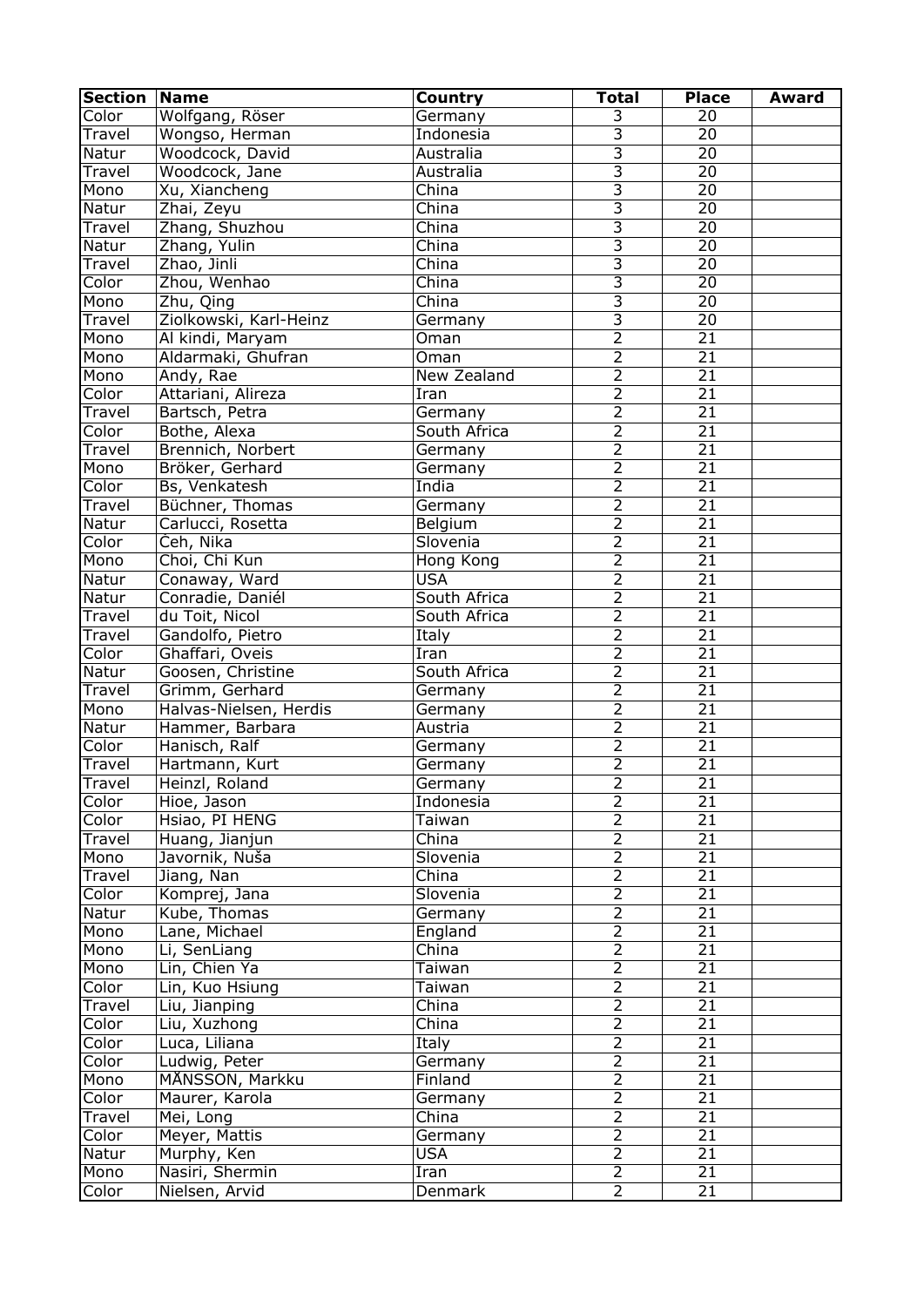| South Africa<br>Mono<br>2<br>21<br>Parisi, Karyn<br>2<br>Paska, URSKA<br>Slovenia<br>21<br>Mono<br>$\overline{2}$<br>21<br>Pötters, Joana Sofie<br>Travel<br>Germany<br>$\overline{2}$<br>$\overline{21}$<br>Re, Marco<br>Italy<br>Travel<br>$\overline{2}$<br>$\overline{21}$<br>Ruxandu, Catalin Niculae<br>Canada<br>Mono<br>$\overline{2}$<br>$\overline{21}$<br>Ruzic, Tilen<br>Slovenia<br>Natur<br>$\overline{2}$<br>$\overline{21}$<br>Sachweh, Michael<br>Travel<br>Germany<br>$\overline{2}$<br>$\overline{21}$<br>Scanlon, Philip<br>Natur<br>Ireland<br>$\overline{2}$<br>$\overline{21}$<br>Color<br>Schmidt, Bettina<br>Germany<br>$\overline{2}$<br>$\overline{21}$<br>Travel<br>Schumann, Chiara<br>Luxembourg<br>$\overline{2}$<br>$\overline{21}$<br>Schunck, Gerd<br>Mono<br>Germany<br>$\overline{2}$<br>$\overline{21}$<br>China<br>Shi, Tiegang<br>Travel<br>$\overline{2}$<br>$\overline{21}$<br>Color<br>Stiebert, Constanze<br>Germany<br>$\overline{2}$<br>Chile<br>$\overline{21}$<br>Mono<br>Stoiber, Carmen<br>$\overline{2}$<br>$\overline{21}$<br>China<br>Natur<br>Sun, Jun<br>$\overline{2}$<br>$\overline{21}$<br>Tang, Tianyue<br>China<br>Travel<br>$\overline{2}$<br>$\overline{21}$<br>Color<br>Vajaianu, Alexandre<br>France<br>$\overline{2}$<br>$\overline{21}$<br>Natur<br>Van Der Merwe, Jani<br>South Africa<br>$\overline{2}$<br>$\overline{21}$<br>Travel<br>Vanyo, Ferenc Agoston<br>Hungary<br>$\overline{2}$<br>$\overline{21}$<br>China<br>Wan, Yiping<br>Travel<br>$\overline{2}$<br>$\overline{21}$<br>China<br>Color<br>Wang, Xin<br>$\overline{2}$<br>$\overline{21}$<br>China<br>Mono<br>Xi, Bolong<br>$\overline{2}$<br>$\overline{21}$<br>Yarahmadi, Davoud<br>Mono<br>Iran<br>$\overline{2}$<br>$\overline{21}$<br>Travel<br>Yu, Luan-Chiao<br>Taiwan<br>$\overline{2}$<br>$\overline{21}$<br>Zahraei, Jalil<br>Travel<br>Iran<br>$\overline{2}$<br>Zarei, Bahman<br>21<br>Iran<br>Travel<br>$\overline{2}$<br>$\overline{21}$<br>Zhang, Jinchuan<br>China<br>Travel<br>$\overline{2}$<br>$\overline{21}$<br>Zhu, Dong<br>China<br>Natur<br>$\overline{2}$<br>$\overline{21}$<br>China<br>Color<br>Zhu, Wujiang<br>$\overline{2}$<br>$\overline{21}$<br>Zvikart, Timotej<br>Slovenia<br>Mono<br>$\overline{22}$<br>$\mathbf{1}$<br>Color<br>Bertelmann, Lia<br>Germany<br>$\overline{22}$<br>Biro, Zoltan<br>$\mathbf{1}$<br>Natur<br>Hungary<br>$\overline{22}$<br>Bookwala, Adnan<br>$\mathbf{1}$<br><b>Travel</b><br>United Arab Emirates<br>$\overline{22}$<br>$\mathbf{1}$<br>Color<br>Brachtenbach, Fernand<br>Luxembourg<br>$\overline{22}$<br>$\mathbf{1}$<br>Travel<br>Budihartono, Vincent<br>Indonesia<br>$\overline{22}$<br>Travel<br>Burkholz, Peter<br>$\mathbf{1}$<br>Germany<br>22<br>Natur<br>Caley, Nicholas<br>South Africa<br>1<br>$\overline{22}$<br>$\mathbf{1}$<br>Natur<br>Chakraborty, Gautam<br>India<br>$\overline{22}$<br>Chambre, Marc<br>1<br>Color<br>France<br>$\overline{22}$<br><b>USA</b><br>$\mathbf{1}$<br>Chiu, Bob<br>Color<br>Conradie, Charl<br>$\overline{22}$<br>South Africa<br>$\mathbf{1}$<br>Natur<br>$\overline{22}$<br>Daames, Aanisha<br>$\mathbf{1}$<br>Color<br>South Africa<br>$\overline{22}$<br>Damm, Albert<br>$\mathbf 1$<br>Color<br>Germany<br>$\overline{22}$<br>Danis, Janos<br>1<br>Travel<br>Hungary<br>de Paauw, Simone<br>22<br>1<br>Color<br>Germany<br>$\overline{22}$<br>Delany, Kathryn<br>1<br>Mono<br>Canada<br>$\overline{22}$<br>Mono<br>Dittmar, Juergen<br>$\mathbf 1$<br>Germany<br>$\overline{22}$<br>du Plessis, Eugene<br>South Africa<br>1<br>Mono<br>22<br>Du Toit, Liza<br>1<br>Mono<br>South Africa<br>$\overline{22}$<br>Fringeli, Niklaus<br>$\mathbf{1}$<br>Mono<br>Switzerland<br>Gans, Herbert<br>$\mathbf{1}$<br>22<br>Travel<br>Germany<br>Gao, Xiaobing<br>$\mathbf{1}$<br>22<br>Color<br>China<br>Goelff, Claude<br>Luxembourg<br>1<br>22<br>Travel<br>Gutzeit, Gudrun<br>1<br>22<br>Travel<br>Germany<br>$\mathbf{1}$<br>22<br>Natur<br>Haratym, Jacek<br>Poland<br>Heinrichs, Rolf J.<br>$\mathbf{1}$<br>22<br>Mono<br>Germany<br>$\overline{22}$<br>Mono<br>Hoffmann, Detlef<br>1<br>Germany<br>Hofmann, Konstantin<br>Color<br>22<br>Germany<br>1<br>Javornik, Špela<br>$\mathbf{1}$<br>22<br>Mono<br>Slovenia | <b>Section</b> | <b>Name</b> | Country | <b>Total</b> | <b>Place</b> | <b>Award</b> |
|--------------------------------------------------------------------------------------------------------------------------------------------------------------------------------------------------------------------------------------------------------------------------------------------------------------------------------------------------------------------------------------------------------------------------------------------------------------------------------------------------------------------------------------------------------------------------------------------------------------------------------------------------------------------------------------------------------------------------------------------------------------------------------------------------------------------------------------------------------------------------------------------------------------------------------------------------------------------------------------------------------------------------------------------------------------------------------------------------------------------------------------------------------------------------------------------------------------------------------------------------------------------------------------------------------------------------------------------------------------------------------------------------------------------------------------------------------------------------------------------------------------------------------------------------------------------------------------------------------------------------------------------------------------------------------------------------------------------------------------------------------------------------------------------------------------------------------------------------------------------------------------------------------------------------------------------------------------------------------------------------------------------------------------------------------------------------------------------------------------------------------------------------------------------------------------------------------------------------------------------------------------------------------------------------------------------------------------------------------------------------------------------------------------------------------------------------------------------------------------------------------------------------------------------------------------------------------------------------------------------------------------------------------------------------------------------------------------------------------------------------------------------------------------------------------------------------------------------------------------------------------------------------------------------------------------------------------------------------------------------------------------------------------------------------------------------------------------------------------------------------------------------------------------------------------------------------------------------------------------------------------------------------------------------------------------------------------------------------------------------------------------------------------------------------------------------------------------------------------------------------------------------------------------------------------------------------------------------------------------------------------------------------------------------------------------------------------------------------------------------------------------------------------------------------------------------------------------------------------------------------------------------------------------------------------------------------------------------------------------------------------------------------------------------------------------------------------------------------------------------------------------------------------------------------------------------------------------------------------------------------------------------------|----------------|-------------|---------|--------------|--------------|--------------|
|                                                                                                                                                                                                                                                                                                                                                                                                                                                                                                                                                                                                                                                                                                                                                                                                                                                                                                                                                                                                                                                                                                                                                                                                                                                                                                                                                                                                                                                                                                                                                                                                                                                                                                                                                                                                                                                                                                                                                                                                                                                                                                                                                                                                                                                                                                                                                                                                                                                                                                                                                                                                                                                                                                                                                                                                                                                                                                                                                                                                                                                                                                                                                                                                                                                                                                                                                                                                                                                                                                                                                                                                                                                                                                                                                                                                                                                                                                                                                                                                                                                                                                                                                                                                                                                                          |                |             |         |              |              |              |
|                                                                                                                                                                                                                                                                                                                                                                                                                                                                                                                                                                                                                                                                                                                                                                                                                                                                                                                                                                                                                                                                                                                                                                                                                                                                                                                                                                                                                                                                                                                                                                                                                                                                                                                                                                                                                                                                                                                                                                                                                                                                                                                                                                                                                                                                                                                                                                                                                                                                                                                                                                                                                                                                                                                                                                                                                                                                                                                                                                                                                                                                                                                                                                                                                                                                                                                                                                                                                                                                                                                                                                                                                                                                                                                                                                                                                                                                                                                                                                                                                                                                                                                                                                                                                                                                          |                |             |         |              |              |              |
|                                                                                                                                                                                                                                                                                                                                                                                                                                                                                                                                                                                                                                                                                                                                                                                                                                                                                                                                                                                                                                                                                                                                                                                                                                                                                                                                                                                                                                                                                                                                                                                                                                                                                                                                                                                                                                                                                                                                                                                                                                                                                                                                                                                                                                                                                                                                                                                                                                                                                                                                                                                                                                                                                                                                                                                                                                                                                                                                                                                                                                                                                                                                                                                                                                                                                                                                                                                                                                                                                                                                                                                                                                                                                                                                                                                                                                                                                                                                                                                                                                                                                                                                                                                                                                                                          |                |             |         |              |              |              |
|                                                                                                                                                                                                                                                                                                                                                                                                                                                                                                                                                                                                                                                                                                                                                                                                                                                                                                                                                                                                                                                                                                                                                                                                                                                                                                                                                                                                                                                                                                                                                                                                                                                                                                                                                                                                                                                                                                                                                                                                                                                                                                                                                                                                                                                                                                                                                                                                                                                                                                                                                                                                                                                                                                                                                                                                                                                                                                                                                                                                                                                                                                                                                                                                                                                                                                                                                                                                                                                                                                                                                                                                                                                                                                                                                                                                                                                                                                                                                                                                                                                                                                                                                                                                                                                                          |                |             |         |              |              |              |
|                                                                                                                                                                                                                                                                                                                                                                                                                                                                                                                                                                                                                                                                                                                                                                                                                                                                                                                                                                                                                                                                                                                                                                                                                                                                                                                                                                                                                                                                                                                                                                                                                                                                                                                                                                                                                                                                                                                                                                                                                                                                                                                                                                                                                                                                                                                                                                                                                                                                                                                                                                                                                                                                                                                                                                                                                                                                                                                                                                                                                                                                                                                                                                                                                                                                                                                                                                                                                                                                                                                                                                                                                                                                                                                                                                                                                                                                                                                                                                                                                                                                                                                                                                                                                                                                          |                |             |         |              |              |              |
|                                                                                                                                                                                                                                                                                                                                                                                                                                                                                                                                                                                                                                                                                                                                                                                                                                                                                                                                                                                                                                                                                                                                                                                                                                                                                                                                                                                                                                                                                                                                                                                                                                                                                                                                                                                                                                                                                                                                                                                                                                                                                                                                                                                                                                                                                                                                                                                                                                                                                                                                                                                                                                                                                                                                                                                                                                                                                                                                                                                                                                                                                                                                                                                                                                                                                                                                                                                                                                                                                                                                                                                                                                                                                                                                                                                                                                                                                                                                                                                                                                                                                                                                                                                                                                                                          |                |             |         |              |              |              |
|                                                                                                                                                                                                                                                                                                                                                                                                                                                                                                                                                                                                                                                                                                                                                                                                                                                                                                                                                                                                                                                                                                                                                                                                                                                                                                                                                                                                                                                                                                                                                                                                                                                                                                                                                                                                                                                                                                                                                                                                                                                                                                                                                                                                                                                                                                                                                                                                                                                                                                                                                                                                                                                                                                                                                                                                                                                                                                                                                                                                                                                                                                                                                                                                                                                                                                                                                                                                                                                                                                                                                                                                                                                                                                                                                                                                                                                                                                                                                                                                                                                                                                                                                                                                                                                                          |                |             |         |              |              |              |
|                                                                                                                                                                                                                                                                                                                                                                                                                                                                                                                                                                                                                                                                                                                                                                                                                                                                                                                                                                                                                                                                                                                                                                                                                                                                                                                                                                                                                                                                                                                                                                                                                                                                                                                                                                                                                                                                                                                                                                                                                                                                                                                                                                                                                                                                                                                                                                                                                                                                                                                                                                                                                                                                                                                                                                                                                                                                                                                                                                                                                                                                                                                                                                                                                                                                                                                                                                                                                                                                                                                                                                                                                                                                                                                                                                                                                                                                                                                                                                                                                                                                                                                                                                                                                                                                          |                |             |         |              |              |              |
|                                                                                                                                                                                                                                                                                                                                                                                                                                                                                                                                                                                                                                                                                                                                                                                                                                                                                                                                                                                                                                                                                                                                                                                                                                                                                                                                                                                                                                                                                                                                                                                                                                                                                                                                                                                                                                                                                                                                                                                                                                                                                                                                                                                                                                                                                                                                                                                                                                                                                                                                                                                                                                                                                                                                                                                                                                                                                                                                                                                                                                                                                                                                                                                                                                                                                                                                                                                                                                                                                                                                                                                                                                                                                                                                                                                                                                                                                                                                                                                                                                                                                                                                                                                                                                                                          |                |             |         |              |              |              |
|                                                                                                                                                                                                                                                                                                                                                                                                                                                                                                                                                                                                                                                                                                                                                                                                                                                                                                                                                                                                                                                                                                                                                                                                                                                                                                                                                                                                                                                                                                                                                                                                                                                                                                                                                                                                                                                                                                                                                                                                                                                                                                                                                                                                                                                                                                                                                                                                                                                                                                                                                                                                                                                                                                                                                                                                                                                                                                                                                                                                                                                                                                                                                                                                                                                                                                                                                                                                                                                                                                                                                                                                                                                                                                                                                                                                                                                                                                                                                                                                                                                                                                                                                                                                                                                                          |                |             |         |              |              |              |
|                                                                                                                                                                                                                                                                                                                                                                                                                                                                                                                                                                                                                                                                                                                                                                                                                                                                                                                                                                                                                                                                                                                                                                                                                                                                                                                                                                                                                                                                                                                                                                                                                                                                                                                                                                                                                                                                                                                                                                                                                                                                                                                                                                                                                                                                                                                                                                                                                                                                                                                                                                                                                                                                                                                                                                                                                                                                                                                                                                                                                                                                                                                                                                                                                                                                                                                                                                                                                                                                                                                                                                                                                                                                                                                                                                                                                                                                                                                                                                                                                                                                                                                                                                                                                                                                          |                |             |         |              |              |              |
|                                                                                                                                                                                                                                                                                                                                                                                                                                                                                                                                                                                                                                                                                                                                                                                                                                                                                                                                                                                                                                                                                                                                                                                                                                                                                                                                                                                                                                                                                                                                                                                                                                                                                                                                                                                                                                                                                                                                                                                                                                                                                                                                                                                                                                                                                                                                                                                                                                                                                                                                                                                                                                                                                                                                                                                                                                                                                                                                                                                                                                                                                                                                                                                                                                                                                                                                                                                                                                                                                                                                                                                                                                                                                                                                                                                                                                                                                                                                                                                                                                                                                                                                                                                                                                                                          |                |             |         |              |              |              |
|                                                                                                                                                                                                                                                                                                                                                                                                                                                                                                                                                                                                                                                                                                                                                                                                                                                                                                                                                                                                                                                                                                                                                                                                                                                                                                                                                                                                                                                                                                                                                                                                                                                                                                                                                                                                                                                                                                                                                                                                                                                                                                                                                                                                                                                                                                                                                                                                                                                                                                                                                                                                                                                                                                                                                                                                                                                                                                                                                                                                                                                                                                                                                                                                                                                                                                                                                                                                                                                                                                                                                                                                                                                                                                                                                                                                                                                                                                                                                                                                                                                                                                                                                                                                                                                                          |                |             |         |              |              |              |
|                                                                                                                                                                                                                                                                                                                                                                                                                                                                                                                                                                                                                                                                                                                                                                                                                                                                                                                                                                                                                                                                                                                                                                                                                                                                                                                                                                                                                                                                                                                                                                                                                                                                                                                                                                                                                                                                                                                                                                                                                                                                                                                                                                                                                                                                                                                                                                                                                                                                                                                                                                                                                                                                                                                                                                                                                                                                                                                                                                                                                                                                                                                                                                                                                                                                                                                                                                                                                                                                                                                                                                                                                                                                                                                                                                                                                                                                                                                                                                                                                                                                                                                                                                                                                                                                          |                |             |         |              |              |              |
|                                                                                                                                                                                                                                                                                                                                                                                                                                                                                                                                                                                                                                                                                                                                                                                                                                                                                                                                                                                                                                                                                                                                                                                                                                                                                                                                                                                                                                                                                                                                                                                                                                                                                                                                                                                                                                                                                                                                                                                                                                                                                                                                                                                                                                                                                                                                                                                                                                                                                                                                                                                                                                                                                                                                                                                                                                                                                                                                                                                                                                                                                                                                                                                                                                                                                                                                                                                                                                                                                                                                                                                                                                                                                                                                                                                                                                                                                                                                                                                                                                                                                                                                                                                                                                                                          |                |             |         |              |              |              |
|                                                                                                                                                                                                                                                                                                                                                                                                                                                                                                                                                                                                                                                                                                                                                                                                                                                                                                                                                                                                                                                                                                                                                                                                                                                                                                                                                                                                                                                                                                                                                                                                                                                                                                                                                                                                                                                                                                                                                                                                                                                                                                                                                                                                                                                                                                                                                                                                                                                                                                                                                                                                                                                                                                                                                                                                                                                                                                                                                                                                                                                                                                                                                                                                                                                                                                                                                                                                                                                                                                                                                                                                                                                                                                                                                                                                                                                                                                                                                                                                                                                                                                                                                                                                                                                                          |                |             |         |              |              |              |
|                                                                                                                                                                                                                                                                                                                                                                                                                                                                                                                                                                                                                                                                                                                                                                                                                                                                                                                                                                                                                                                                                                                                                                                                                                                                                                                                                                                                                                                                                                                                                                                                                                                                                                                                                                                                                                                                                                                                                                                                                                                                                                                                                                                                                                                                                                                                                                                                                                                                                                                                                                                                                                                                                                                                                                                                                                                                                                                                                                                                                                                                                                                                                                                                                                                                                                                                                                                                                                                                                                                                                                                                                                                                                                                                                                                                                                                                                                                                                                                                                                                                                                                                                                                                                                                                          |                |             |         |              |              |              |
|                                                                                                                                                                                                                                                                                                                                                                                                                                                                                                                                                                                                                                                                                                                                                                                                                                                                                                                                                                                                                                                                                                                                                                                                                                                                                                                                                                                                                                                                                                                                                                                                                                                                                                                                                                                                                                                                                                                                                                                                                                                                                                                                                                                                                                                                                                                                                                                                                                                                                                                                                                                                                                                                                                                                                                                                                                                                                                                                                                                                                                                                                                                                                                                                                                                                                                                                                                                                                                                                                                                                                                                                                                                                                                                                                                                                                                                                                                                                                                                                                                                                                                                                                                                                                                                                          |                |             |         |              |              |              |
|                                                                                                                                                                                                                                                                                                                                                                                                                                                                                                                                                                                                                                                                                                                                                                                                                                                                                                                                                                                                                                                                                                                                                                                                                                                                                                                                                                                                                                                                                                                                                                                                                                                                                                                                                                                                                                                                                                                                                                                                                                                                                                                                                                                                                                                                                                                                                                                                                                                                                                                                                                                                                                                                                                                                                                                                                                                                                                                                                                                                                                                                                                                                                                                                                                                                                                                                                                                                                                                                                                                                                                                                                                                                                                                                                                                                                                                                                                                                                                                                                                                                                                                                                                                                                                                                          |                |             |         |              |              |              |
|                                                                                                                                                                                                                                                                                                                                                                                                                                                                                                                                                                                                                                                                                                                                                                                                                                                                                                                                                                                                                                                                                                                                                                                                                                                                                                                                                                                                                                                                                                                                                                                                                                                                                                                                                                                                                                                                                                                                                                                                                                                                                                                                                                                                                                                                                                                                                                                                                                                                                                                                                                                                                                                                                                                                                                                                                                                                                                                                                                                                                                                                                                                                                                                                                                                                                                                                                                                                                                                                                                                                                                                                                                                                                                                                                                                                                                                                                                                                                                                                                                                                                                                                                                                                                                                                          |                |             |         |              |              |              |
|                                                                                                                                                                                                                                                                                                                                                                                                                                                                                                                                                                                                                                                                                                                                                                                                                                                                                                                                                                                                                                                                                                                                                                                                                                                                                                                                                                                                                                                                                                                                                                                                                                                                                                                                                                                                                                                                                                                                                                                                                                                                                                                                                                                                                                                                                                                                                                                                                                                                                                                                                                                                                                                                                                                                                                                                                                                                                                                                                                                                                                                                                                                                                                                                                                                                                                                                                                                                                                                                                                                                                                                                                                                                                                                                                                                                                                                                                                                                                                                                                                                                                                                                                                                                                                                                          |                |             |         |              |              |              |
|                                                                                                                                                                                                                                                                                                                                                                                                                                                                                                                                                                                                                                                                                                                                                                                                                                                                                                                                                                                                                                                                                                                                                                                                                                                                                                                                                                                                                                                                                                                                                                                                                                                                                                                                                                                                                                                                                                                                                                                                                                                                                                                                                                                                                                                                                                                                                                                                                                                                                                                                                                                                                                                                                                                                                                                                                                                                                                                                                                                                                                                                                                                                                                                                                                                                                                                                                                                                                                                                                                                                                                                                                                                                                                                                                                                                                                                                                                                                                                                                                                                                                                                                                                                                                                                                          |                |             |         |              |              |              |
|                                                                                                                                                                                                                                                                                                                                                                                                                                                                                                                                                                                                                                                                                                                                                                                                                                                                                                                                                                                                                                                                                                                                                                                                                                                                                                                                                                                                                                                                                                                                                                                                                                                                                                                                                                                                                                                                                                                                                                                                                                                                                                                                                                                                                                                                                                                                                                                                                                                                                                                                                                                                                                                                                                                                                                                                                                                                                                                                                                                                                                                                                                                                                                                                                                                                                                                                                                                                                                                                                                                                                                                                                                                                                                                                                                                                                                                                                                                                                                                                                                                                                                                                                                                                                                                                          |                |             |         |              |              |              |
|                                                                                                                                                                                                                                                                                                                                                                                                                                                                                                                                                                                                                                                                                                                                                                                                                                                                                                                                                                                                                                                                                                                                                                                                                                                                                                                                                                                                                                                                                                                                                                                                                                                                                                                                                                                                                                                                                                                                                                                                                                                                                                                                                                                                                                                                                                                                                                                                                                                                                                                                                                                                                                                                                                                                                                                                                                                                                                                                                                                                                                                                                                                                                                                                                                                                                                                                                                                                                                                                                                                                                                                                                                                                                                                                                                                                                                                                                                                                                                                                                                                                                                                                                                                                                                                                          |                |             |         |              |              |              |
|                                                                                                                                                                                                                                                                                                                                                                                                                                                                                                                                                                                                                                                                                                                                                                                                                                                                                                                                                                                                                                                                                                                                                                                                                                                                                                                                                                                                                                                                                                                                                                                                                                                                                                                                                                                                                                                                                                                                                                                                                                                                                                                                                                                                                                                                                                                                                                                                                                                                                                                                                                                                                                                                                                                                                                                                                                                                                                                                                                                                                                                                                                                                                                                                                                                                                                                                                                                                                                                                                                                                                                                                                                                                                                                                                                                                                                                                                                                                                                                                                                                                                                                                                                                                                                                                          |                |             |         |              |              |              |
|                                                                                                                                                                                                                                                                                                                                                                                                                                                                                                                                                                                                                                                                                                                                                                                                                                                                                                                                                                                                                                                                                                                                                                                                                                                                                                                                                                                                                                                                                                                                                                                                                                                                                                                                                                                                                                                                                                                                                                                                                                                                                                                                                                                                                                                                                                                                                                                                                                                                                                                                                                                                                                                                                                                                                                                                                                                                                                                                                                                                                                                                                                                                                                                                                                                                                                                                                                                                                                                                                                                                                                                                                                                                                                                                                                                                                                                                                                                                                                                                                                                                                                                                                                                                                                                                          |                |             |         |              |              |              |
|                                                                                                                                                                                                                                                                                                                                                                                                                                                                                                                                                                                                                                                                                                                                                                                                                                                                                                                                                                                                                                                                                                                                                                                                                                                                                                                                                                                                                                                                                                                                                                                                                                                                                                                                                                                                                                                                                                                                                                                                                                                                                                                                                                                                                                                                                                                                                                                                                                                                                                                                                                                                                                                                                                                                                                                                                                                                                                                                                                                                                                                                                                                                                                                                                                                                                                                                                                                                                                                                                                                                                                                                                                                                                                                                                                                                                                                                                                                                                                                                                                                                                                                                                                                                                                                                          |                |             |         |              |              |              |
|                                                                                                                                                                                                                                                                                                                                                                                                                                                                                                                                                                                                                                                                                                                                                                                                                                                                                                                                                                                                                                                                                                                                                                                                                                                                                                                                                                                                                                                                                                                                                                                                                                                                                                                                                                                                                                                                                                                                                                                                                                                                                                                                                                                                                                                                                                                                                                                                                                                                                                                                                                                                                                                                                                                                                                                                                                                                                                                                                                                                                                                                                                                                                                                                                                                                                                                                                                                                                                                                                                                                                                                                                                                                                                                                                                                                                                                                                                                                                                                                                                                                                                                                                                                                                                                                          |                |             |         |              |              |              |
|                                                                                                                                                                                                                                                                                                                                                                                                                                                                                                                                                                                                                                                                                                                                                                                                                                                                                                                                                                                                                                                                                                                                                                                                                                                                                                                                                                                                                                                                                                                                                                                                                                                                                                                                                                                                                                                                                                                                                                                                                                                                                                                                                                                                                                                                                                                                                                                                                                                                                                                                                                                                                                                                                                                                                                                                                                                                                                                                                                                                                                                                                                                                                                                                                                                                                                                                                                                                                                                                                                                                                                                                                                                                                                                                                                                                                                                                                                                                                                                                                                                                                                                                                                                                                                                                          |                |             |         |              |              |              |
|                                                                                                                                                                                                                                                                                                                                                                                                                                                                                                                                                                                                                                                                                                                                                                                                                                                                                                                                                                                                                                                                                                                                                                                                                                                                                                                                                                                                                                                                                                                                                                                                                                                                                                                                                                                                                                                                                                                                                                                                                                                                                                                                                                                                                                                                                                                                                                                                                                                                                                                                                                                                                                                                                                                                                                                                                                                                                                                                                                                                                                                                                                                                                                                                                                                                                                                                                                                                                                                                                                                                                                                                                                                                                                                                                                                                                                                                                                                                                                                                                                                                                                                                                                                                                                                                          |                |             |         |              |              |              |
|                                                                                                                                                                                                                                                                                                                                                                                                                                                                                                                                                                                                                                                                                                                                                                                                                                                                                                                                                                                                                                                                                                                                                                                                                                                                                                                                                                                                                                                                                                                                                                                                                                                                                                                                                                                                                                                                                                                                                                                                                                                                                                                                                                                                                                                                                                                                                                                                                                                                                                                                                                                                                                                                                                                                                                                                                                                                                                                                                                                                                                                                                                                                                                                                                                                                                                                                                                                                                                                                                                                                                                                                                                                                                                                                                                                                                                                                                                                                                                                                                                                                                                                                                                                                                                                                          |                |             |         |              |              |              |
|                                                                                                                                                                                                                                                                                                                                                                                                                                                                                                                                                                                                                                                                                                                                                                                                                                                                                                                                                                                                                                                                                                                                                                                                                                                                                                                                                                                                                                                                                                                                                                                                                                                                                                                                                                                                                                                                                                                                                                                                                                                                                                                                                                                                                                                                                                                                                                                                                                                                                                                                                                                                                                                                                                                                                                                                                                                                                                                                                                                                                                                                                                                                                                                                                                                                                                                                                                                                                                                                                                                                                                                                                                                                                                                                                                                                                                                                                                                                                                                                                                                                                                                                                                                                                                                                          |                |             |         |              |              |              |
|                                                                                                                                                                                                                                                                                                                                                                                                                                                                                                                                                                                                                                                                                                                                                                                                                                                                                                                                                                                                                                                                                                                                                                                                                                                                                                                                                                                                                                                                                                                                                                                                                                                                                                                                                                                                                                                                                                                                                                                                                                                                                                                                                                                                                                                                                                                                                                                                                                                                                                                                                                                                                                                                                                                                                                                                                                                                                                                                                                                                                                                                                                                                                                                                                                                                                                                                                                                                                                                                                                                                                                                                                                                                                                                                                                                                                                                                                                                                                                                                                                                                                                                                                                                                                                                                          |                |             |         |              |              |              |
|                                                                                                                                                                                                                                                                                                                                                                                                                                                                                                                                                                                                                                                                                                                                                                                                                                                                                                                                                                                                                                                                                                                                                                                                                                                                                                                                                                                                                                                                                                                                                                                                                                                                                                                                                                                                                                                                                                                                                                                                                                                                                                                                                                                                                                                                                                                                                                                                                                                                                                                                                                                                                                                                                                                                                                                                                                                                                                                                                                                                                                                                                                                                                                                                                                                                                                                                                                                                                                                                                                                                                                                                                                                                                                                                                                                                                                                                                                                                                                                                                                                                                                                                                                                                                                                                          |                |             |         |              |              |              |
|                                                                                                                                                                                                                                                                                                                                                                                                                                                                                                                                                                                                                                                                                                                                                                                                                                                                                                                                                                                                                                                                                                                                                                                                                                                                                                                                                                                                                                                                                                                                                                                                                                                                                                                                                                                                                                                                                                                                                                                                                                                                                                                                                                                                                                                                                                                                                                                                                                                                                                                                                                                                                                                                                                                                                                                                                                                                                                                                                                                                                                                                                                                                                                                                                                                                                                                                                                                                                                                                                                                                                                                                                                                                                                                                                                                                                                                                                                                                                                                                                                                                                                                                                                                                                                                                          |                |             |         |              |              |              |
|                                                                                                                                                                                                                                                                                                                                                                                                                                                                                                                                                                                                                                                                                                                                                                                                                                                                                                                                                                                                                                                                                                                                                                                                                                                                                                                                                                                                                                                                                                                                                                                                                                                                                                                                                                                                                                                                                                                                                                                                                                                                                                                                                                                                                                                                                                                                                                                                                                                                                                                                                                                                                                                                                                                                                                                                                                                                                                                                                                                                                                                                                                                                                                                                                                                                                                                                                                                                                                                                                                                                                                                                                                                                                                                                                                                                                                                                                                                                                                                                                                                                                                                                                                                                                                                                          |                |             |         |              |              |              |
|                                                                                                                                                                                                                                                                                                                                                                                                                                                                                                                                                                                                                                                                                                                                                                                                                                                                                                                                                                                                                                                                                                                                                                                                                                                                                                                                                                                                                                                                                                                                                                                                                                                                                                                                                                                                                                                                                                                                                                                                                                                                                                                                                                                                                                                                                                                                                                                                                                                                                                                                                                                                                                                                                                                                                                                                                                                                                                                                                                                                                                                                                                                                                                                                                                                                                                                                                                                                                                                                                                                                                                                                                                                                                                                                                                                                                                                                                                                                                                                                                                                                                                                                                                                                                                                                          |                |             |         |              |              |              |
|                                                                                                                                                                                                                                                                                                                                                                                                                                                                                                                                                                                                                                                                                                                                                                                                                                                                                                                                                                                                                                                                                                                                                                                                                                                                                                                                                                                                                                                                                                                                                                                                                                                                                                                                                                                                                                                                                                                                                                                                                                                                                                                                                                                                                                                                                                                                                                                                                                                                                                                                                                                                                                                                                                                                                                                                                                                                                                                                                                                                                                                                                                                                                                                                                                                                                                                                                                                                                                                                                                                                                                                                                                                                                                                                                                                                                                                                                                                                                                                                                                                                                                                                                                                                                                                                          |                |             |         |              |              |              |
|                                                                                                                                                                                                                                                                                                                                                                                                                                                                                                                                                                                                                                                                                                                                                                                                                                                                                                                                                                                                                                                                                                                                                                                                                                                                                                                                                                                                                                                                                                                                                                                                                                                                                                                                                                                                                                                                                                                                                                                                                                                                                                                                                                                                                                                                                                                                                                                                                                                                                                                                                                                                                                                                                                                                                                                                                                                                                                                                                                                                                                                                                                                                                                                                                                                                                                                                                                                                                                                                                                                                                                                                                                                                                                                                                                                                                                                                                                                                                                                                                                                                                                                                                                                                                                                                          |                |             |         |              |              |              |
|                                                                                                                                                                                                                                                                                                                                                                                                                                                                                                                                                                                                                                                                                                                                                                                                                                                                                                                                                                                                                                                                                                                                                                                                                                                                                                                                                                                                                                                                                                                                                                                                                                                                                                                                                                                                                                                                                                                                                                                                                                                                                                                                                                                                                                                                                                                                                                                                                                                                                                                                                                                                                                                                                                                                                                                                                                                                                                                                                                                                                                                                                                                                                                                                                                                                                                                                                                                                                                                                                                                                                                                                                                                                                                                                                                                                                                                                                                                                                                                                                                                                                                                                                                                                                                                                          |                |             |         |              |              |              |
|                                                                                                                                                                                                                                                                                                                                                                                                                                                                                                                                                                                                                                                                                                                                                                                                                                                                                                                                                                                                                                                                                                                                                                                                                                                                                                                                                                                                                                                                                                                                                                                                                                                                                                                                                                                                                                                                                                                                                                                                                                                                                                                                                                                                                                                                                                                                                                                                                                                                                                                                                                                                                                                                                                                                                                                                                                                                                                                                                                                                                                                                                                                                                                                                                                                                                                                                                                                                                                                                                                                                                                                                                                                                                                                                                                                                                                                                                                                                                                                                                                                                                                                                                                                                                                                                          |                |             |         |              |              |              |
|                                                                                                                                                                                                                                                                                                                                                                                                                                                                                                                                                                                                                                                                                                                                                                                                                                                                                                                                                                                                                                                                                                                                                                                                                                                                                                                                                                                                                                                                                                                                                                                                                                                                                                                                                                                                                                                                                                                                                                                                                                                                                                                                                                                                                                                                                                                                                                                                                                                                                                                                                                                                                                                                                                                                                                                                                                                                                                                                                                                                                                                                                                                                                                                                                                                                                                                                                                                                                                                                                                                                                                                                                                                                                                                                                                                                                                                                                                                                                                                                                                                                                                                                                                                                                                                                          |                |             |         |              |              |              |
|                                                                                                                                                                                                                                                                                                                                                                                                                                                                                                                                                                                                                                                                                                                                                                                                                                                                                                                                                                                                                                                                                                                                                                                                                                                                                                                                                                                                                                                                                                                                                                                                                                                                                                                                                                                                                                                                                                                                                                                                                                                                                                                                                                                                                                                                                                                                                                                                                                                                                                                                                                                                                                                                                                                                                                                                                                                                                                                                                                                                                                                                                                                                                                                                                                                                                                                                                                                                                                                                                                                                                                                                                                                                                                                                                                                                                                                                                                                                                                                                                                                                                                                                                                                                                                                                          |                |             |         |              |              |              |
|                                                                                                                                                                                                                                                                                                                                                                                                                                                                                                                                                                                                                                                                                                                                                                                                                                                                                                                                                                                                                                                                                                                                                                                                                                                                                                                                                                                                                                                                                                                                                                                                                                                                                                                                                                                                                                                                                                                                                                                                                                                                                                                                                                                                                                                                                                                                                                                                                                                                                                                                                                                                                                                                                                                                                                                                                                                                                                                                                                                                                                                                                                                                                                                                                                                                                                                                                                                                                                                                                                                                                                                                                                                                                                                                                                                                                                                                                                                                                                                                                                                                                                                                                                                                                                                                          |                |             |         |              |              |              |
|                                                                                                                                                                                                                                                                                                                                                                                                                                                                                                                                                                                                                                                                                                                                                                                                                                                                                                                                                                                                                                                                                                                                                                                                                                                                                                                                                                                                                                                                                                                                                                                                                                                                                                                                                                                                                                                                                                                                                                                                                                                                                                                                                                                                                                                                                                                                                                                                                                                                                                                                                                                                                                                                                                                                                                                                                                                                                                                                                                                                                                                                                                                                                                                                                                                                                                                                                                                                                                                                                                                                                                                                                                                                                                                                                                                                                                                                                                                                                                                                                                                                                                                                                                                                                                                                          |                |             |         |              |              |              |
|                                                                                                                                                                                                                                                                                                                                                                                                                                                                                                                                                                                                                                                                                                                                                                                                                                                                                                                                                                                                                                                                                                                                                                                                                                                                                                                                                                                                                                                                                                                                                                                                                                                                                                                                                                                                                                                                                                                                                                                                                                                                                                                                                                                                                                                                                                                                                                                                                                                                                                                                                                                                                                                                                                                                                                                                                                                                                                                                                                                                                                                                                                                                                                                                                                                                                                                                                                                                                                                                                                                                                                                                                                                                                                                                                                                                                                                                                                                                                                                                                                                                                                                                                                                                                                                                          |                |             |         |              |              |              |
|                                                                                                                                                                                                                                                                                                                                                                                                                                                                                                                                                                                                                                                                                                                                                                                                                                                                                                                                                                                                                                                                                                                                                                                                                                                                                                                                                                                                                                                                                                                                                                                                                                                                                                                                                                                                                                                                                                                                                                                                                                                                                                                                                                                                                                                                                                                                                                                                                                                                                                                                                                                                                                                                                                                                                                                                                                                                                                                                                                                                                                                                                                                                                                                                                                                                                                                                                                                                                                                                                                                                                                                                                                                                                                                                                                                                                                                                                                                                                                                                                                                                                                                                                                                                                                                                          |                |             |         |              |              |              |
|                                                                                                                                                                                                                                                                                                                                                                                                                                                                                                                                                                                                                                                                                                                                                                                                                                                                                                                                                                                                                                                                                                                                                                                                                                                                                                                                                                                                                                                                                                                                                                                                                                                                                                                                                                                                                                                                                                                                                                                                                                                                                                                                                                                                                                                                                                                                                                                                                                                                                                                                                                                                                                                                                                                                                                                                                                                                                                                                                                                                                                                                                                                                                                                                                                                                                                                                                                                                                                                                                                                                                                                                                                                                                                                                                                                                                                                                                                                                                                                                                                                                                                                                                                                                                                                                          |                |             |         |              |              |              |
|                                                                                                                                                                                                                                                                                                                                                                                                                                                                                                                                                                                                                                                                                                                                                                                                                                                                                                                                                                                                                                                                                                                                                                                                                                                                                                                                                                                                                                                                                                                                                                                                                                                                                                                                                                                                                                                                                                                                                                                                                                                                                                                                                                                                                                                                                                                                                                                                                                                                                                                                                                                                                                                                                                                                                                                                                                                                                                                                                                                                                                                                                                                                                                                                                                                                                                                                                                                                                                                                                                                                                                                                                                                                                                                                                                                                                                                                                                                                                                                                                                                                                                                                                                                                                                                                          |                |             |         |              |              |              |
|                                                                                                                                                                                                                                                                                                                                                                                                                                                                                                                                                                                                                                                                                                                                                                                                                                                                                                                                                                                                                                                                                                                                                                                                                                                                                                                                                                                                                                                                                                                                                                                                                                                                                                                                                                                                                                                                                                                                                                                                                                                                                                                                                                                                                                                                                                                                                                                                                                                                                                                                                                                                                                                                                                                                                                                                                                                                                                                                                                                                                                                                                                                                                                                                                                                                                                                                                                                                                                                                                                                                                                                                                                                                                                                                                                                                                                                                                                                                                                                                                                                                                                                                                                                                                                                                          |                |             |         |              |              |              |
|                                                                                                                                                                                                                                                                                                                                                                                                                                                                                                                                                                                                                                                                                                                                                                                                                                                                                                                                                                                                                                                                                                                                                                                                                                                                                                                                                                                                                                                                                                                                                                                                                                                                                                                                                                                                                                                                                                                                                                                                                                                                                                                                                                                                                                                                                                                                                                                                                                                                                                                                                                                                                                                                                                                                                                                                                                                                                                                                                                                                                                                                                                                                                                                                                                                                                                                                                                                                                                                                                                                                                                                                                                                                                                                                                                                                                                                                                                                                                                                                                                                                                                                                                                                                                                                                          |                |             |         |              |              |              |
|                                                                                                                                                                                                                                                                                                                                                                                                                                                                                                                                                                                                                                                                                                                                                                                                                                                                                                                                                                                                                                                                                                                                                                                                                                                                                                                                                                                                                                                                                                                                                                                                                                                                                                                                                                                                                                                                                                                                                                                                                                                                                                                                                                                                                                                                                                                                                                                                                                                                                                                                                                                                                                                                                                                                                                                                                                                                                                                                                                                                                                                                                                                                                                                                                                                                                                                                                                                                                                                                                                                                                                                                                                                                                                                                                                                                                                                                                                                                                                                                                                                                                                                                                                                                                                                                          |                |             |         |              |              |              |
|                                                                                                                                                                                                                                                                                                                                                                                                                                                                                                                                                                                                                                                                                                                                                                                                                                                                                                                                                                                                                                                                                                                                                                                                                                                                                                                                                                                                                                                                                                                                                                                                                                                                                                                                                                                                                                                                                                                                                                                                                                                                                                                                                                                                                                                                                                                                                                                                                                                                                                                                                                                                                                                                                                                                                                                                                                                                                                                                                                                                                                                                                                                                                                                                                                                                                                                                                                                                                                                                                                                                                                                                                                                                                                                                                                                                                                                                                                                                                                                                                                                                                                                                                                                                                                                                          |                |             |         |              |              |              |
|                                                                                                                                                                                                                                                                                                                                                                                                                                                                                                                                                                                                                                                                                                                                                                                                                                                                                                                                                                                                                                                                                                                                                                                                                                                                                                                                                                                                                                                                                                                                                                                                                                                                                                                                                                                                                                                                                                                                                                                                                                                                                                                                                                                                                                                                                                                                                                                                                                                                                                                                                                                                                                                                                                                                                                                                                                                                                                                                                                                                                                                                                                                                                                                                                                                                                                                                                                                                                                                                                                                                                                                                                                                                                                                                                                                                                                                                                                                                                                                                                                                                                                                                                                                                                                                                          |                |             |         |              |              |              |
|                                                                                                                                                                                                                                                                                                                                                                                                                                                                                                                                                                                                                                                                                                                                                                                                                                                                                                                                                                                                                                                                                                                                                                                                                                                                                                                                                                                                                                                                                                                                                                                                                                                                                                                                                                                                                                                                                                                                                                                                                                                                                                                                                                                                                                                                                                                                                                                                                                                                                                                                                                                                                                                                                                                                                                                                                                                                                                                                                                                                                                                                                                                                                                                                                                                                                                                                                                                                                                                                                                                                                                                                                                                                                                                                                                                                                                                                                                                                                                                                                                                                                                                                                                                                                                                                          |                |             |         |              |              |              |
|                                                                                                                                                                                                                                                                                                                                                                                                                                                                                                                                                                                                                                                                                                                                                                                                                                                                                                                                                                                                                                                                                                                                                                                                                                                                                                                                                                                                                                                                                                                                                                                                                                                                                                                                                                                                                                                                                                                                                                                                                                                                                                                                                                                                                                                                                                                                                                                                                                                                                                                                                                                                                                                                                                                                                                                                                                                                                                                                                                                                                                                                                                                                                                                                                                                                                                                                                                                                                                                                                                                                                                                                                                                                                                                                                                                                                                                                                                                                                                                                                                                                                                                                                                                                                                                                          |                |             |         |              |              |              |
|                                                                                                                                                                                                                                                                                                                                                                                                                                                                                                                                                                                                                                                                                                                                                                                                                                                                                                                                                                                                                                                                                                                                                                                                                                                                                                                                                                                                                                                                                                                                                                                                                                                                                                                                                                                                                                                                                                                                                                                                                                                                                                                                                                                                                                                                                                                                                                                                                                                                                                                                                                                                                                                                                                                                                                                                                                                                                                                                                                                                                                                                                                                                                                                                                                                                                                                                                                                                                                                                                                                                                                                                                                                                                                                                                                                                                                                                                                                                                                                                                                                                                                                                                                                                                                                                          |                |             |         |              |              |              |
|                                                                                                                                                                                                                                                                                                                                                                                                                                                                                                                                                                                                                                                                                                                                                                                                                                                                                                                                                                                                                                                                                                                                                                                                                                                                                                                                                                                                                                                                                                                                                                                                                                                                                                                                                                                                                                                                                                                                                                                                                                                                                                                                                                                                                                                                                                                                                                                                                                                                                                                                                                                                                                                                                                                                                                                                                                                                                                                                                                                                                                                                                                                                                                                                                                                                                                                                                                                                                                                                                                                                                                                                                                                                                                                                                                                                                                                                                                                                                                                                                                                                                                                                                                                                                                                                          |                |             |         |              |              |              |
|                                                                                                                                                                                                                                                                                                                                                                                                                                                                                                                                                                                                                                                                                                                                                                                                                                                                                                                                                                                                                                                                                                                                                                                                                                                                                                                                                                                                                                                                                                                                                                                                                                                                                                                                                                                                                                                                                                                                                                                                                                                                                                                                                                                                                                                                                                                                                                                                                                                                                                                                                                                                                                                                                                                                                                                                                                                                                                                                                                                                                                                                                                                                                                                                                                                                                                                                                                                                                                                                                                                                                                                                                                                                                                                                                                                                                                                                                                                                                                                                                                                                                                                                                                                                                                                                          |                |             |         |              |              |              |
|                                                                                                                                                                                                                                                                                                                                                                                                                                                                                                                                                                                                                                                                                                                                                                                                                                                                                                                                                                                                                                                                                                                                                                                                                                                                                                                                                                                                                                                                                                                                                                                                                                                                                                                                                                                                                                                                                                                                                                                                                                                                                                                                                                                                                                                                                                                                                                                                                                                                                                                                                                                                                                                                                                                                                                                                                                                                                                                                                                                                                                                                                                                                                                                                                                                                                                                                                                                                                                                                                                                                                                                                                                                                                                                                                                                                                                                                                                                                                                                                                                                                                                                                                                                                                                                                          |                |             |         |              |              |              |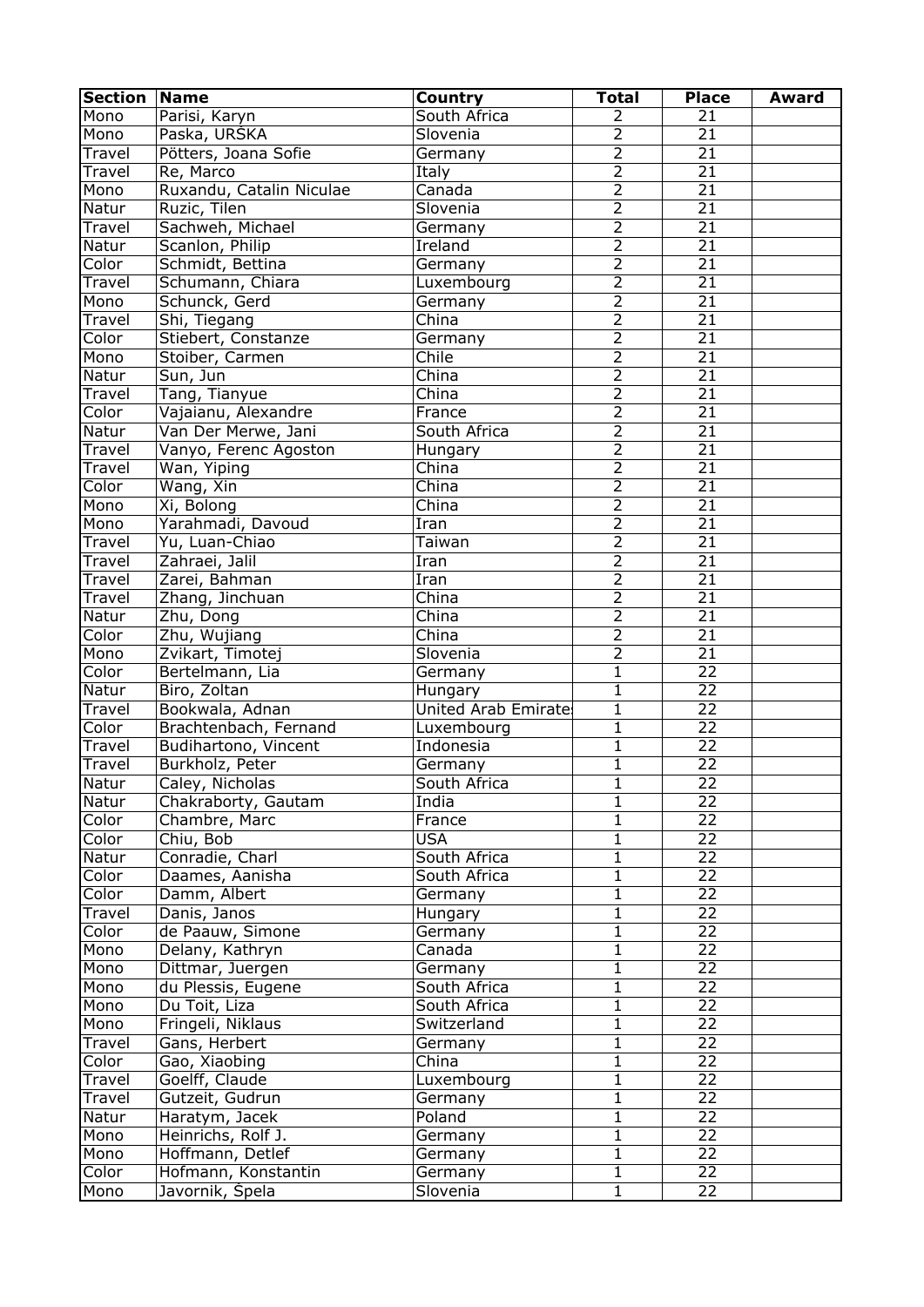| <b>Section</b> | <b>Name</b>              | Country                  | <b>Total</b>   | <b>Place</b>    | <b>Award</b> |
|----------------|--------------------------|--------------------------|----------------|-----------------|--------------|
| Natur          | Kaiser-Drogi, Ute        | Germany                  | 1              | 22              |              |
| Travel         | Karimi, Masoumeh         | Iran                     | 1              | 22              |              |
| Mono           | Kaufmann, Paul-Richard   | Germany                  | $\mathbf{1}$   | $\overline{22}$ |              |
| Mono           | Khatiri, Ahmad           | $\overline{\text{Iran}}$ | $\mathbf{1}$   | 22              |              |
| Travel         | Krismer, Bernhard        | Austria                  | 1              | $\overline{22}$ |              |
| Mono           | Kuhn, Rainer             | Germany                  | $\mathbf{1}$   | $\overline{22}$ |              |
| Travel         | Kühne, Theresa           | Germany                  | $\mathbf{1}$   | $\overline{22}$ |              |
| Natur          | Längert, Holger          | Germany                  | $\mathbf{1}$   | $\overline{22}$ |              |
| Color          | Leuschner, Mia           | Germany                  | $\mathbf{1}$   | $\overline{22}$ |              |
| Mono           | Li, Hanxin               | China                    | $\mathbf{1}$   | $\overline{22}$ |              |
| Mono           | Lokos, Zoltan            | Hungary                  | $\mathbf{1}$   | $\overline{22}$ |              |
| Travel         | Long, Fengying           | China                    | 1              | $\overline{22}$ |              |
| Color          | Loroch, Christian        | Germany                  | $\mathbf 1$    | $\overline{22}$ |              |
|                |                          | South Africa             | $\mathbf{1}$   | $\overline{22}$ |              |
| Mono           | Lourens, Jacques         |                          |                | $\overline{22}$ |              |
| Color          | Louw, Jaco               | South Africa             | $\mathbf{1}$   |                 |              |
| Travel         | Ma, Chuan                | China                    | 1              | $\overline{22}$ |              |
| Mono           | Mai, Chen                | China                    | $\mathbf{1}$   | 22              |              |
| Mono           | Mankki, Jukka            | Finland                  | $\mathbf{1}$   | $\overline{22}$ |              |
| Travel         | Maramis, Albert          | Indonesia                | 1              | $\overline{22}$ |              |
| Natur          | Mikuž, Dimitrij          | Slovenia                 | $\mathbf 1$    | $\overline{22}$ |              |
| Mono           | Mottyll, Günter          | Germany                  | 1              | $\overline{22}$ |              |
| Mono           | Nahara, Muhammad Hanif   | Indonesia                | $\mathbf{1}$   | $\overline{22}$ |              |
| Natur          | Nellissen, Iris          | Germany                  | 1              | $\overline{22}$ |              |
| Travel         | Peng, Yuandi             | China                    | $\mathbf{1}$   | $\overline{22}$ |              |
| Mono           | Petersohn, Uwe           | Germany                  | $\mathbf{1}$   | $\overline{22}$ |              |
| Travel         | Qing, Shubin             | China                    | 1              | $\overline{22}$ |              |
| Color          | Scharfenberger, Ulrike   | Germany                  | $\mathbf{1}$   | $\overline{22}$ |              |
| Natur          | Stajnko Knez, Lana       | Slovenia                 | $\mathbf{1}$   | $\overline{22}$ |              |
| Mono           | Stodt, Jürgen            | Germany                  | 1              | $\overline{22}$ |              |
| Color          | Sui, Banglun             | China                    | $\mathbf{1}$   | $\overline{22}$ |              |
| Mono           | Szabo, Greta             | Hungary                  | 1              | $\overline{22}$ |              |
| Travel         | Tietz, Jürgen            | Germany                  | $\mathbf{1}$   | $\overline{22}$ |              |
| Travel         | Vaghari, Ghadir          | Iran                     | $\mathbf{1}$   | $\overline{22}$ |              |
| Natur          | van der Mescht, Nicholas | Germany                  | $\mathbf{1}$   | $\overline{22}$ |              |
| Mono           | van Niekerk, Jannie      | South Africa             | $\mathbf{1}$   | $\overline{22}$ |              |
| Natur          | Venter, Francois         | South Africa             | $\mathbf{1}$   | $\overline{22}$ |              |
| Mono           | Welford, Peter M.        | England                  | $\overline{1}$ | 22              |              |
| Color          | Wolfert, Anke            | Germany                  | $\mathbf{1}$   | 22              |              |
| Color          | Xing, Jingchun           | China                    | 1              | 22              |              |
| Mono           | Yu, Enbei                | China                    | 1              | $\overline{22}$ |              |
|                | Yu, Wuling               | China                    |                | $\overline{22}$ |              |
| Natur          |                          |                          | 1              | $\overline{22}$ |              |
| Travel         | Zambo, Barbara           | Hungary                  | 1              |                 |              |
| Natur          | Zambo, Dorottya          | Hungary                  | 1              | $\overline{22}$ |              |
| Mono           | Zhang, Xingguo           | China                    | $\mathbf 1$    | 22              |              |
| Natur          | Zheng, Zhiyu             | China                    | $\mathbf{1}$   | 22              |              |
| Mono           | Zhou, Jingqi             | China                    | 1              | 22              |              |
| Travel         | Ahmadi, Mardin           | Iran                     | $\mathbf 0$    |                 |              |
| Travel         | AL Qamshuii, Maathir     | Oman                     | $\mathbf 0$    |                 |              |
| Travel         | Al-Alawi, Sultan         | Oman                     | 0              |                 |              |
| Travel         | Albertowski, Jasper      | Germany                  | 0              |                 |              |
| Travel         | Alfakhri, Nusaiba        | Oman                     | $\mathbf 0$    |                 |              |
| Travel         | Aljabri, Alia            | Oman                     | $\mathbf 0$    |                 |              |
| Travel         | AL-Orimi, Rashid         | Oman                     | $\mathbf 0$    |                 |              |
| Travel         | Alrubaie, Safiya         | Oman                     | $\mathbf 0$    |                 |              |
| Travel         | Ariel, Yoshe             | Indonesia                | $\mathbf 0$    |                 |              |
| Travel         | Barnard, Adelmarie       | South Africa             | $\mathbf 0$    |                 |              |
| Travel         | Bester, Julian           | South Africa             | $\mathbf 0$    |                 |              |
| Travel         | Du Plooy, Marco          | South Africa             | $\mathbf 0$    |                 |              |
| Travel         | Groenewald, Gustav       | South Africa             | 0              |                 |              |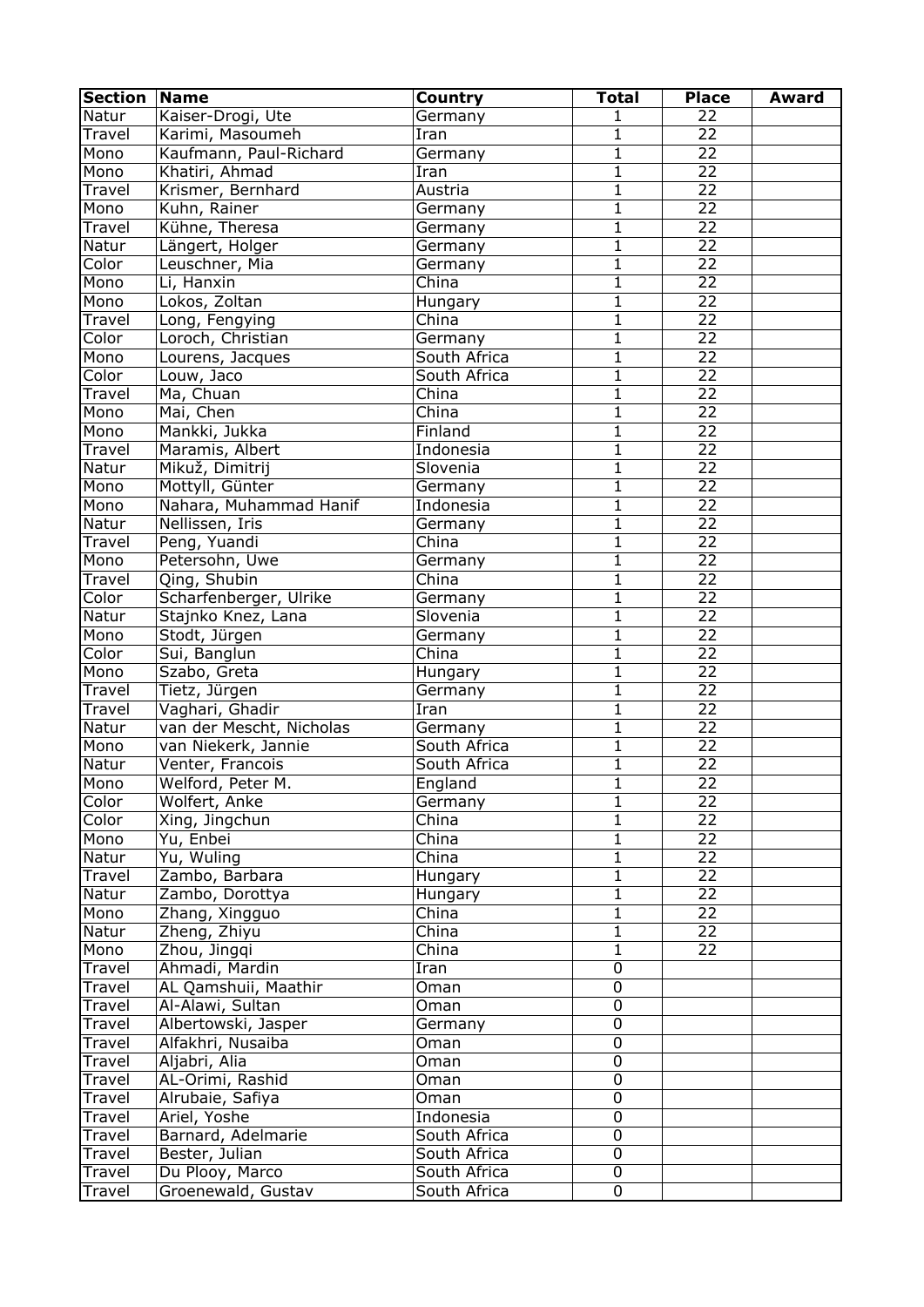| <b>Section</b> | <b>Name</b>                                                                                     | Country          | <b>Total</b>        | <b>Place</b>               | <b>Award</b> |
|----------------|-------------------------------------------------------------------------------------------------|------------------|---------------------|----------------------------|--------------|
| <b>Travel</b>  | Klauke, Linus                                                                                   | Germany          | 0                   |                            |              |
| Travel         | Kotnik, Nika                                                                                    | Slovenia         | $\mathbf 0$         |                            |              |
| Travel         | Mgoqi, Liyema                                                                                   | South Africa     | $\overline{0}$      |                            |              |
| Travel         | Nanasi, Vivien                                                                                  | Hungary          | $\overline{0}$      |                            |              |
| Travel         | Oertel, Christoph                                                                               | Germany          | $\overline{0}$      |                            |              |
| Travel         | Retief, Pieter G                                                                                | South Africa     | $\overline{0}$      |                            |              |
| Travel         | Šmarčan, Nika                                                                                   | Slovenia         | $\overline{0}$      |                            |              |
| Travel         | Swigelaar, Hannah                                                                               | South Africa     | $\overline{0}$      |                            |              |
| Travel         | Szász, Csongor                                                                                  | Romania          | $\overline{0}$      |                            |              |
| Travel         | Van As, Anandi                                                                                  | South Africa     | $\overline{0}$      |                            |              |
| Travel         | Van Der Merwe, Sofia                                                                            | South Africa     | $\overline{0}$      |                            |              |
| Travel         | Van Der Spuy, Felipe                                                                            | South Africa     | $\overline{0}$      |                            |              |
| Travel         | Vermeulen, Zanel                                                                                | South Africa     | $\mathbf 0$         |                            |              |
|                | Winterbach, Jaco                                                                                | South Africa     | $\overline{0}$      |                            |              |
| Travel         |                                                                                                 |                  |                     |                            |              |
|                |                                                                                                 |                  |                     |                            |              |
|                | FIAP Blue Pin GIP 2022                                                                          |                  |                     |                            |              |
|                |                                                                                                 |                  |                     |                            |              |
| 12 Acc         | Henn, Annelie                                                                                   | Germany          |                     | Blue PIN 2022/64 Filder    |              |
| 13 Acc         | Knapp, Andreas                                                                                  | Germany          |                     | Blue PIN 2022/65 Kochertal |              |
| 11 Acc         | Tsui, Hung                                                                                      | <b>Hong Kong</b> |                     | Blue PIN 2022/66 Neckartal |              |
| 10 Acc         | Kastner, Josef                                                                                  | <b>Austria</b>   |                     | Blue PIN 2022/67 Remstal   |              |
|                |                                                                                                 |                  |                     |                            |              |
|                | Bernd Mai Award 2022                                                                            |                  | <b>Title</b>        |                            |              |
|                |                                                                                                 |                  |                     |                            |              |
| Color          | Vasilev, Yuliy                                                                                  | <b>Bulgaria</b>  | Spaghetti Stylist 3 |                            | Cup          |
|                |                                                                                                 |                  |                     |                            |              |
|                | d-pixx Abo für beste Sektionen (nur für Teilnehmer aus D, CH und A)                             |                  |                     |                            |              |
|                |                                                                                                 |                  |                     |                            |              |
| Color          | Schönherr, Lilly                                                                                | Germany          | 10                  | dpixx-Abo, 1 Jahr          |              |
| Mono           | Albertowski, Malte                                                                              | Germany          | 4                   | dpixx-Abo, 1 Jahr          |              |
| <b>Natur</b>   | Wirth, Hanna                                                                                    | Germany          | 5                   | dpixx-Abo, 1 Jahr          |              |
| <b>Travel</b>  | Keil, Felix                                                                                     | Germany          | $\overline{9}$      | dpixx-Abo, 1 Jahr          |              |
| Color          | Kastner, Josef                                                                                  | Austria          | $\overline{17}$     | dpixx-Abo, 1 Jahr          |              |
| Mono           | Loddenkemper, Frank                                                                             | Germany          | $\overline{17}$     | dpixx-Abo, 1 Jahr          |              |
| Natur          | Colditz, Eric                                                                                   | Germany          | 14                  | dpixx-Abo, 1 Jahr          |              |
| Travel         | Haug, Matthias                                                                                  | Germany          | 20                  | dpixx-Abo, 1 Jahr          |              |
|                |                                                                                                 |                  |                     |                            |              |
|                | UDO Award (Judges Choice from Udo Krämer)                                                       |                  | Title               |                            |              |
|                |                                                                                                 |                  |                     |                            |              |
| Color          | Molero Gutierrez, Florentino                                                                    | Spain            | Atramuz             |                            | Cup          |
|                |                                                                                                 |                  |                     |                            |              |
|                | Chairman's Choice Award (Medal)                                                                 |                  | <b>Title</b>        |                            |              |
|                |                                                                                                 |                  |                     |                            |              |
| Color          | Utzig-Fell, Dagmar                                                                              | Germany          | Kaminabend          |                            | Medal        |
|                |                                                                                                 |                  |                     |                            |              |
|                |                                                                                                 |                  |                     |                            |              |
|                | Single Score Youth / Einzelwertung Jugend GIP 2022                                              |                  |                     |                            |              |
|                |                                                                                                 |                  |                     |                            |              |
|                | Only the 4 images of best section / Nur die 4 Bilder der besten Sparte                          |                  |                     |                            |              |
|                | $Acc = 1$ Point, $HM = 2$ Points, Med = 3 Points / Annahme = 1 P., $HM = 2$ P., Medaille = 3 P. |                  |                     |                            |              |
|                | Place 1/2/3: Decision by the Jury / Entscheidung der Jury über Plazierung                       |                  |                     |                            |              |
|                |                                                                                                 |                  |                     |                            |              |
| <b>Section</b> | <b>Name</b>                                                                                     |                  |                     |                            | <b>Award</b> |
|                |                                                                                                 | <b>Country</b>   | <b>Total</b>        | <b>Place</b>               |              |
| Color          | Schönherr, Lilly                                                                                | Germany          | 10                  | 1                          | Cup          |
| Mono           | Alghatrifi, Sura                                                                                | Oman             | 10                  | 2                          | <b>Medal</b> |
| Mono           | Ali Sabih, Karar                                                                                | Iraq             | 10                  | 3                          | <b>Medal</b> |
| <b>Travel</b>  | Keil, Felix                                                                                     | Germany          | 9                   | $\overline{4}$             | <b>HM</b>    |
| <b>Travel</b>  | Kokeny, Levente                                                                                 | Hungary          | 9                   | 4                          | <b>HM</b>    |
| <b>Natur</b>   | Nguyen, Trong Phu                                                                               | Vietnam          | 9                   | 4                          | <b>HM</b>    |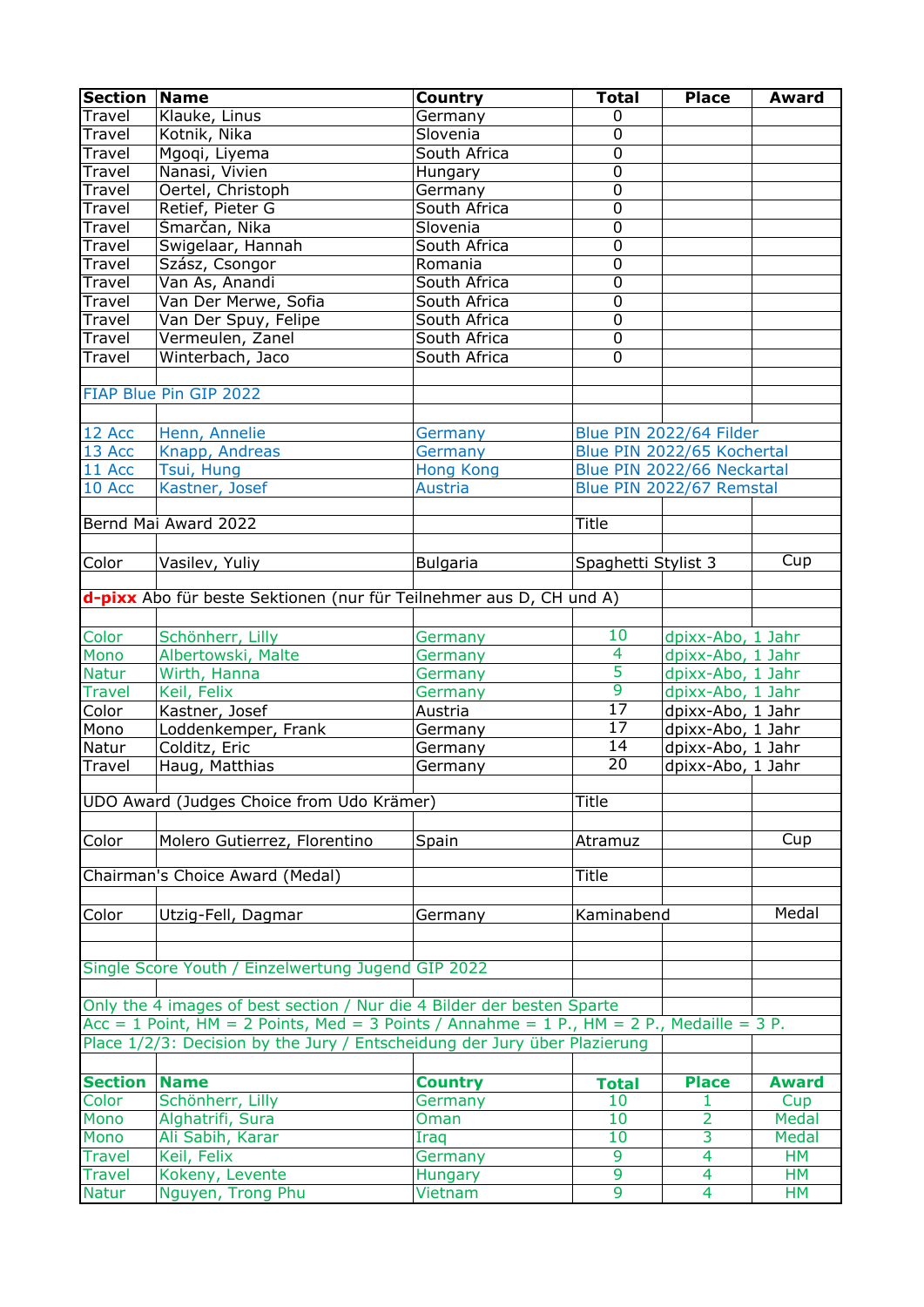| <b>Section</b> | <b>Name</b>                | Country                     | <b>Total</b>   | <b>Place</b>   | <b>Award</b> |
|----------------|----------------------------|-----------------------------|----------------|----------------|--------------|
| Color          | Zachmann, Pauline          | Germany                     | 9              | 4              | <b>HM</b>    |
| <b>Natur</b>   | Cirkos, Sebestyen          | Hungary                     | 8              | 5              | <b>HM</b>    |
| <b>Travel</b>  | Kracun, Rene               | Slovenia                    | $\overline{6}$ | $\overline{6}$ |              |
| Color          | Naidenova, Ksenia          | <b>Russian Federation</b>   | $\overline{6}$ | $\overline{6}$ |              |
| <b>Travel</b>  | Scholz, Lisa               | Germany                     | 6              | $\overline{6}$ |              |
| <b>Travel</b>  | Seesink, Daniel            | Hungary                     | 6              | $\overline{6}$ |              |
| <b>Natur</b>   | Bedo, Gergely              | Hungary                     | 5              | 7              |              |
| <b>Travel</b>  | Gurbi, Levente             | Hungary                     | $\overline{5}$ | 7              |              |
| Color          | Lesjak, Zala               | Slovenia                    | 5              | 7              |              |
| Mono           | Modesty, Kyra              | Indonesia                   | 5              | 7              |              |
| Mono           | Titova, Antonina           | <b>Russian Federation</b>   | 5              | 7              |              |
| Color          | Vidmar, Matic              | Slovenia                    | $\overline{5}$ | 7              |              |
| <b>Natur</b>   | Wirth, Hanna               | Germany                     | 5              | 7              |              |
| Mono           | Albertowski, Malte         | Germany                     | 4              | 8              |              |
| Mono           | Alriyami, Ruqaiya          | Oman                        | 4              | 8              |              |
| <b>Travel</b>  | Berger, Fabian             | Germany                     | $\overline{4}$ | 8              |              |
| Mono           | <b>Bhatia, Mitali</b>      | <b>United Arab Emirates</b> | $\overline{4}$ | $\overline{8}$ |              |
| Color          | Bothe, Thomas              | South Africa                | 4              | 8              |              |
| <b>Natur</b>   | Lehmann, Hannah            | Germany                     | 4              | 8              |              |
| Color          | Naser, Yousef              | Egypt                       | 4              | 8              |              |
| Color          | Pan, Yinzhi                | China                       | 4              | 8              |              |
| <b>Travel</b>  | Salim, Christopher Anthony | Indonesia                   | 4              | 8              |              |
| <b>Natur</b>   | Sarira, Gabriel Gilbert    | Indonesia                   | 4              | 8              |              |
| <b>Travel</b>  | Toews, Rebecca             | Germany                     | $\overline{4}$ | 8              |              |
| Color          | Wolf, Hannah               | Germany                     | $\overline{4}$ | 8              |              |
| <b>Travel</b>  | Attariani, Zahra           | Iran                        | $\overline{3}$ | 9              |              |
| Mono           | Al kindi, Maryam           | Oman                        | $\overline{2}$ | 10             |              |
| <b>Travel</b>  | Al Mufarji, Thekra         | Oman                        | $\overline{3}$ | 10             |              |
| Mono           | Aldarmaki, Ghufran         | Oman                        | $\overline{2}$ | 10             |              |
| Mono           | Alghatrifi, Maather        |                             | $\overline{3}$ | 10             |              |
| <b>Natur</b>   | Al-Shaaili, Mohammed       | Oman<br>Oman                | 3              | 10             |              |
| Color          |                            | South Africa                | $\overline{2}$ | 10             |              |
|                | Bothe, Alexa               | Slovenia                    | $\overline{2}$ | 10             |              |
| Color          | Čeh, Nika                  |                             | $\overline{2}$ |                |              |
| <b>Natur</b>   | Conradie, Daniél           | South Africa                |                | 10             |              |
| Color          | Gyorgy, Soma               | Hungary                     | $\overline{3}$ | 10             |              |
| <b>Travel</b>  | Jain, Param                | India                       | 3              | 10             |              |
| Mono           | Javornik, Nuša             | Slovenia                    | $\overline{2}$ | 10             |              |
| Color          | Kaiser, Theodor            | Germany                     | $\overline{3}$ | 10             |              |
| Color          | Keßler, Nora               | Germany                     | 3              | 10             |              |
| Color          | Komprej, Jana              | Slovenia                    | $\overline{2}$ | 10             |              |
| Mono           | Mendel, Joseph             | Germany                     | $\overline{3}$ | 10             |              |
| Color          | Meyer, Mattis              | Germany                     | $\overline{2}$ | 10             |              |
| Mono           | Paska, URŠKA               | Slovenia                    | $\overline{2}$ | 10             |              |
| <b>Travel</b>  | Pötters, Joana Sofie       | Germany                     | $\overline{2}$ | 10             |              |
| <b>Travel</b>  | Radu, Sara-Delia           | Germany                     | 3              | 10             |              |
| <b>Natur</b>   | Rothes, Erik               | Germany                     | $\overline{3}$ | 10             |              |
| <b>Natur</b>   | Ruzic, Tilen               | Slovenia                    | $\overline{2}$ | 10             |              |
| Color          | Scholz, Nora               | Germany                     | 3              | 10             |              |
| <b>Travel</b>  | Schumann, Chiara           | Luxembourg                  | $\overline{2}$ | 10             |              |
| <b>Natur</b>   | Schutte, Elizna            | South Africa                | $\overline{3}$ | 10             |              |
| Color          | Stiebert, Constanze        | Germany                     | $\overline{2}$ | 10             |              |
| <b>Travel</b>  | Tang, Tianyue              | China                       | $\overline{2}$ | 10             |              |
| <b>Natur</b>   | Van Der Merwe, Jani        | South Africa                | $\overline{2}$ | 10             |              |
| <b>Travel</b>  | Vanyo, Ferenc Agoston      | Hungary                     | $\overline{2}$ | 10             |              |
| Mono           | Xi, Bolong                 | China                       | $\overline{2}$ | 10             |              |
| <b>Natur</b>   | Zhai, Zeyu                 | China                       | 3              | 10             |              |
| Mono           | Zvikart, Timotej           | Slovenia                    | $\overline{2}$ | 10             |              |
| Color          | Bertelmann, Lia            | Germany                     | $\mathbf{1}$   | 11             |              |
| <b>Travel</b>  | Bookwala, Adnan            | <b>United Arab Emirate:</b> | $\mathbf{1}$   | 11             |              |
|                |                            |                             |                |                |              |